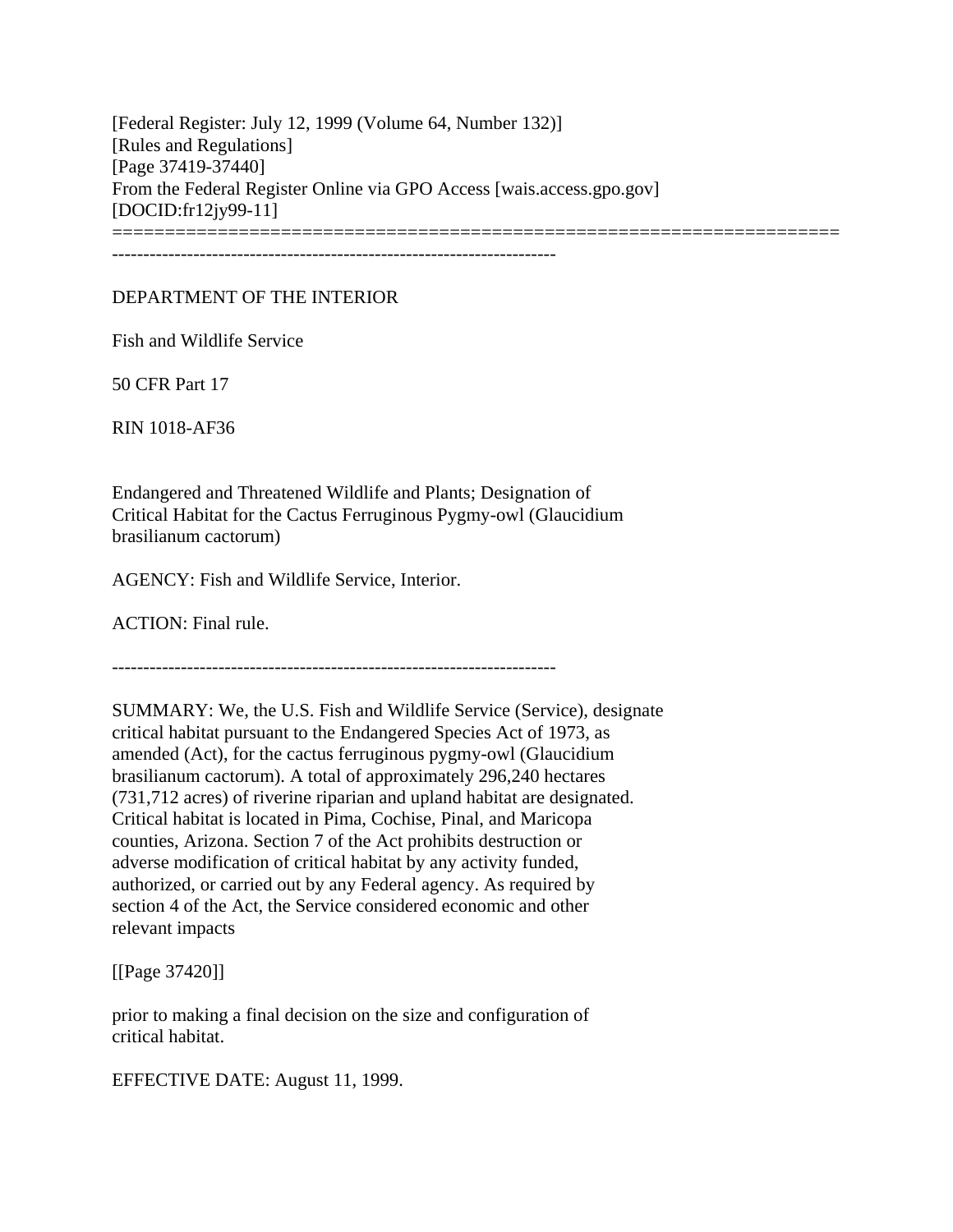ADDRESSES: The complete administrative record for this rule is on file at the U.S. Fish and Wildlife Service, Arizona Ecological Services Field Office, 2321 West Royal Palm Road, Suite 103, Phoenix, Arizona 85021-4951. The complete file for this rule is available for public inspection, by appointment, during normal business hours at the above address.

FOR FURTHER INFORMATION CONTACT: Tom Gatz, Endangered Species Coordinator, at the above address (telephone 602/640-2720 ext. 240; facsimile 602/640-2730).

#### SUPPLEMENTARY INFORMATION:

#### Background

 The cactus ferruginous pygmy-owl (referred to as ``pygmy-owl'' in this final rule) is in the Order Strigiformes and the Family Strigidae. It is a small bird, approximately 17 centimeters (cm)  $(6\frac{3}{4}\$  inches (in)) long. Males average  $62$  grams (g)  $(2.2 \text{ ounces} (oz))$ , and females average 75 g (2.6 oz). The pygmy-owl is reddish brown overall, with a cream-colored belly streaked with reddish brown. Some individuals are grayish brown, rather than reddish brown. The crown is lightly streaked, and paired black-and-white spots on the nape suggest eyes. This species lacks ear tufts, and the eyes are yellow. The tail is relatively long for an owl and is colored reddish brown with darker brown bars. The pygmy-owl is diurnal (active during daylight), and its call, heard primarily near dawn and dusk, is a monotonous series of short notes.

 The cactus ferruginous pygmy-owl is one of four subspecies of the ferruginous pygmy-owl. It occurs from lowland central Arizona south through western Mexico to the States of Colima and Michoacan, and from southern Texas south through the Mexican States of Tamaulipas and Nuevo Leon. Only the Arizona population of Glaucidium brasilianum cactorum is listed as an endangered species.

 The pygmy-owl in Arizona occurs in a variety of scrub and woodland communities, including riverbottom woodlands, woody thickets (``bosques''), Sonoran desertscrub, and semidesert grasslands. Unifying habitat characteristics among these communities are fairly dense woody thickets or woodlands, with trees and/or cacti large enough to provide nesting cavities. The pygmy-owl occurs at low elevations, generally below 1,200 meters (m) (4,000 feet (ft)) (Swarth 1914, Karalus and Eckert 1974, Monson and Phillips 1981, Johnsgard 1988, Enriquez-Rocha et al. 1993).

 The pygmy-owl's primary habitats historically were in riparian cottonwood (Populus fremontii) forests, but the subspecies currently occurs primarily in Sonoran desertscrub associations and mesquite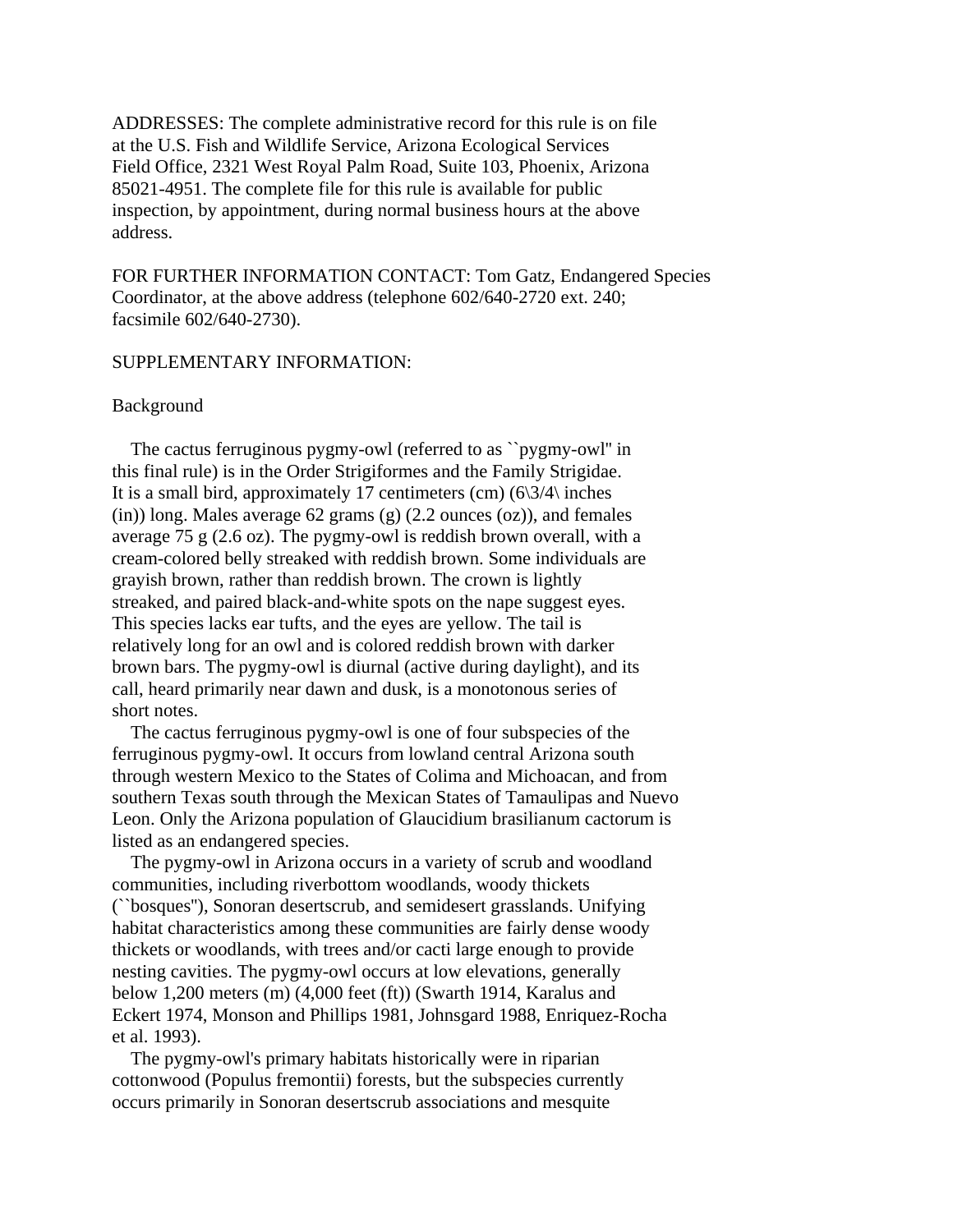bosques consisting of palo verde (Cercidium spp.), bursage (Ambrosia spp.), ironwood (Olneya tesota), mesquite (Prosopis velutina, and P. glandulosa), acacia (Acacia spp.), and giant cacti such as saguaro (Carnegiea giganteus) and organ pipe (Stenocereus thurberi) (Gilman 1909, Bent 1938, van Rossem 1945, Phillips et al. 1964, Monson and Phillips 1981, Johnson-Duncan et al. 1988, Millsap and Johnson 1988). Primary prey include various reptiles, insects, birds, and small mammals (Proudfoot 1996).

 Pygmy-owls are considered non-migratory throughout their range by most authors, and have been reported during the winter months in several locations, including Organ Pipe Cactus National Monument (R. Johnson, unpubl. data 1976, 1980, Tibbitts, pers. comm. 1997). Major Bendire collected pygmy-owls along Rillito Creek near Camp Lowell at present-day Tucson on January 24, 1872. The University of Arizona Bird Collection contains a female pygmy-owl collected on January 8, 1953 (University of Arizona 1995). Similarly, records exist from Sabino Canyon documenting pygmy-owls on December 3, 1941, and December 25, 1950 (U.S. Forest Service, unpubl. data). These winter records demonstrate that pygmy-owls are found within Arizona throughout the year, and do not appear to migrate southward to warmer climates during the winter months.

### Previous Federal Action

 We included Glaucidium brasilianum cactorum in our Animal Notice of Review as a category 2 candidate species throughout its range on January 6, 1989 (54 FR 554). Category 2 candidates were defined as those taxa for which we had data indicating that listing was possibly appropriate but for which we lacked substantial information on vulnerability and threats to support proposed listing rules. After soliciting and reviewing additional information, we elevated G. b. cactorum to category 1 status throughout its range in our November 21, 1991, Notice of Review (56 FR 58804). Category 1 candidates were defined as those taxa for which we had sufficient information on biological vulnerability and threats to support proposed listing rules but for which issuance of proposals to list were precluded by other higher-priority listing activities. Beginning with our combined plant and animal notice of review published in the Federal Register on February 28, 1996 (61 FR 7596), we discontinued the designation of multiple categories of candidates and only taxa meeting the definition of former category 1 candidates are now recognized as candidates for listing purposes.

 On May 26, 1992, a coalition of conservation organizations (Galvin et al. 1992) petitioned us to list the pygmy-owl as an endangered species under the Act. The petitioners also requested designation of critical habitat. In accordance with section  $4(b)(3)(A)$  of the Act, on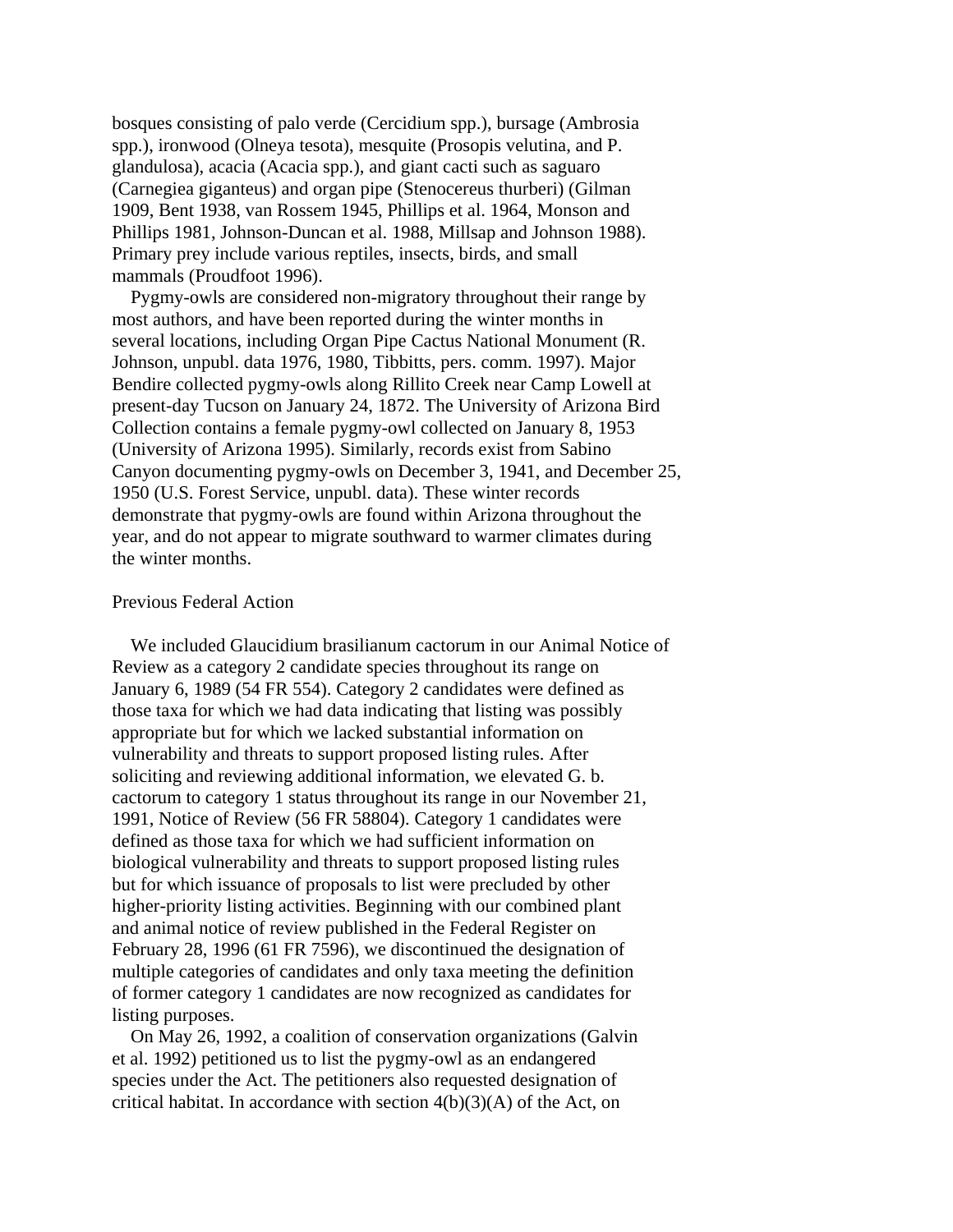March 9, 1993, we published a finding that the petition presented substantial scientific or commercial information indicating that listing of the pygmy-owl may be warranted and commenced a status review of the subspecies (58 FR 13045). As a result of information collected and evaluated during the status review, including information collected during a public comment period, we published a proposed rule to list the pygmy-owl as endangered in Arizona and threatened in Texas on December 12, 1994 (59 FR 63975). We proposed designation of critical habitat in Arizona. After a review of all comments received in response to the proposed rule, we published a final rule on March 10, 1997 (62 FR 10730), listing the pygmy-owl as endangered in Arizona. We determined that listing in Texas was not warranted. We also determined that critical habitat designation for the Arizona population was not prudent.

 On October 31, 1997, the Southwest Center for Biological Diversity filed a lawsuit in Federal District Court in Arizona against the Secretary of the Department of the Interior (Secretary) for failure to designate critical habitat for the cactus ferruginous pygmy-owl and the plant, Lilaeopsis schaffneriana var. recurva, (Huachuca water umbel) (Southwest Center for Biological Diversity v. Babbitt, CIV 97-704 TUC ACM). On October 7, 1998, Alfredo C. Marquez, Senior U.S. District Judge, issued an order stating: ``There being no evidence that designation of critical habitat for the pygmy-owl and water umbel is not prudent, the Secretary shall, without further delay, decide whether or not to designate critical habitat for the pygmy-owl and water umbel based on the best scientific and commercial information available.''

 On November 25, 1998, in response to a motion by the Plaintiffs requesting clarification of the October 7, 1998, order, Judge Marquez further ordered "that within 30 days of the date of this Order, the Secretary shall issue the

[[Page 37421]]

proposed rules for designating critical habitat for the pygmy-owl and water umbel  $***$  and that within 6 months of issuing the proposed rules, the Secretary shall issue final decisions regarding the designation of critical habitat for the pygmy-owl and water umbel.''

 On December 30, 1998, we proposed 295,775 ha (730,565 ac) as critical habitat in Arizona for the pygmy-owl (63 FR 71820). On April 15, 1999, we released the draft economic analysis on proposed critical habitat and reopened the public comment period for 30 days (64 FR 18596).

 The processing of the December 30, 1998, proposed rule and this final rule does not conform with our Listing Priority Guidance for Fiscal Year 1998 and 1999 published on May 8, 1998 (63 FR 25502). The guidance clarifies the order in which we will process rulemakings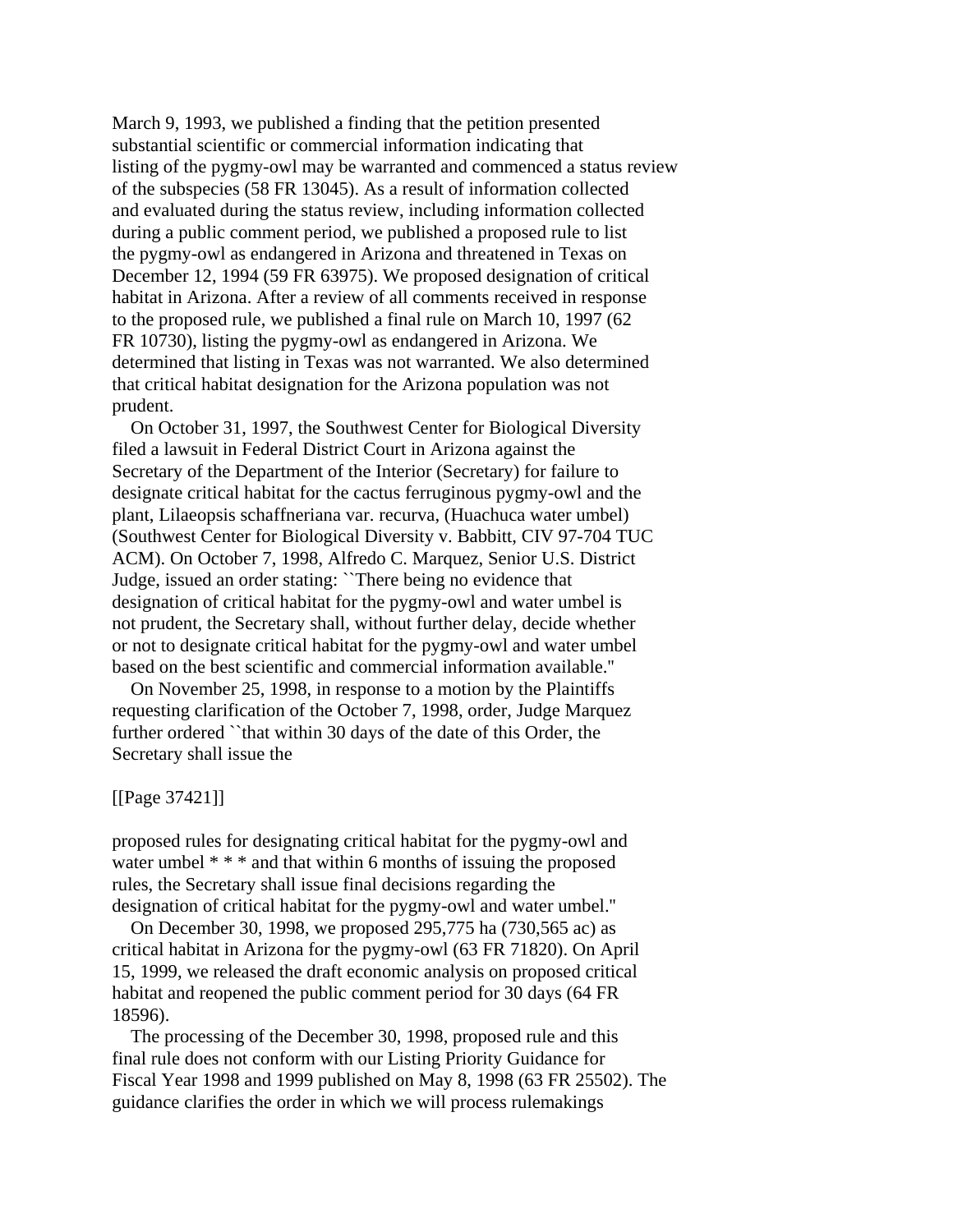giving highest priority (Tier 1) to processing emergency rules to add species to the Lists of Endangered and Threatened Wildlife and Plants; second priority (Tier 2) to processing final determinations on proposals to add species to the lists, processing new listing proposals, processing administrative findings on petitions (to add species to the lists, delist species, or reclassify listed species), and processing a limited number of proposed and final rules to delist or reclassify species; and third priority (Tier 3) to processing proposed and final rules designating critical habitat. Our Southwest Region is currently working on Tier 2 actions; however, we are undertaking this Tier 3 action in order to comply with the abovementioned court order.

### Habitat Characteristics

 According to early surveys referenced in the literature, the pygmyowl, prior to the mid-1900s, was ``not uncommon,'' ``of common occurrence,'' and a ``fairly numerous'' resident of lowland central and southern Arizona in cottonwood forests, mesquite-cottonwood woodlands, and mesquite bosques along the Gila, Salt, Verde, San Pedro, and Santa Cruz rivers and various tributaries (Breninger 1898 in Bent 1938, Gilman 1909, Swarth 1914). Bendire (1888) noted that he had taken ``several'' along Rillito Creek near Fort Lowell, in the vicinity of present-day Tucson, Arizona. Records indicate that pygmy-owls were initially more common in xeroriparian habitats (very dense thickets bordering dry desert washes) than in more open, desert uplands (Monson and Phillips 1981, Johnson and Haight 1985, Johnson-Duncan et al. 1988, Millsap and Johnson 1988, Davis and Russell 1990). The pygmy-owl was also noted to occur at isolated desert oases supporting small pockets of riparian and xeroriparian vegetation (Howell 1916, Phillips et al. 1964).

 The historical use of Sonoran desertscrub habitats by pygmy-owls is not as clear. A disproportionately low number of historical records from desertscrub habitats may be due to the focus of early collection efforts along rivers where humans tended to concentrate, while the upland areas received less survey. Historical records of pygmy-owls do exist for Sonoran desertscrub in areas such as the Santa Catalina foothills and in ``groves of giant cactus'' near New River, north of present-day Phoenix. Kimball (1921) reported one pygmy-owl in a mesquite tree in the foothills of the Santa Catalina Mountains. Fisher (1893) took 2 pygmy-owl specimens near New River, and observed ``several others'' in mesquite and large cacti.

 The northernmost historical record for the pygmy-owl is from New River, Arizona, approximately 56 kilometers (35 miles) north of Phoenix, where Fisher (1893) reported the pygmy-owl to be "quite" common'' in thickets of intermixed mesquite and saguaro cactus. Four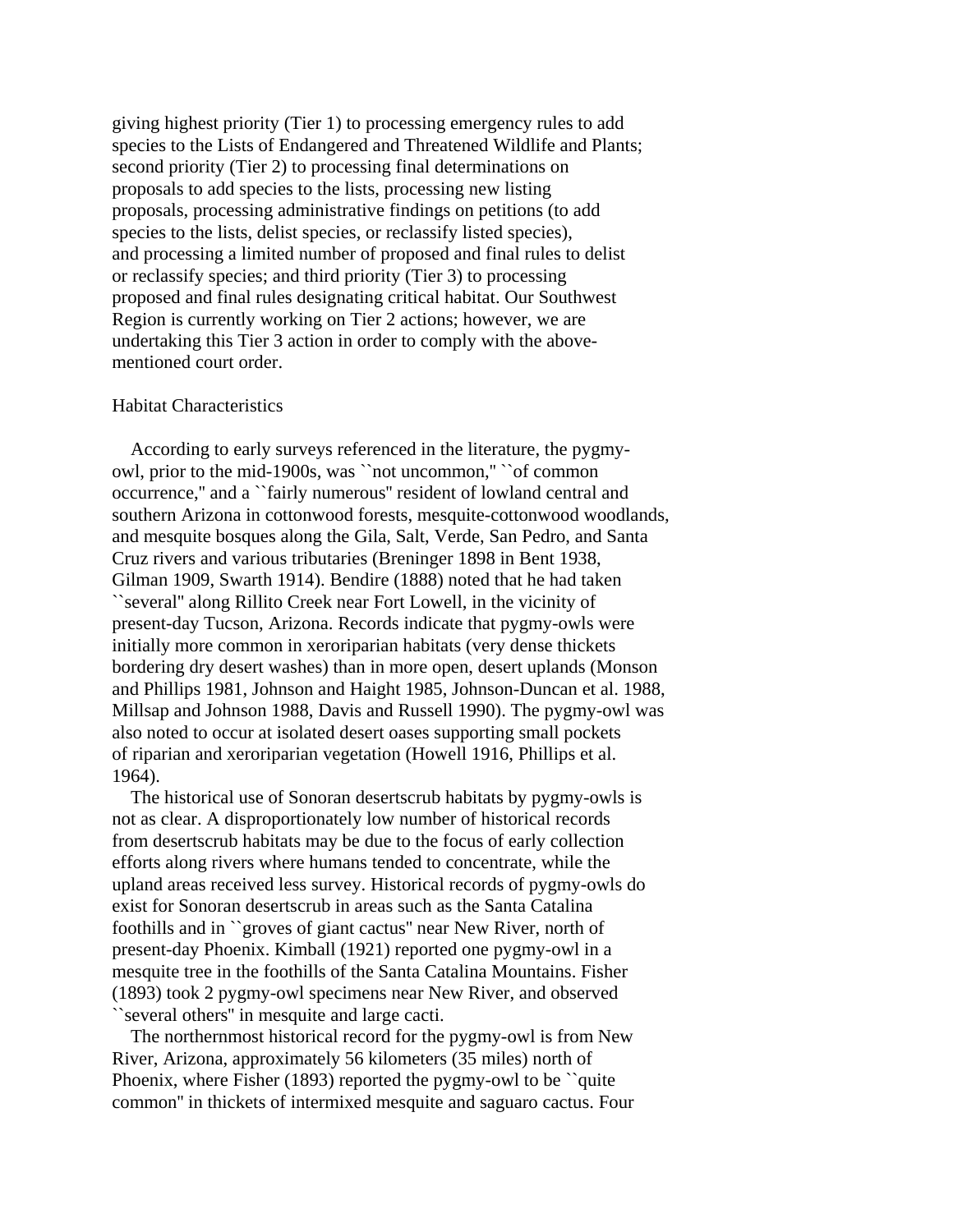eggs were collected in Phoenix, Maricopa County by G.F. Breninger on May 18, 1898, and R.D. Lusk collected five eggs at Cave Creek on April 12, 1895. Pygmy-owls were also detected in central Arizona at the Blue Point Cottonwoods area, at the confluence of the Salt and Verde rivers, in 1897, 1949, 1951, 1964, and 1971 (AGFD unpubl. data, Phillips et al. 1964, Millsap and Johnson 1988). Additionally, pygmy-owls were detected at Dudleyville on the San Pedro River as recently as 1985 and 1986 (AGFD unpubl. data, Hunter 1988).

 The easternmost record for the pygmy-owl is from 1985 at the confluence of Bonita Creek and the Gila River (Hunter 1988). Other records from this eastern portion of the pygmy-owl's range include a 1876 record from Camp Goodwin (current day Geronimo) on the Gila River (Aiken 1937), and a 1978 record from Gillard Hot Springs, also on the Gila River (Hunter 1988). Pygmy-owls have been found as far west as the Cabeza Prieta Tanks in 1955 (Monson 1998).

 Over the past several decades, pygmy-owls have been primarily found in Sonoran desertscrub communities in southern and southwestern Arizona consisting of palo verde, ironwood, mesquite, acacia, bursage, and columnar cacti (Phillips et al. 1964, Davis and Russell 1984 and 1990, Monson and Phillips 1981, Johnson and Haight 1985, Johnsgard 1988). Recently pygmy-owls have also been found in wooded drainages within semidesert grasslands in southern Arizona (unpubl. data). These sites are closely associated with xeroriparian habitats.

 Historically, pygmy-owls were associated with riparian woodlands in central and southern Arizona. Plants present in these riparian communities include cottonwood, willow (Salix spp.), ash (Fraxinus velutina), and hackberry (Celtis spp.). These trees are suitable for cavity nesting, while the density of mid- and lower-story vegetation likely provides necessary protection from predators and an abundance of prey. Mesquite bosque communities are dominated by mesquite trees, and are described as mesquite forests due to the density and large size of the trees. This habitat type provides for all of the necessary habitat components of the pygmy-owl.

 The Arizona upland subdivision of the Sonoran Desert provides an over-story of mature saguaros which are suitable for cavity nesting, as well as large mesquites and other trees which may be used for nesting, as well as perch and cover sites. Saguaro cavities are also used for roosting, perching, and caching food (Scott Richardson, Arizona Game and Fish Department, pers. comm. 1998). The mid- and lower-stories are comprised of a variety of mesquite, palo verde, ironwood, acacia, graythorn (Ziayphus obtusifola), bursage, cholla (Opuntia spp.), prickly pear (Opuntia spp.), and annual and perennial grass species. As in riparian habitat, the larger trees provide perches for foraging and protection from predators. Adequate vegetation in mid- and lowerstories appears to be important, and likely provides protection from predators and a higher density of prey items including lizards, small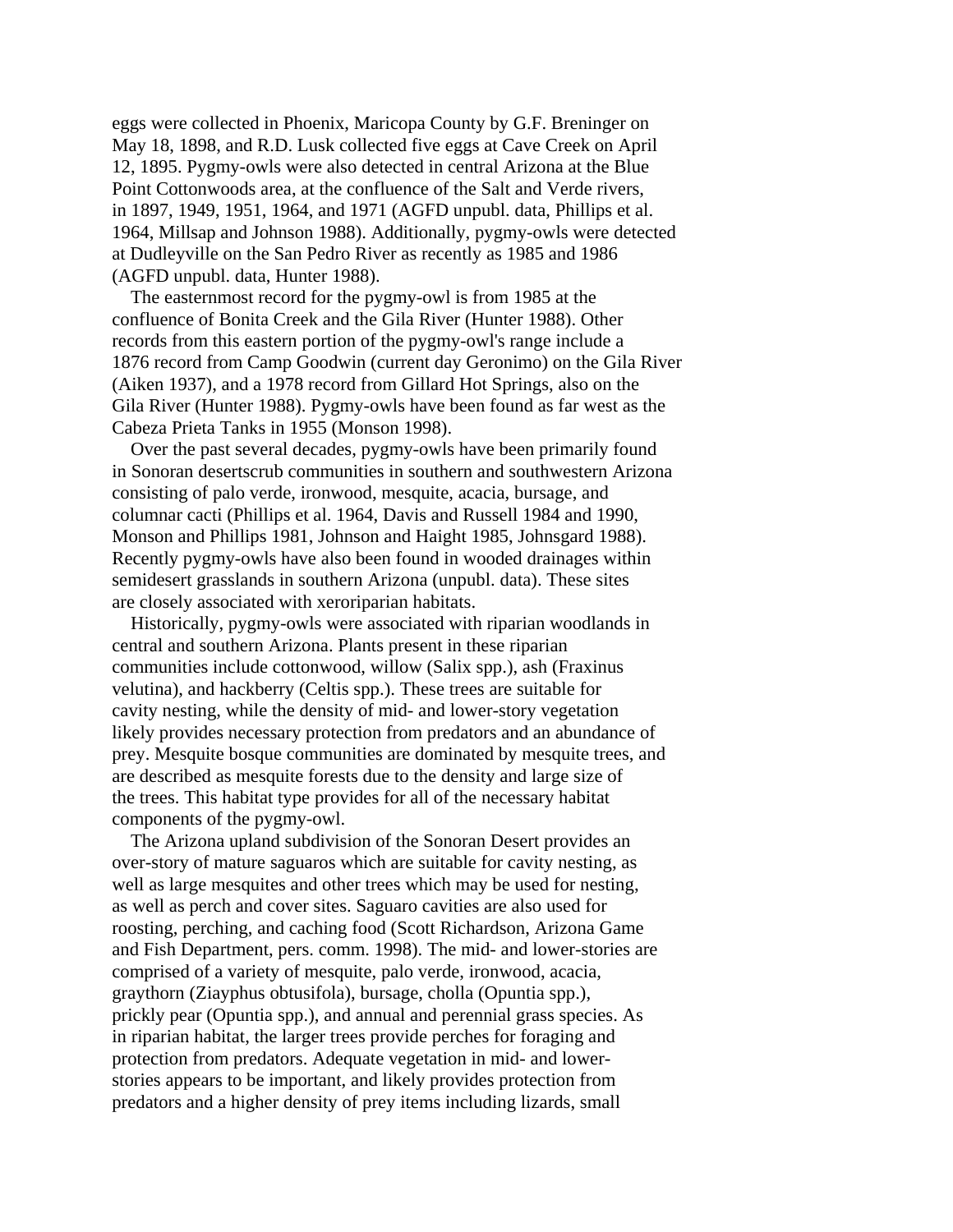birds and mammals, and insects.

 In central and southern Arizona, the pygmy-owl's primary habitats are riparian deciduous forests and woodlands, mesquite bosques, Sonoran desertscrub, and semidesert and Sonoran savanna grasslands with drainages lined with mesquite; although most recent observations have occurred primarily in Sonoran desertscrub associations of palo verde, bursage, ironwood, mesquite, acacia, and giant cacti such as saguaro and organ pipe (Gilman 1909, Bent 1938, van Rossem 1945, Phillips et al. 1964, Monson and Phillips 1981, Johnson-Duncan et al. 1988, Millsap and Johnson 1988, Aaron Flesch pers. comm. 1999). Farther south in northwestern Mexico, pygmy-owls occur in Sonoran desertscrub, Sinaloan thornscrub, and Sinaloan deciduous forest as well as riverbottom woodlands,

## [[Page 37422]]

cactus forests, and thornforest (Enriquez-Rocha et al. 1993).

 Pygmy-owls at Organ Pipe Cactus National Monument have been detected primarily in relatively dense, lush Arizona uplands desertscrub associations on bajadas. Visually dominant plants at the pygmy-owl sites include saguaros, organ pipe cactus, ironwood, triangle-leaf bursage, foothill paloverde (C. Microphyllum), mesquite, whitethorn and catclaw acacia (Acacia constricta and A. greggii), numerous cholla, prickly pear cacti, ocotillo (Fouquieria splendens), various Lycium spp., and creosotebush (Larrea tridentata) (Smith 1996). In addition to the dense bajada desertscrub habitat described above, pygmy-owls have been documented in several large xeroriparian habitats in lower bajada or valley floor areas that have dense saguaro stands; however, some sites have much less dense adjacent upland areas dominated chiefly by creosotebush. Xeroriparian habitat at these sites consist of mesquites, foothill and blue paloverde (Cercidium microphyllum and C. flordum), desert willow (chilopsis lineraris), catclaw acacia, ironwood, and soapberry (Sapindus saponaria) (Smith 1996).

### Critical Habitat

 Critical habitat is defined in section 3 of the Act as--(i) the specific areas within the geographic area occupied by a species, at the time it is listed in accordance with the Act, on which are found those physical or biological features (I) essential to the conservation of the species and (II) that may require special management consideration or protection and; (ii) specific areas outside the geographic area occupied by a species at the time it is listed, upon determination that such areas are essential for the conservation of the species. ``Conservation'' means the use of all methods and procedures that are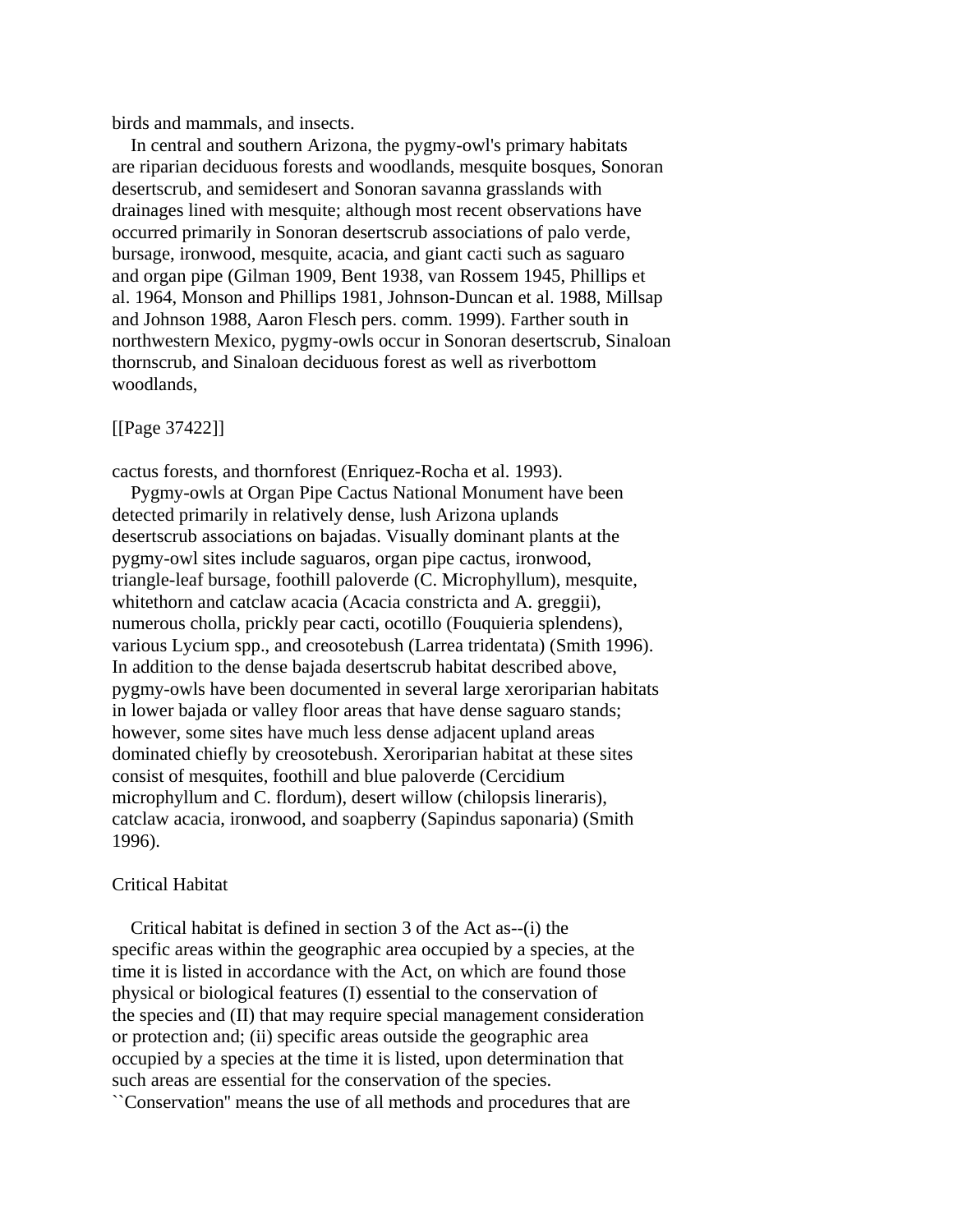necessary to bring an endangered species or a threatened species to the point at which listing under the Act is no longer necessary.

 Section 4(b)(2) of the Act requires that we base critical habitat proposals upon the best scientific and commercial data available, after taking into consideration the economic impact, and any other relevant impact, of specifying any particular area as critical habitat. We may exclude areas from critical habitat designation when the benefits of exclusion outweigh the benefits of including the areas within critical habitat, provided the exclusion will not result in the extinction of the species (section  $4(b)(2)$  of the Act).

 Designation of critical habitat can help focus conservation activities for a listed species by identifying areas that contain the physical and biological features that are essential for the conservation of that species. Designation of critical habitat alerts the public as well as land-managing agencies to the importance of these areas.

 Critical habitat also identifies areas that may require special management considerations or protection, and may provide protection to areas where significant threats to the species have been identified. Critical habitat receives protection from the prohibition against destruction or adverse modification through required consultation under section 7 of the Act with regard to actions carried out, funded, or authorized by a Federal agency. Section 7 also requires conferences on Federal actions that are likely to result in the adverse modification or destruction of proposed critical habitat. Aside from the protection that may be provided under section 7, the Act does not provide other forms of protection to lands designated as critical habitat.

Section  $7(a)(2)$  of the Act requires Federal agencies to consult with us to ensure that any action authorized, funded, or carried out is not likely to jeopardize the continued existence of a threatened or endangered species, or result in the destruction or adverse modification of critical habitat. ``Jeopardize the continued existence'' (of a species) is defined as an appreciable reduction in the likelihood of survival and recovery of a listed species. ``Destruction or adverse modification'' (of critical habitat) is defined as a direct or indirect alteration that appreciably diminishes the value of critical habitat for the survival and recovery of the listed species for which critical habitat was designated. Thus, the definitions of ``jeopardy'' to the species and ``adverse modification'' of critical habitat are nearly identical (50 CFR Sec. 402.02).

 Designating critical habitat does not, in itself, lead to recovery of a listed species. Designation does not create a management plan, establish numerical population goals, prescribe specific management actions (inside or outside of critical habitat), or directly affect areas not designated as critical habitat. Specific management recommendations for critical habitat are most appropriately addressed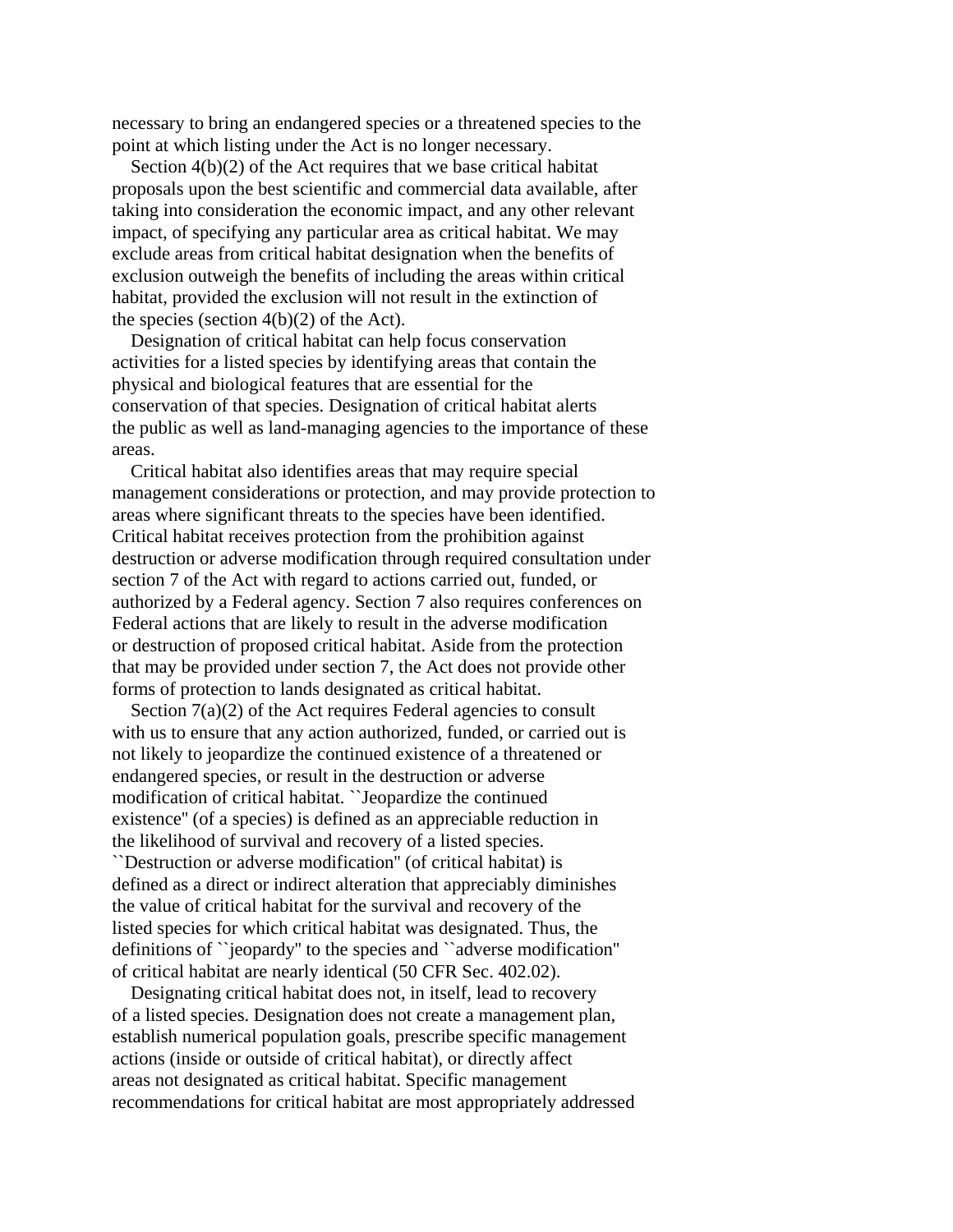in recovery plans and management plans, and through section 7 consultations.

 Critical habitat identifies specific areas that are essential to the conservation of a listed species and that may require special management considerations or protection. Areas that do not currently contain the habitat components necessary for the primary biological needs of a species but are likely to develop them in the future may be essential to the conservation of the species and may be designated as critical habitat.

#### Primary Constituent Elements

In accordance with section  $3(5)(A)(i)$  of the Act and regulations at 50 CFR 424.12, in determining which areas to propose as critical habitat, we consider those physical and biological features that are essential to the conservation of the species and that may require special management considerations or protection. These include, but are not limited to, the following:

 Space for individual and population growth, and for normal behavior;

 Food, water, air, light, minerals or other nutritional or physiological requirements;

Cover or shelter;

 Sites for breeding, reproduction, or rearing of offspring, germination, or seed dispersal; and

 Habitats that are protected from disturbance or are representative of the historic geographical and ecological distributions of a species.

 The primary constituent elements for the pygmy-owl are those habitat components that are essential for the primary biological needs of foraging, nesting, rearing of young, roosting, sheltering, and dispersal, or the capacity to develop those habitat components. The primary constituent elements are found in areas that support or have the potential to support Sonoran riparian deciduous woodlands, Sonoran riparian scrubland, xeroriparian forests, tree-lined drainages in semidesert and Sonoran savanna grasslands, and the Arizona upland subdivision of Sonoran desertscrub (Brown 1994). Within these biotic communities, specific plant associations that are essential to the primary biological needs of the pygmy-owl include, but are not limited to, the following--cottonwood, willow, ash, mesquite, palo verde, ironwood, hackberry, saguaro cactus, and/or organ pipe cactus. Specifically, larger diameter trees and cacti provide not only nesting substrate, but also roosting, perching, foraging, and dispersal habitat, while smaller trees and shrubs provide for the same functions except nesting.

 In river floodplains, the presence of surface or subsurface water is important in maintaining pygmy-owl habitat. Riverine riparian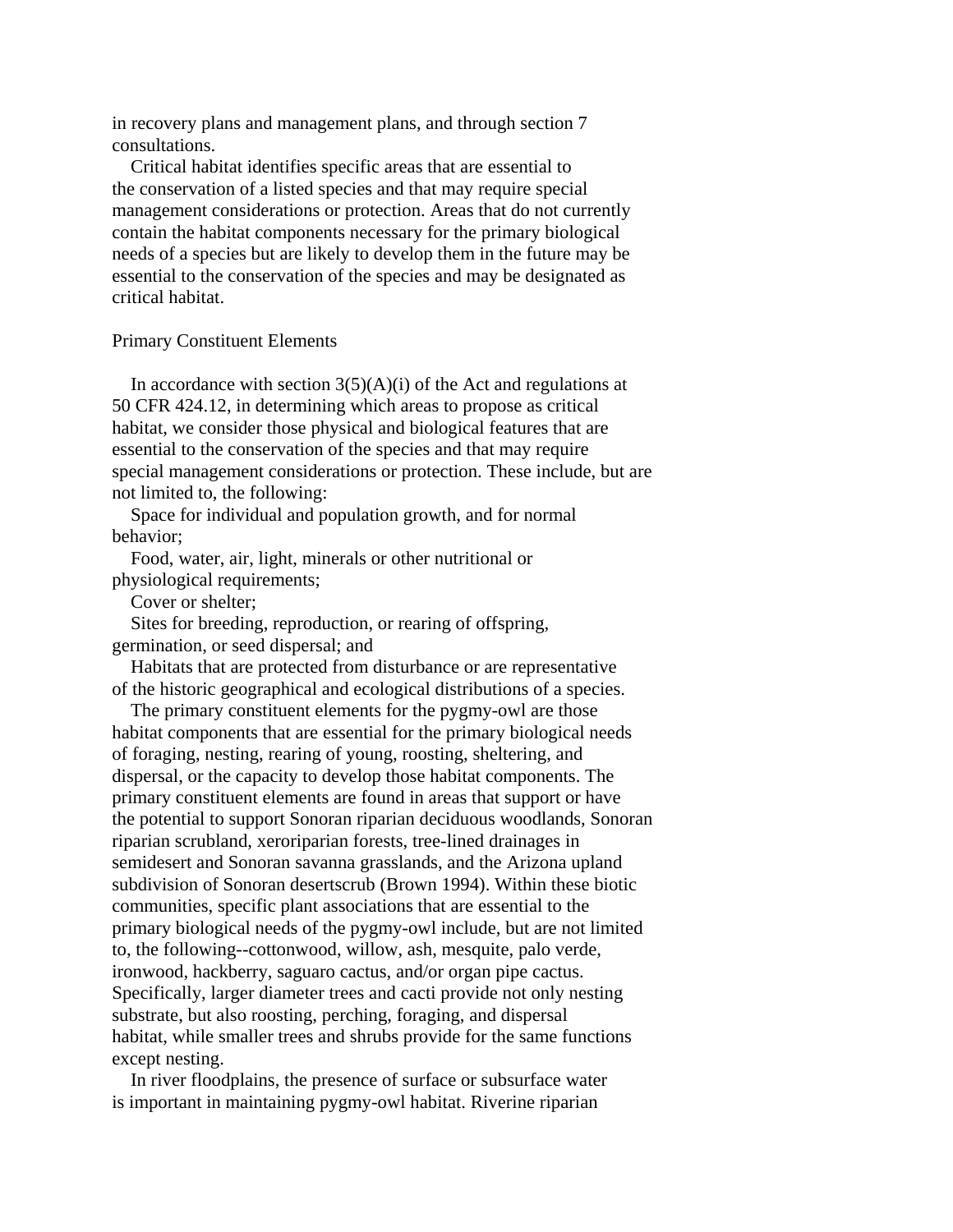woodlands and thickets are dependent on availability of groundwater at or near the surface

## [[Page 37423]]

(Brown 1994). Surface or subsurface moisture may also be important in maintaining various prey species.

### **Methods**

 In developing this final rule, we formed an interconnected system of suitable and potential habitat areas extending from the Mexican border through the northernmost recent pygmy-owl occurrence east of Phoenix. Areas designated as critical habitat meet the definition of critical habitat under section 3 of the Act in that they are within the geographical areas occupied by the species, are essential to the conservation of the species, and are in need of special management considerations or protection.

 In an effort to map areas essential to the conservation of the species, we used data on known pygmy-owl locations to initially identify important areas. We then connected these areas based on the topographic and vegetative features believed most likely to support resident pygmy-owls and/or facilitate movement of birds between known habitat areas. Facilitating movement of birds between habitat areas is important for dispersal and gene flow (Beier and Noss 1998). In selecting areas, we avoided private lands to the extent possible if State and Federal lands were present that could meet the conservation needs of the species. However, we are designating critical habitat in some largely privately owned areas, such as the area northwest of Tucson which supports the greatest known concentration of pygmy-owls in Arizona.

 In selecting areas of critical habitat, we made an effort to avoid developed areas such as towns, agricultural lands, and other lands unlikely to contribute to pygmy-owl conservation. Given the short period of time in which we were required to complete this final rule, we were unable to map critical habitat in sufficient detail to exclude all such areas. However, within the delineated critical habitat boundaries, only lands containing, or are likely to develop, those habitat components that are essential for the primary biological needs of the pygmy-owl are considered critical habitat. Existing features and structures within this area, such as buildings, roads, aqueducts, railroads, and other features, do not contain, and are not likely to develop, those habitat components and are not considered critical habitat.

 In selecting areas as critical habitat, we attempted to exclude areas believed to be adequately protected, or where current management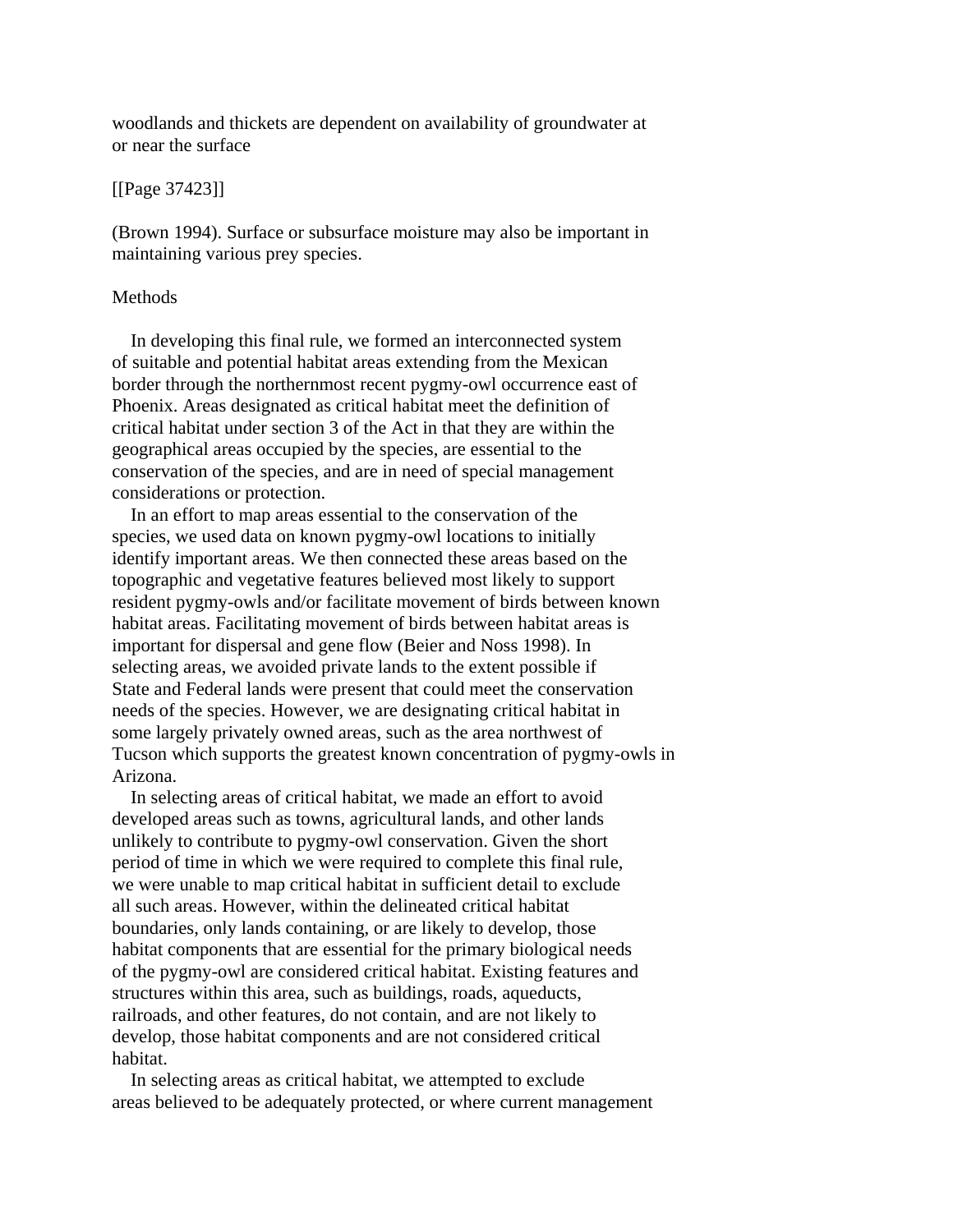is compatible with pygmy-owls and is likely to remain so into the future. We excluded National Park lands (Organ Pipe Cactus National Monument and Saguaro National Park) and National Wildlife Refuges (Cabeza Prieta and Buenos Aires National Wildlife refuges). We also excluded non-Federal lands covered by a legally operative incidental take permit for pygmy-owls issued under section  $10(a)(1)(B)$  of the Act. However, we did not exclude areas currently managed in a manner compatible with pygmy-owls where such management may not be assured in the future (e.g., county and State parks).

 In addition, lands of the Tohono O'odham Indian Nation are not included in this final rule. We are aware that pygmy-owls and pygmy-owl habitat likely exist on the Nation, and we believe these lands are important to the species' continued existence in Arizona. However, the short amount of time given by the court to designate critical habitat precluded us from adequately coordinating with the Nation to obtain pygmy-owl location and habitat information. In addition, we were unable to assess whether current or future Tribal management is likely to maintain pygmy-owls into the future, although the probable existence of both pygmy-owls and pygmy-owl habitat led us to believe that current management may be compatible with the species. As explained in the ``Summary of Changes from the Proposed Rule'' section of this final rule, Tribal grazing allotments have also been excluded.

 We did not designate all pygmy-owl historical or potential habitat as critical habitat. We only designated those areas that we believe are essential for the conservation of the pygmy-owl and in need of special management or protection.

 In summary, the critical habitat areas described below, and protected areas either known or suspected to contain some of the primary constituent elements but not designated as critical habitat (e.g., National Park land, National Wildlife Refuge lands, etc.), constitute our best assessment of areas needed for the species' conservation. Also, we have appointed a Cactus Ferruginous Pygmy-owl Recovery Team that will develop a recovery plan for the species. The experts on this team will conduct a far more thorough analysis than we were able to conduct in the short amount of time allowed by the Court Order. Upon the team's completion of a recovery plan, we will evaluate the plan's recommendations and reexamine areas designated as critical habitat.

#### Critical Habitat Designation

 In determining areas that are essential for the survival and recovery of the species, we used the best scientific information obtainable in the time allowed by the court. This information included habitat suitability and site-specific species information. To date, limited survey effort or research has been done to identify and define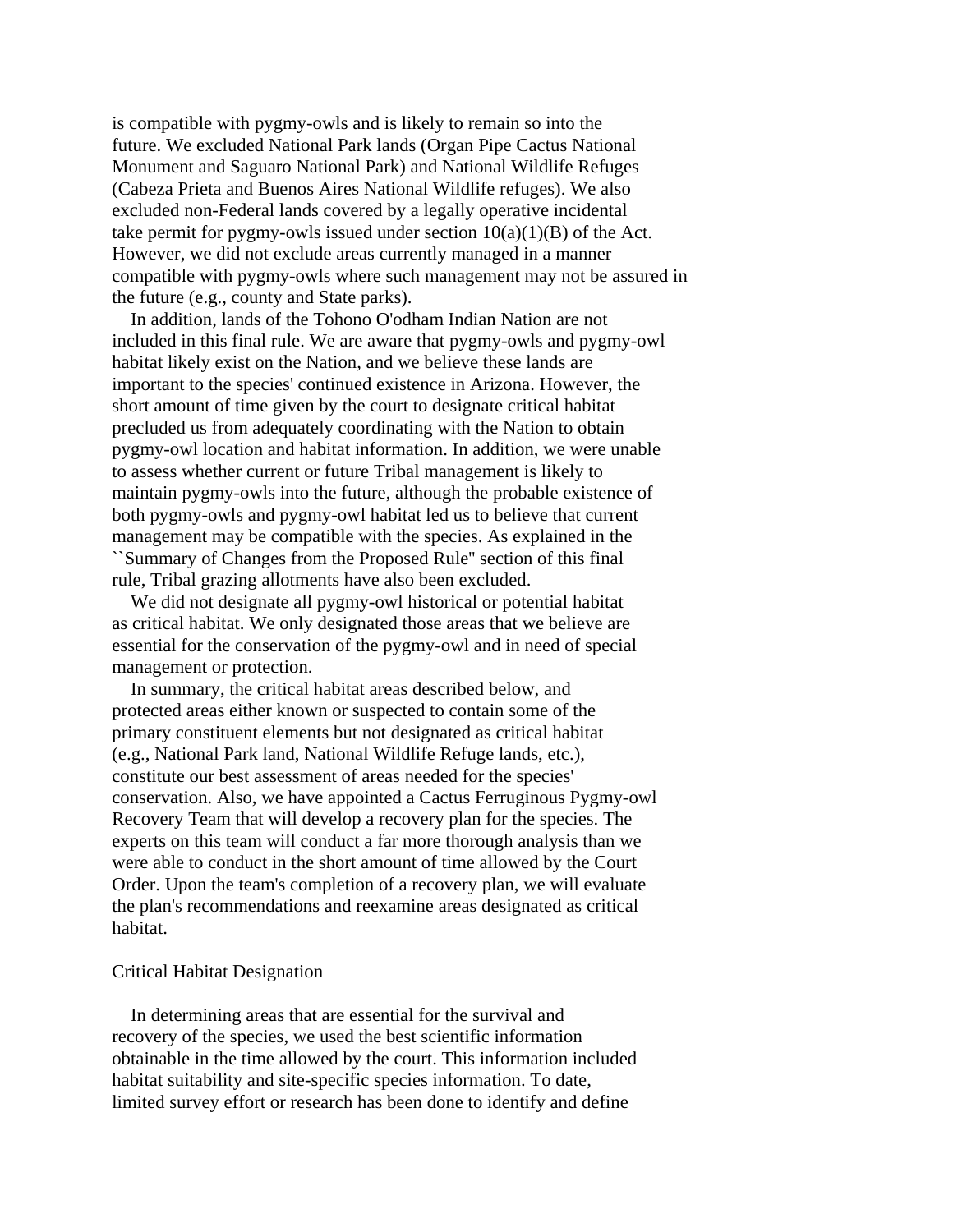specific habitat needs of pygmy-owls in Arizona or to completely quantify their distribution. Only preliminary habitat assessment work has begun over small portions of the State, primarily on Bureau of Land Management (BLM) lands.

 We emphasized areas containing most of the verified pygmy-owl occurrences, especially recently identified locations. In order to maintain genetic and demographic interchange that will help maintain the viability of a regional metapopulation, we included corridor areas that allow movement between areas supporting pygmy-owls. These corridors or connecting areas, which have not been well surveyed connect recent sites and areas where suitable habitat remain. These corridors or connecting areas, while supporting some habitat suitable for nesting, were primarily included to facilitate dispersal and may contain more foraging, perching, and roosting habitat than actual breeding habitat. While habitat of similar quality occurs outside of these corridors, we anticipate that the use and importance of these corridors will increase over time if and when habitat outside of the corridors becomes unsuitable in the future.

 Table 1 shows the approximate acreage of critical habitat designation by county and land ownership. Critical habitat for the pygmy-owl includes river floodplains, Sonoran desertscrub, and semidesert grassland communities in Pima, Pinal, Maricopa, and Cochise counties, Arizona. To provide additional information, we have grouped areas designated into critical habitat units (see maps). A brief description of each unit and our reasons for designating those areas as critical habitat are presented below.

[[Page 37424]]

 Table 1.--Approximate Critical Habitat Acreage by County and Land Ownership [Note: acreage estimates are derived from Arizona Land Resource Information System data based on the cited legal

|           |        | descriptions]                  |  |  |                        |         |
|-----------|--------|--------------------------------|--|--|------------------------|---------|
|           | County |                                |  |  |                        | Total   |
| Ownership | Pima   |                                |  |  | Cochise Pinal Maricopa |         |
|           |        |                                |  |  | 5,065 33,323 38,388    |         |
|           |        |                                |  |  |                        |         |
| STATE     |        |                                |  |  |                        | 434,886 |
|           |        | 61,830 2,461 71,634 68 135,993 |  |  |                        |         |
| OTHER     |        |                                |  |  |                        |         |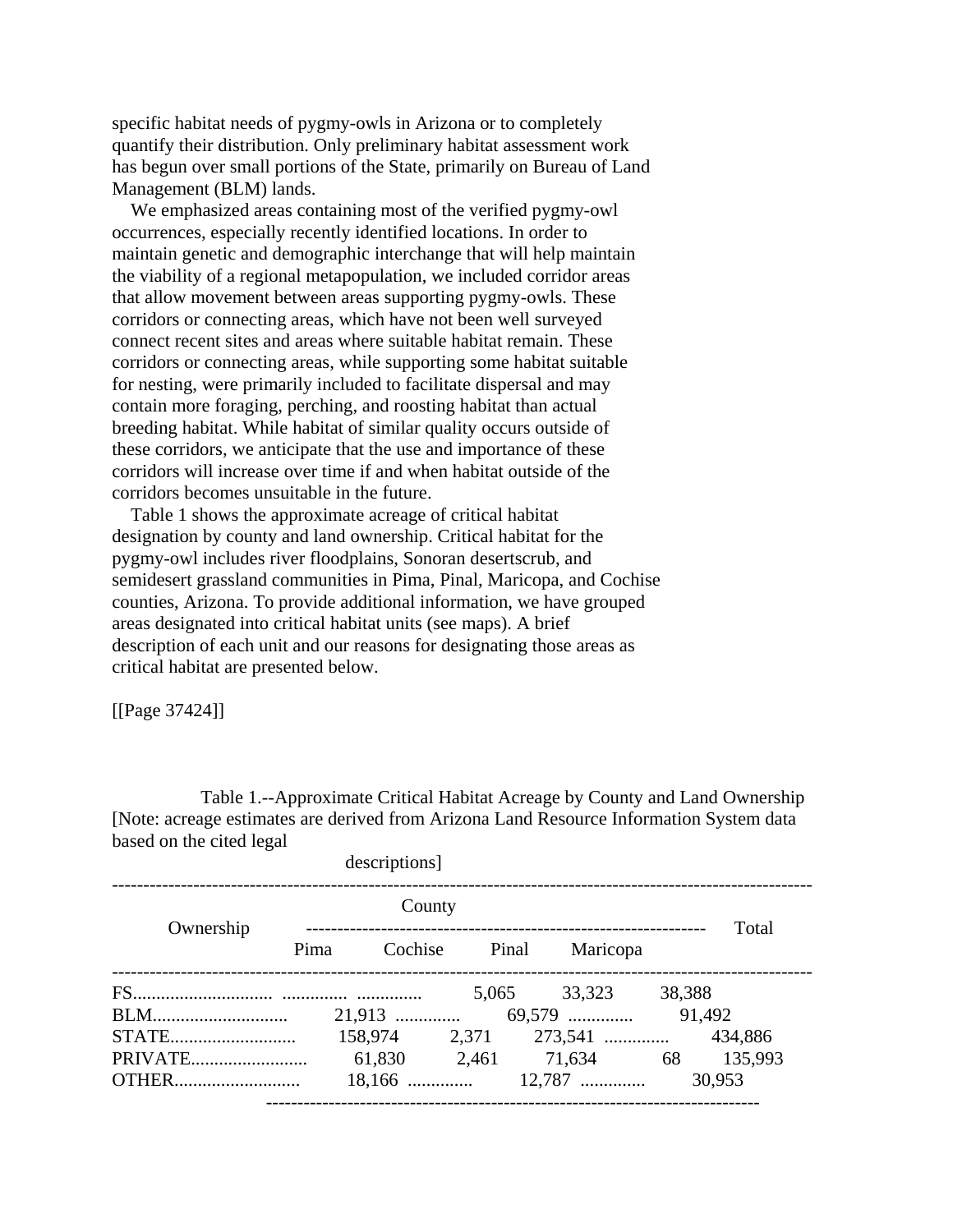## Unit 1

 This unit lies between Buenos Aires National Wildlife Refuge and the Tohono O'odham Indian Nation, consisting of primarily State Trust lands, with some dispersed private ownership. This area contains semidesert and Sonoran savanna grasslands with a series of xeroriparian washes extending from the Baboquivari Mountains to Altar and Brawley washes. Uplands primarily consist of grasslands with dispersed mesquite trees, and a very few isolated saguaros in some areas, mostly occurring at the extreme north end of the unit. Dominant tree species in riparian areas include mesquite, ash, and hackberry.

 This unit is located in the Altar Valley, which recently has had several pygmy-owls documented. Not until 1998 had systematic surveys in this unit and adjacent areas been initiated; as a result, at least nine new pygmy-owl sites have been found (Harris Environmental Group, Inc. 1998; AGFD unpubl. data; Aaron Flesch, pygmy-owl surveyor, pers. comm. 1999). These new sites are located in riparian and xeroriparian habitats and wooded drainages within semidesert grassland and Sonoran savanna grassland communities. Since the turn of the century, many areas that were historical semidesert and Sonoran savanna grasslands in the Altar Valley have developed into habitats similar to Sonoran desertscrub (Brown 1994). It is unclear at this time what role this transition has played in the distribution of pygmy-owls in the region.

 Habitat in Unit 1 is suitable for nesting and dispersal habitat for pygmy-owls; however, nesting opportunities are generally greater in the washes because of a higher incidence of large diameter trees that may provide cavities for nesting. This unit is important for conservation of the species because it contains several pygmy-owl sites and it is close to other recent or currently active sites on the nearby refuge. It also provides opportunities for demographic and genetic interchange between pygmy-owls in Mexico and the United States as well as expansion of populations for recovery. Critical habitat in this area, together with protected lands on the refuges, National Monument, and habitat on the Nation, constitutes a large block of pygmy-owl habitat.

#### Unit 2

 This unit connects habitat on the Tohono O'odham Indian Nation to habitat in Saguaro National Park West and Tucson Mountain County Park. Ownership in this area is primarily BLM, State Trust, Bureau of Reclamation, Pima County, and some private lands. The area consists of Sonoran desertscrub, mesquite bosques interspersed by washes, and some retired agricultural lands. This east-west habitat corridor, together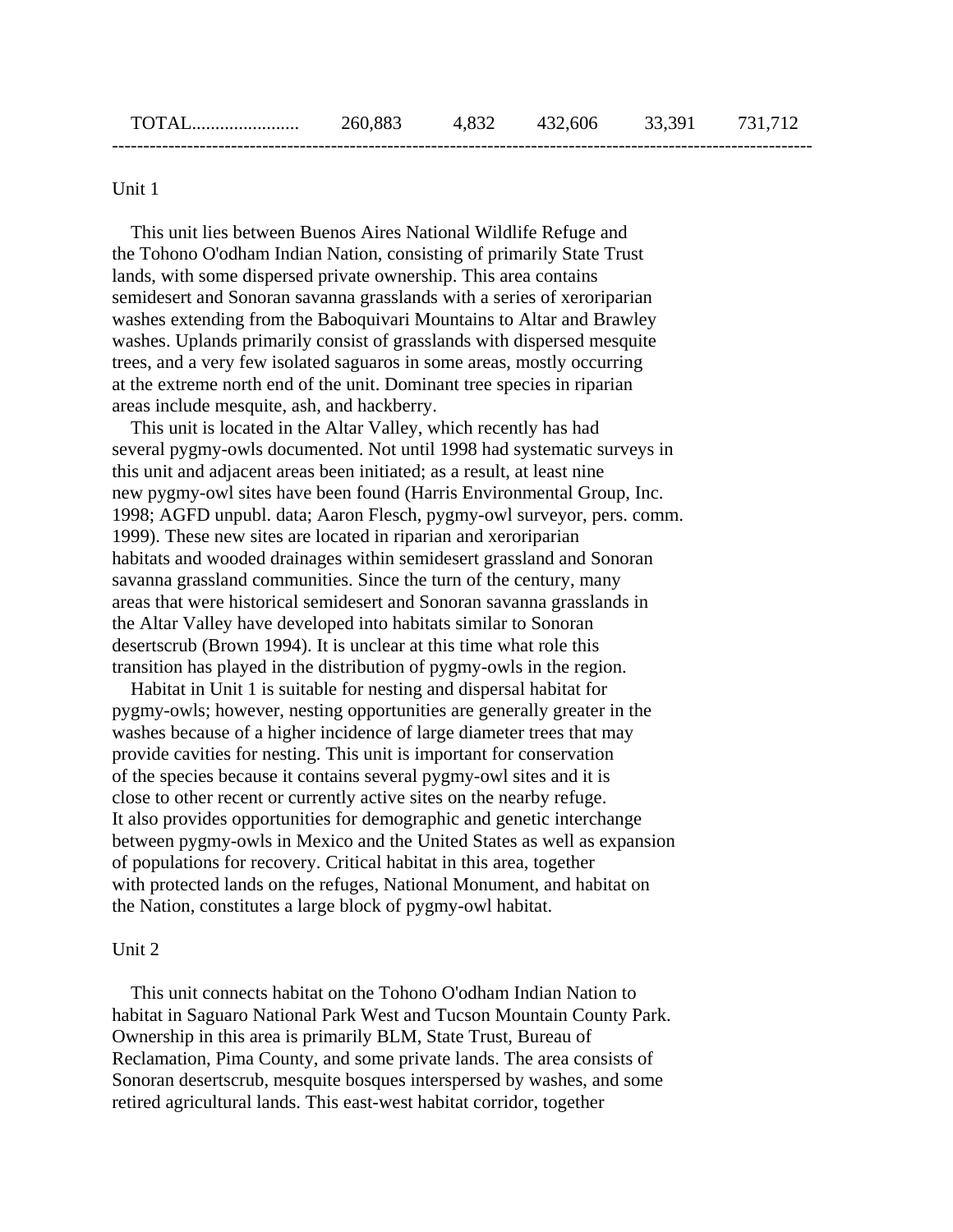with the "Garcia Strip" of the Nation, includes suitable habitat for occupancy, movement, and genetic interchange of pygmy-owls between the Nation and the western Tucson region.

### Unit 3

 This narrow unit connects suitable habitat in Unit 2 and Saguaro National Park west to Unit 4, which has the highest known concentration of pygmy-owls in Arizona. The land ownership in this area is mostly private. The area consists of Sonoran desertscrub, mesquite bosques interspersed by washes, and some retired agricultural lands. This area includes a recent pygmy-owl site west of Interstate 10 and provides a connection to habitat in the northwest Tucson region. Because of existing and past land management practices and development, this area contains the narrowest habitat linkage among other areas of critical habitat.

 Few options currently exist for movement of pygmy-owls in this portion of their known range based on our limited knowledge of their movement among areas at this time (Scott Richardson, pers. comm. 1998). The pygmy-owl's flight pattern typically consists of a series of short, direct flights, perching in trees or shrubs usually less than 100 m (328 ft) apart (Glenn Proudfoot, pers. comm, 1999 and Scott Richardson, pers. comm. 1999).

## Unit 4

 This unit is located in the northwest portion of Tucson north of Interstate 10 and contains the highest known concentration of pygmyowls in Arizona. This unit contains mostly private and County lands. The area includes known locations of pygmy-owls and adjacent habitats and is bounded by La Cholla Boulevard to the east, Cortaro Road to the south, Interstate 10 to the west, and the Tortolita Mountains to the north. In the immediate Tucson area, and to the south of Unit 4, very little suitable habitat remains due to residential, commercial, and agricultural development. Historically, these upland and riparian areas may have supported pygmy-owls. The area of critical habitat contains stands of ironwood, acacia, and saguaro, mesquite bosques, and several washes, and includes the most contiguous and highest quality pygmy-owl habitat based on current information (Scott Richardson, pers. comm. 1998; Wilcox et al. 1999).

#### Units 5a and 5b

 Unit 5 includes 2 habitat corridors that connect habitat in Unit 4 to riparian habitats to the north on the Gila River (5a) and to the east on San Pedro River (5b). Land ownership is mostly BLM, State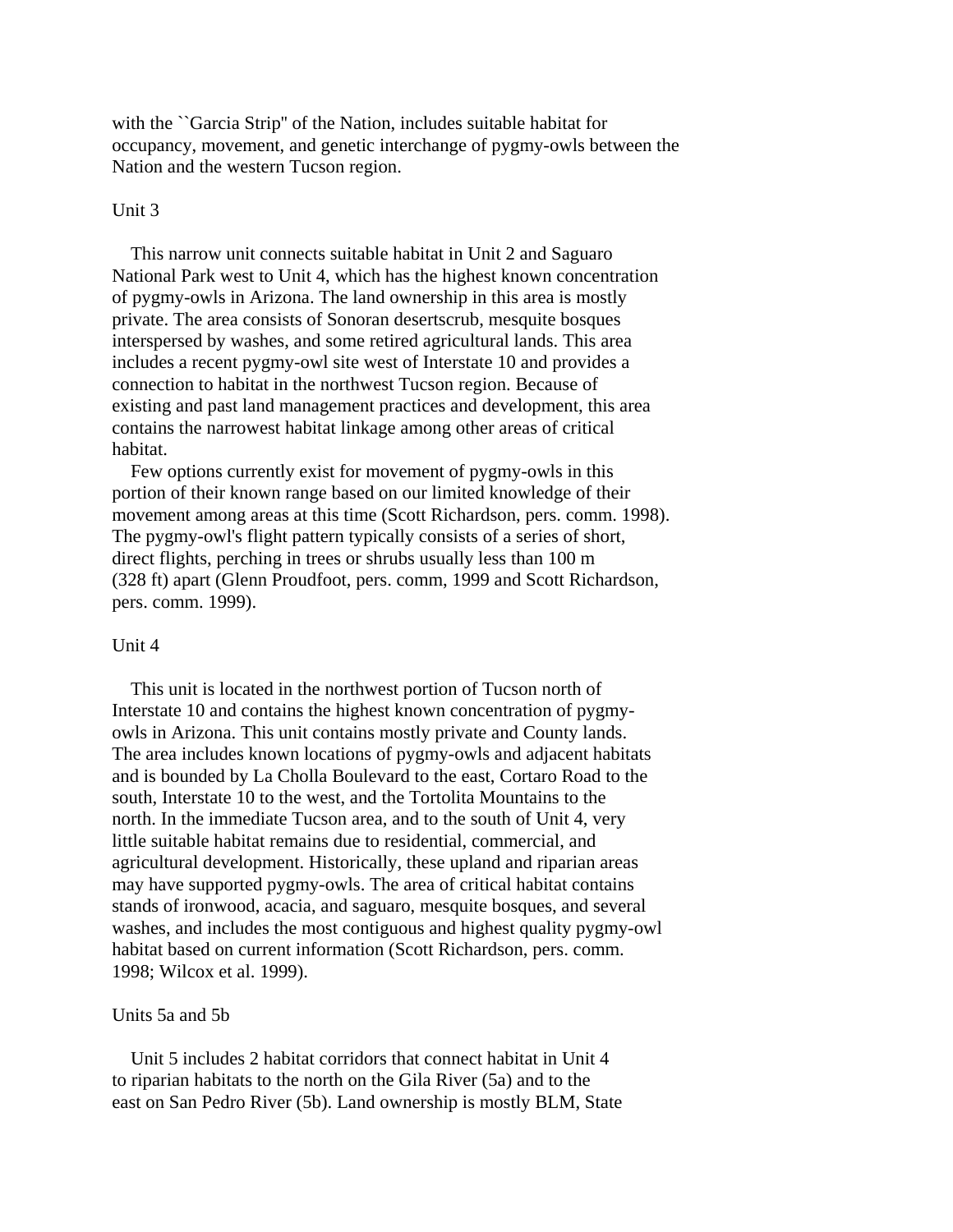Trust, and private. This area also includes recent pygmy-owl occurrences in southern Pinal County, although only a limited number of surveys have been conducted to determine if pygmy-owls are present in much of this area. Relatively intact riparian woodland habitats still remain along much of these portions of the Gila and San Pedro rivers. These units contain historical pygmy-owl locations and/or areas thought to contain suitable upland

[[Page 37425]]

habitat (Dave Krueper, BLM, pers. comm. 1998).

 Limited habitat assessment has been completed within these corridors and few historical or current pygmy-owl occurrences have been documented. However, the BLM has conducted some habitat assessments on their lands in Unit 5a and rated the habitat suitability for pygmy-owls as moderate to high (Dave Krueper, pers. comm. 1998). We included these two corridors primarily because they constitute areas for dispersal, and also for nesting where nesting habitat is present. Upon field review of habitats present in both of these units, we believe they could facilitate movement through these areas, which would act as dispersal corridors. In addition to dispersal habitat, nesting habitat is also present in uplands with saguaros and in washes where large diameter trees are present. The majority of the nesting habitat in this region is in Unit 5a, although some large diameter trees are also located in some of the washes in Unit 5b, and may contain some potential nesting cavities. Where possible, we avoided the higher elevation areas, which likely provide lower quality habitat.

 We are only beginning to understand the importance of upland habitat to the pygmy-owl. Although historical observations of pygmyowls were almost exclusively in riparian woodlands (Breninger 1898 in Bent 1938), almost all of the recent records of pygmy-owls have been in Sonoran desertscrub, and mesquite bosque upland areas, semidesert grasslands, and washes. Based on the current information, we believe these two corridors (5a and 5b) provide a high potential for supporting resident and/or dispersing pygmy-owls through this area. Without these habitat linkages, demographic and genetic connectivity and exchange may not be maintained between known populations in the greater Tucson region and riparian habitats in the Gila and San Pedro rivers.

#### Unit 6

 This unit includes the riparian woodlands of the middle and lower San Pedro River and a portion of the Gila River. There were four pygmyowls documented in the mid-1980s from lower San Pedro River woodlands. Similar riparian woodlands and associated upland habitats with saguaro cactus are present along the San Pedro upstream (south) to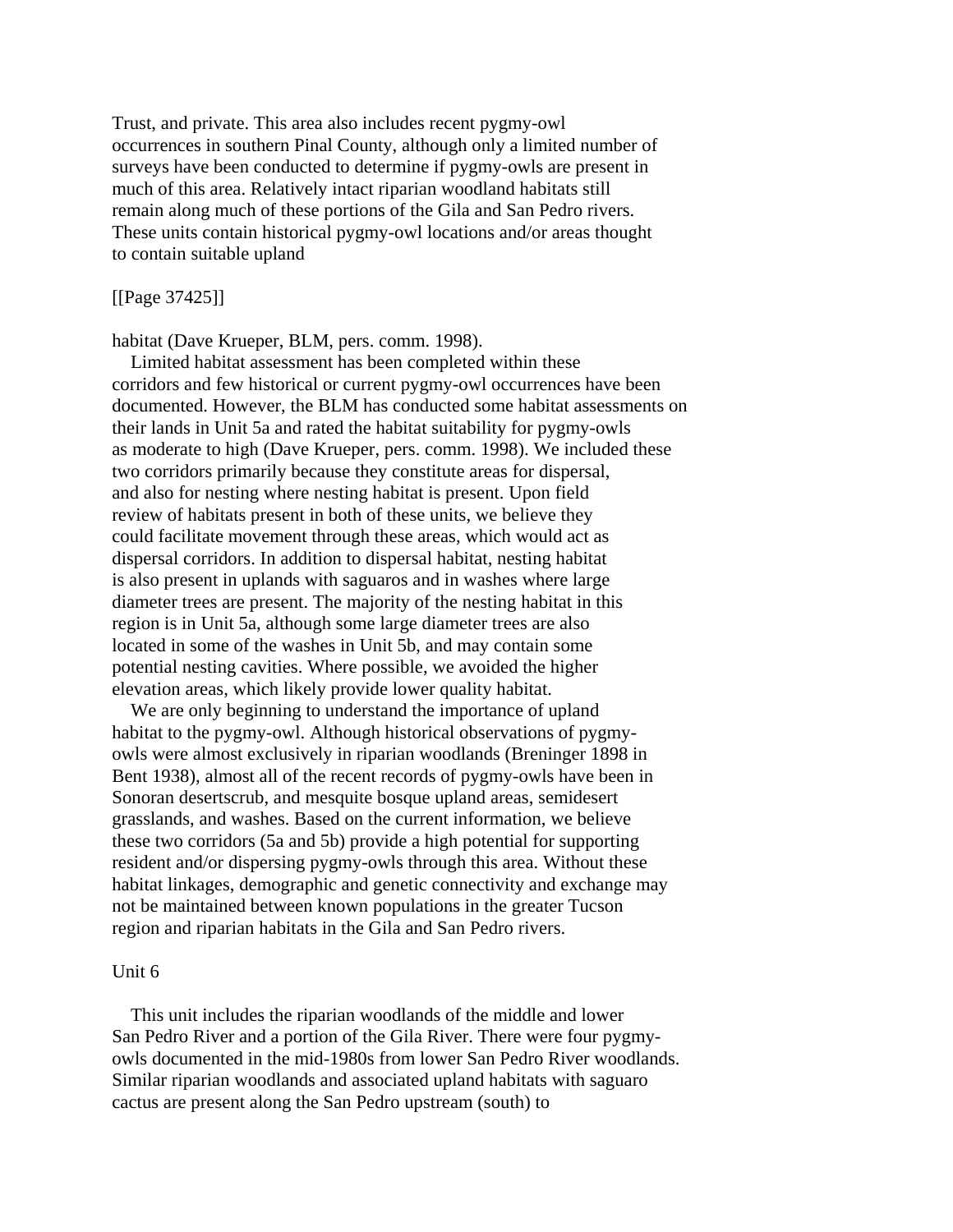approximately the town of Cascabel.

 The San Pedro River riparian corridor connects to the Gila River to the north. This section of the Gila River also contains riparian woodland habitats, which we believe are suitable for pygmy-owls (Dr. Roy Johnson, National Park Service (Retired) pers. comm. 1998). We are designating these areas as critical habitat because of the importance, based on the early records of naturalists during the late 1800s and early 1900s, of riparian woodland habitats, the presence of suitable habitat, and the linkage these areas provide to other historical locations and suitable habitat to the north.

#### Unit 7

 This unit links riparian habitat on the Gila River to other upland habitats and ultimately to the remaining woodland habitat along the Salt River where pygmy-owls were collected in the 1940s and 1950s and where this species was recorded in the early 1970s. Land ownership in this area is primarily BLM, State Trust, Forest Service, and some dispersed private. Although recent surveys have not located pygmy-owls in riparian areas in this unit, riparian woodland habitats remain along portions of the Salt River in this area (Roy Johnson pers. comm. 1998), and we cannot rule out pygmy-owl use of the area because pygmy-owls may use areas only periodically and may not be detected. In delineating critical habitat in this unit, we considered elevation, topographic features, and existing developed areas and determined that a habitat linkage that includes Sonoran upland desertscrub will provide connectivity and suitable habitats between riparian woodland habitats along the Gila and Salt rivers.

## Available Conservation Measures

 Conservation measures provided to species listed as endangered or threatened under the Act include recognition, recovery actions, requirements for Federal protection, and prohibitions against certain practices. Recognition through listing encourages and results in conservation actions by Federal, State, and private agencies, groups, and individuals. The Act provides for possible land acquisition and cooperation with the States and requires that recovery actions be carried out for all listed species. The protection required of Federal agencies and the prohibitions against certain activities involving listed species are discussed, in part, below.

Section 7(a) of the Act requires Federal agencies to evaluate their actions with respect to any species that is proposed or listed as endangered or threatened and with respect to its critical habitat, if any is designated or proposed. Regulations implementing this interagency cooperation provision of the Act are codified at 50 CFR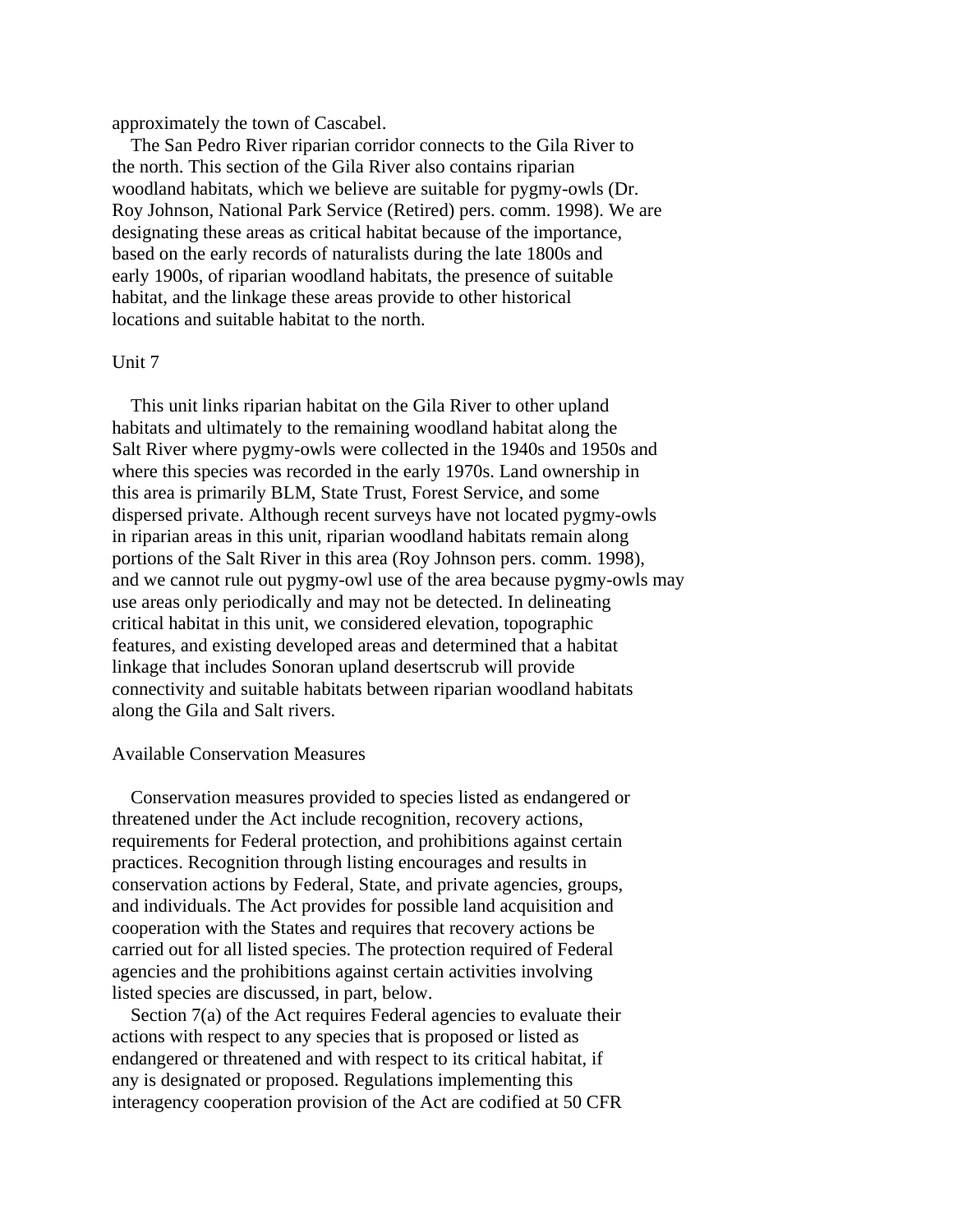Sec. 402. Section  $7(a)(2)$  requires Federal agencies to ensure that activities they authorize, fund, or carry out are not likely to jeopardize the continued existence of such a species or to destroy or adversely modify its critical habitat. If a Federal action may affect a listed species or its critical habitat, the responsible Federal agency must enter into consultation with us.

Section 7(a)(4) of the Act and regulations at 50 CFR Sec. 402.10 require Federal agencies to confer with us on any action that is likely to result in destruction or adverse modification of proposed critical habitat. Conferencing on proposed critical habitat for the pygmy-owl was not requested by any Federal agency.

 Activities on Federal lands that may affect the pygmy-owl or its critical habitat will require section 7 consultation. Activities on private or State lands requiring a permit from a Federal agency, such as a permit from the U.S. Army Corps of Engineers under section 404 of the Clean Water Act, or a section 402 permit from the Environmental Protection Agency, will be subject to the section 7 consultation process. Federal actions not affecting the species, as well as actions on non-Federal lands that are not federally funded or permitted will not require section 7 consultation.

 Section 4(b)(8) of the Act requires us to describe in any proposed or final regulation that designates critical habitat those activities involving a Federal action that may destroy or adversely modify such habitat or that may be affected by such designation. Activities that may destroy or adversely modify critical habitat include those that alter the primary constituent elements to the extent that the value of critical habitat for both the survival and recovery of the pygmy-owl is appreciably diminished. We note that such activities may also jeopardize the continued existence of the species. Such activities may include, but are not limited to:

 (1) Removing, thinning, or destroying vegetation, whether by burning or mechanical, chemical, or other means (e.g., woodcutting, bulldozing, overgrazing, construction, road building, mining, herbicide application, etc.);

 (2) Water diversion or impoundment, groundwater pumping, or other activity that alters water quality or quantity to an extent that riparian vegetation is significantly affected; and

(3) Recreational activities that appreciably degrade vegetation.

[[Page 37426]]

 If you have questions regarding whether specific activities will constitute adverse modification of critical habitat, contact the Field Supervisor, Arizona Ecological Services Field Office (see ADDRESSES section). Requests for copies of the regulations on listed wildlife and inquiries about prohibitions and permits may be addressed to the U.S.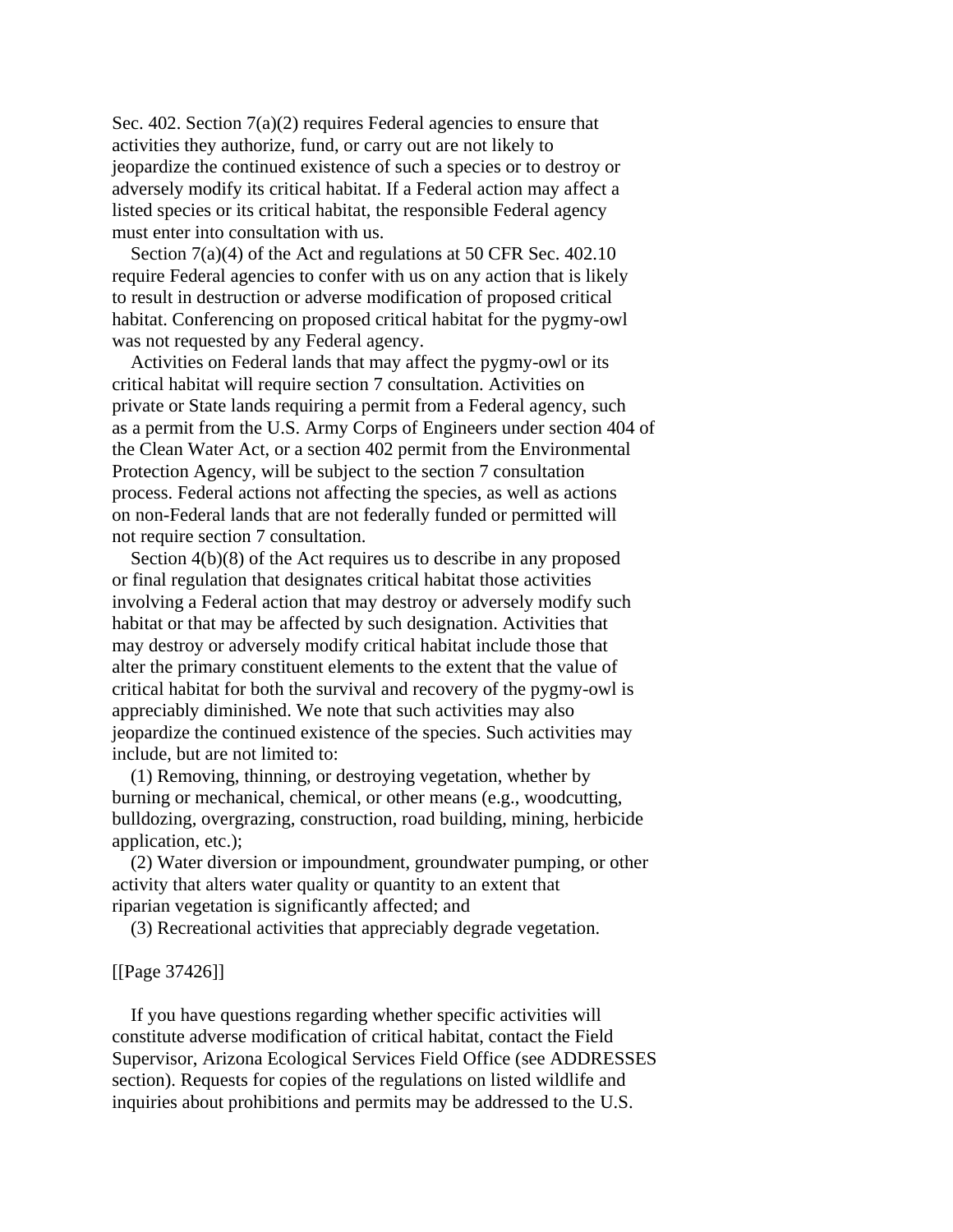Fish and Wildlife Service, Branch of Endangered Species/Permits, P.O. Box 1306, Albuquerque, New Mexico 87103 (telephone 505-248-6920, facsimile 505-248-6922).

 Designation of critical habitat could affect Federal agency activities including, but not limited to:

 (1) Regulation of activities affecting waters of the United States by the Army Corps of Engineers under section 404 of the Clean Water Act;

 (2) Regulation of activities affecting point source pollution discharges into waters of the United States by the Environmental Protection Agency under section 402 of the Clean Water Act;

 (3) Regulation of water flows, damming, diversion, and channelization by Federal agencies; and

 (4) Regulation of grazing, mining, or recreation by the BLM or Forest Service.

Summary of Comments and Recommendations

 In the December 30, 1998, proposed rule, all interested parties were requested to submit comments or information that might bear on the designation of critical habitat for the pygmy-owl (63 FR 71820). The first comment period closed March 1, 1999. The comment period was reopened from April 15 to May 15, 1999, to once again solicit comments on the proposed rule and to accept comments on the draft economic analysis (72 FR 18596). Comments received from March 2 to April 14, 1999, were entered into the administrative record during the second comment period.

 All appropriate State and Federal agencies, county governments, scientific organizations, and other interested parties were contacted and invited to comment. In addition, newspaper notices inviting public comment were published in the following newspapers in Arizona: Arizona Republic, Tucson Citizen, Arizona Daily Star, Sierra Vista Herald, Green Valley News and Sun, The Bulletin, The Tombstone Tumbleweed, and Nogales International. The inclusive dates of these publications were January 4 to 12, 1999, for the initial comment period; January 26 to February 4, 1999, to advertise the public hearings; and April 21 to 29, 1999, for the second comment period.

 We held three public hearings on the proposed rule, including at Coolidge (February 10, 1999), Sierra Vista (February 11, 1999), and Tucson, Arizona (February 12, 1999). The hearings were also held to solicit comments on the proposed rule to designate critical habitat for the Huachuca water umbel, Lilaeopsis Schaffneriana var. recurva (63 FR 71838). A notice of hearings and locations was published in the Federal Register on January 26, 1999 (64 FR 3923). A total of 89 people attended the public hearings, including 10 in Coolidge, 28 in Sierra Vista, and 51 in Tucson. Transcripts of these hearings are available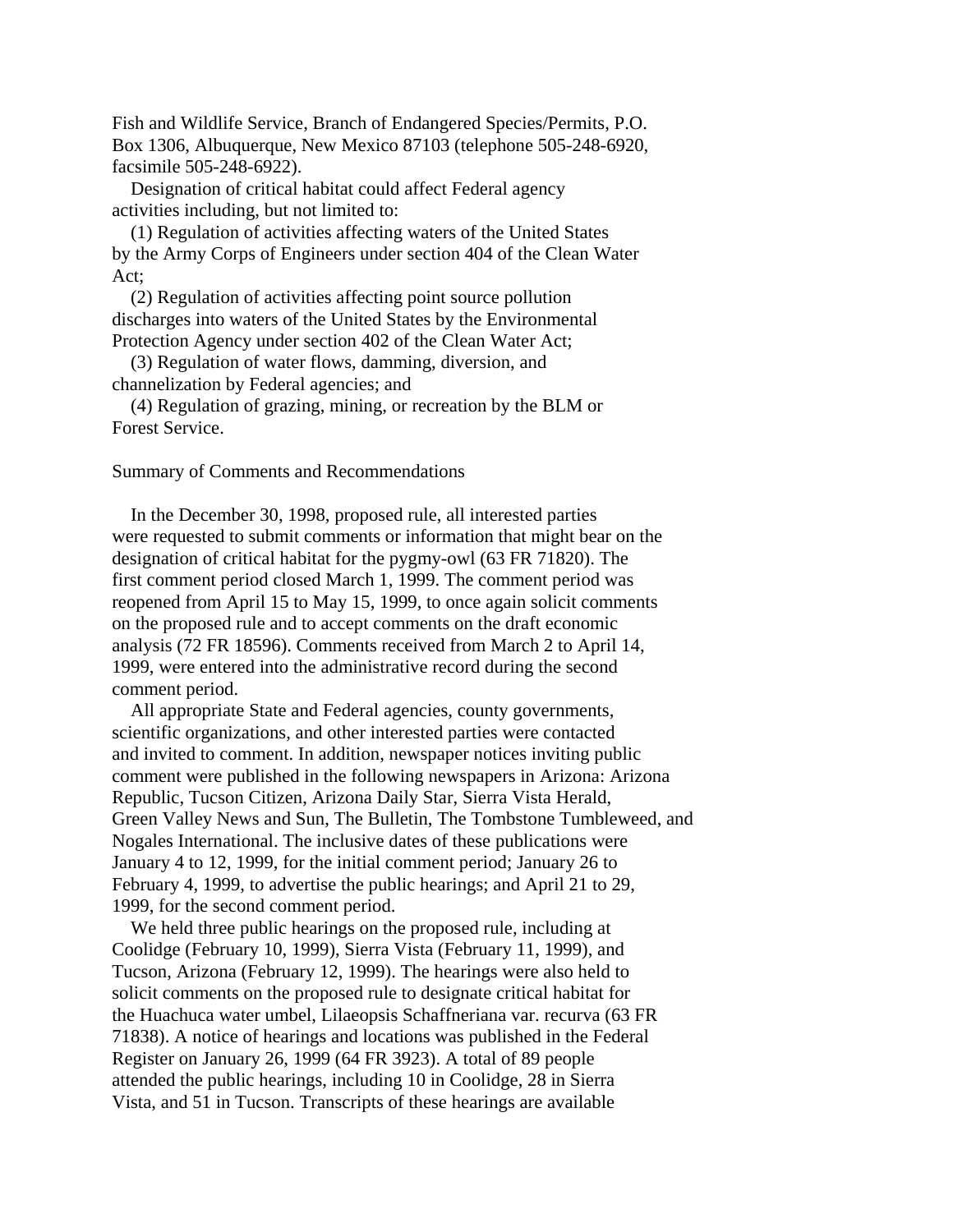for inspection (see ADDRESSES section).

 We requested four Arizona ornithologists, who are familiar with this species and were not on the appointed Cactus Ferruginous Pygmy-owl Recovery Team, to peer review the proposed critical habitat designation. However, only one of the peer reviewers submitted comments. He concluded that ``sound scientific information about habitat requirements and movements is the most essential matter related to the conservation of the CFPO (pygmy-owl).'' Further, he summarized, ``I oppose this designation because it is not based on adequate scientific data, and also because it detracts from the path of gathering good data by wasting public resources on needless, timeconsuming actions related to bureaucratic process, not species conservation.''

 We received a total of 21 oral and 268 written comments during the 2 comment periods. Of those oral comments, 4 supported critical habitat designation, 16 were opposed to designation, and 1 provided additional information but did not support or oppose the proposal. Of the written comments, 59 supported designation, 182 were opposed to it, and 21 provided additional information only, or were nonsubstantive or not relevant to the proposed designation. In total, oral and written comments were received from 10 Federal agencies, 7 State agencies, 9 local governments, and 242 private organizations, companies, or individuals.

 All comments received were reviewed for substantive issues and new data regarding critical habitat and the pygmy-owl. Comments of a similar nature are grouped into 9 issues relating specifically to critical habitat. These are addressed in the following summary.

 Issue 1: Biological Justification and Primary Constituent Elements 1a) Comment: How could the Service determine areas essential for conservation of the species since little is known about their habitat needs? Designation of critical habitat should be delayed until it is determinable and better information becomes available on the species. Stale, inaccurate data were used in the proposal.

Service Response: Under sections  $4(a)(3)(A)$  and  $4(b)(6)(C)$  of the Act, critical habitat must, to the maximum extent prudent and determinable, be designated at the time of listing. If there is insufficient information to perform the required impact analysis of designation, or the biological needs of the species are not sufficiently known to permit identification of an area as critical habitat, it may be delayed up to 1 year. On December 12, 1994, we published a proposed rule to list the pygmy-owl as endangered with critical habitat (59 FR 63975). On March 19, 1997, we published a final rule listing this species as endangered. In that final rule, we determined that designaton of critical habitat was not prudent, because of the potential harm to the species from publishing precise location maps as required for critical habitat designation (62 FR 10730). Given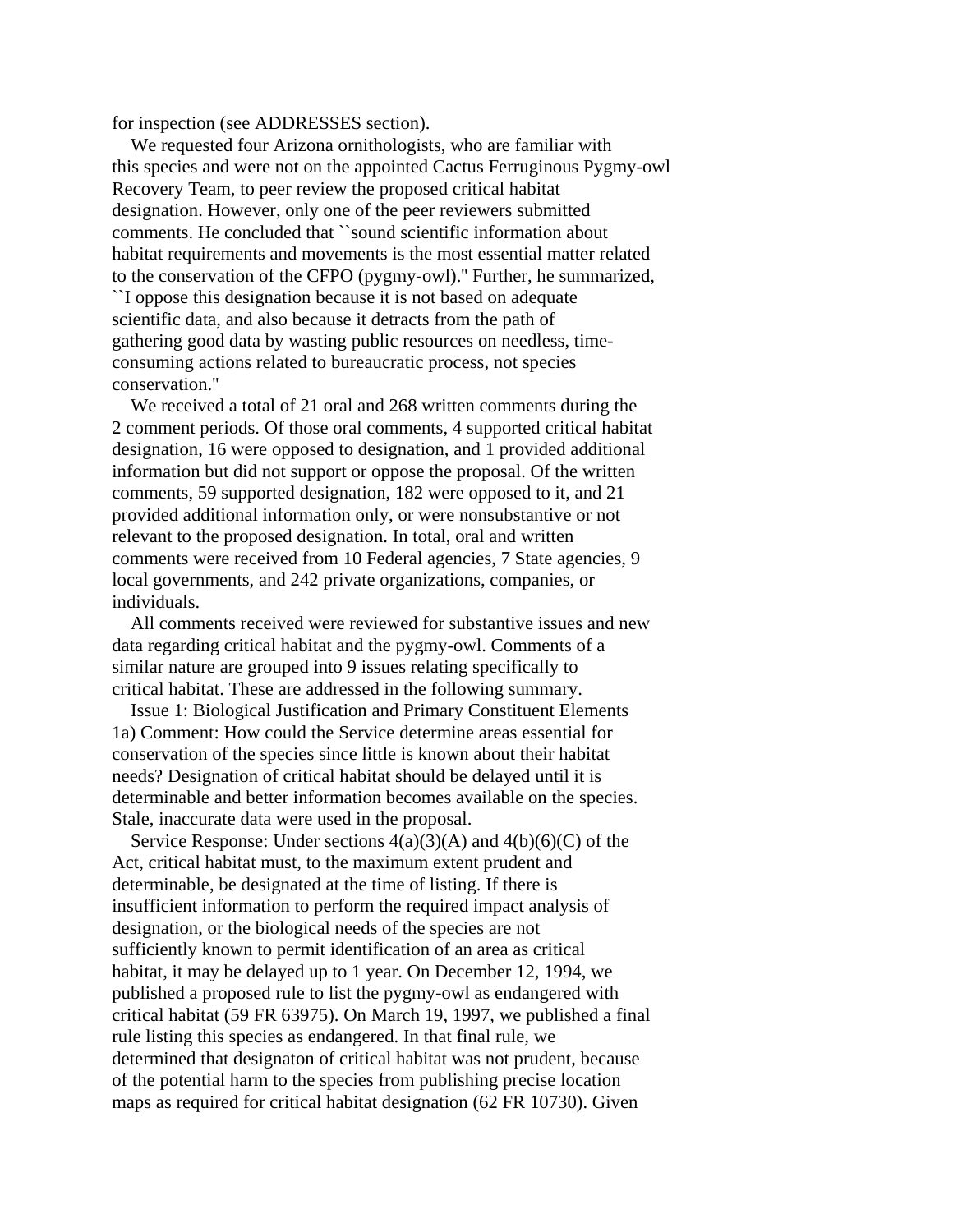the amount of time since the pygmy-owl was listed as endangered (over 20 months), a ``not determinable finding'' is no longer possible. Because of the October 7, 1998, court order, we must now designate critical habitat using the best information currently available.

 Although much additional biological information for this species is needed, some of its biological needs are known. In making this designation, we reviewed all pygmy-owl records within the historical range of this subspecies in Arizona. To the extent possible, given the short time available, we utilized the most current scientific literature; vegetation descriptions; information from outside sources such as species experts, agencies, and others; and field reconnaissance of specific areas in developing this final rule.

 1(b) Comment: The Service, in partnership with counties and municipalities, needs to develop science-based surveys and studies to determine recovery efforts needed.

 Service Response: We agree that additional surveys and ecological studies are needed. We are currently working with Pima County in their efforts to conduct comprehensive studies within the County, that will serve as the foundation for their Habitat Conservation Plan, which is currently under development. We encourage others to complete surveys and life history studies on their lands to assist them in managing for pygmy-owls. We welcome new partnerships with any entity in order to conserve pygmy-owls.

### [[Page 37427]]

 1(c) Comments: There is no biological justification or analysis to designate unoccupied areas or use a ``connect the dots approach'' in determining areas as critical habitat. Some areas in Units 1, 2, 5b, 6, and 7 are not connected by habitat and should not be included.

 Service Response: Much of the area designated as critical habitat has never been surveyed for pygmy-owls. Therefore, it is unknown if owls are currently present. We designated critical habitat in areas that include sites we believed were essential for the conservation of the species and those needing special management considerations. Pygmyowls may be present in those areas. We also believe areas between recent sightings play an important role and are essential to conservation of the species for the following reasons--(1) it is unknown if owls are in fact using these areas due to the lack of past survey effort; (2) areas of suitable or potentially suitable habitat located between areas of known owl occurrence are very important to allow pygmy-owls to colonize new areas; (3) they provide areas where pygmy-owls can disperse or facilitate movement between occupied areas for genetic interchange; and (4) they require special management considerations.

There are some areas within the critical habitat boundaries that,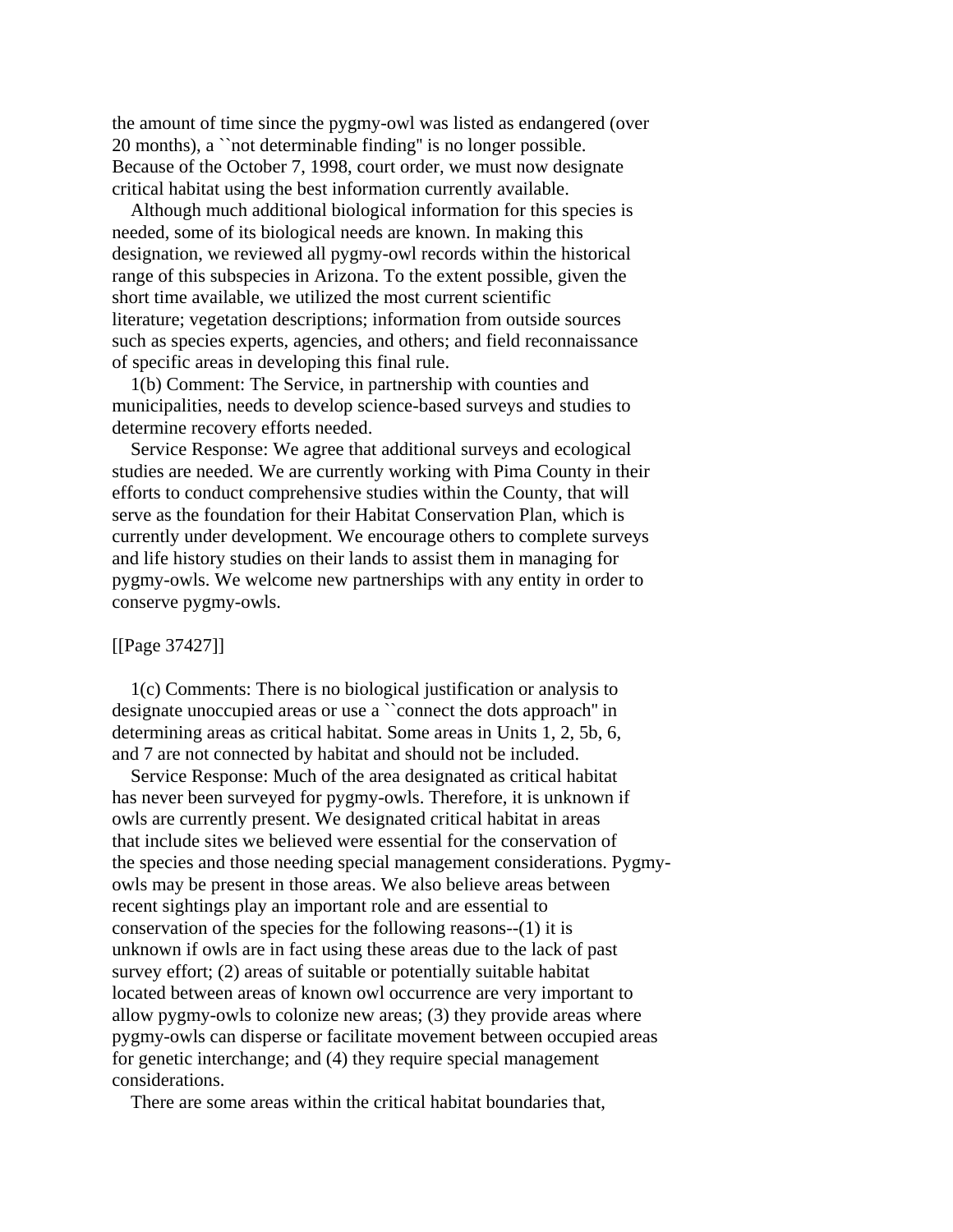by definition of the primary constituent elements, are not critical habitat. We have provided additional habitat element descriptions where possible for each mapping unit to assist landowners and managers in identifying areas containing these elements or where these elements have the potential to develop on their lands. Refer to the description of each unit within this final rule.

 Much of southern Arizona contains areas that provide potentially suitable habitat that may support pygmy-owls. However, as directed in section 3(5)(A)(i and ii) of the Act, we have only designated those areas that we believe are essential to conservation of the species. Pygmy-owls may be present in some of those areas, but many areas have not yet been surveyed.

 (1d) Comment: How could the Service determine critical habitat when it doesn't know what viable populations are necessary to recover the species?

 Service Response: A population viability analysis for this species has not been undertaken, however, we are required to designate critical habitat to the maximum extent prudent and determinable using existing information. Although population viability information will be useful in developing a recovery strategy for the species, it is not required to make this determination of critical habitat. A population viability analysis is unavailable for many species due to the lack of demographic information, habitat requirements, and other information required for an analysis. Studies to determine viable population levels for the pygmy-owl could not be conducted within the time frame given by the court and are not required by the Act for designation of critical habitat.

 1(e) Comment: Critical habitat should not be designated until a recovery plan is completed.

 Service Response: Although having a recovery plan in place is extremely helpful in identifying areas as critical habitat, the Act does not require a plan be prepared prior to such designation. Section 4(c) specifically requires that critical habitat be designated at the time a species is listed, or within 1 year if not determinable at listing. Once a recovery plan is finalized, we may revise the critical habitat described in this final rule if appropriate, to reflect the goals and recovery strategy of the recovery plan.

 1(f) Comments: Only riparian areas should be designated since Sonoran desertscrub is only marginal habitat for pygmy-owls in Arizona. The Service should stress riparian restoration in recovery efforts for the pygmy-owl.

 Service Response: At the time the pygmy-owl was listed, it was almost exclusively known from historical records to occur in riparian woodlands and mesquite bosques. Since these early records, all active sites have been located in Sonoran desertscrub, xeroriparian, or desert grassland habitats. Based on our current knowledge, both riparian and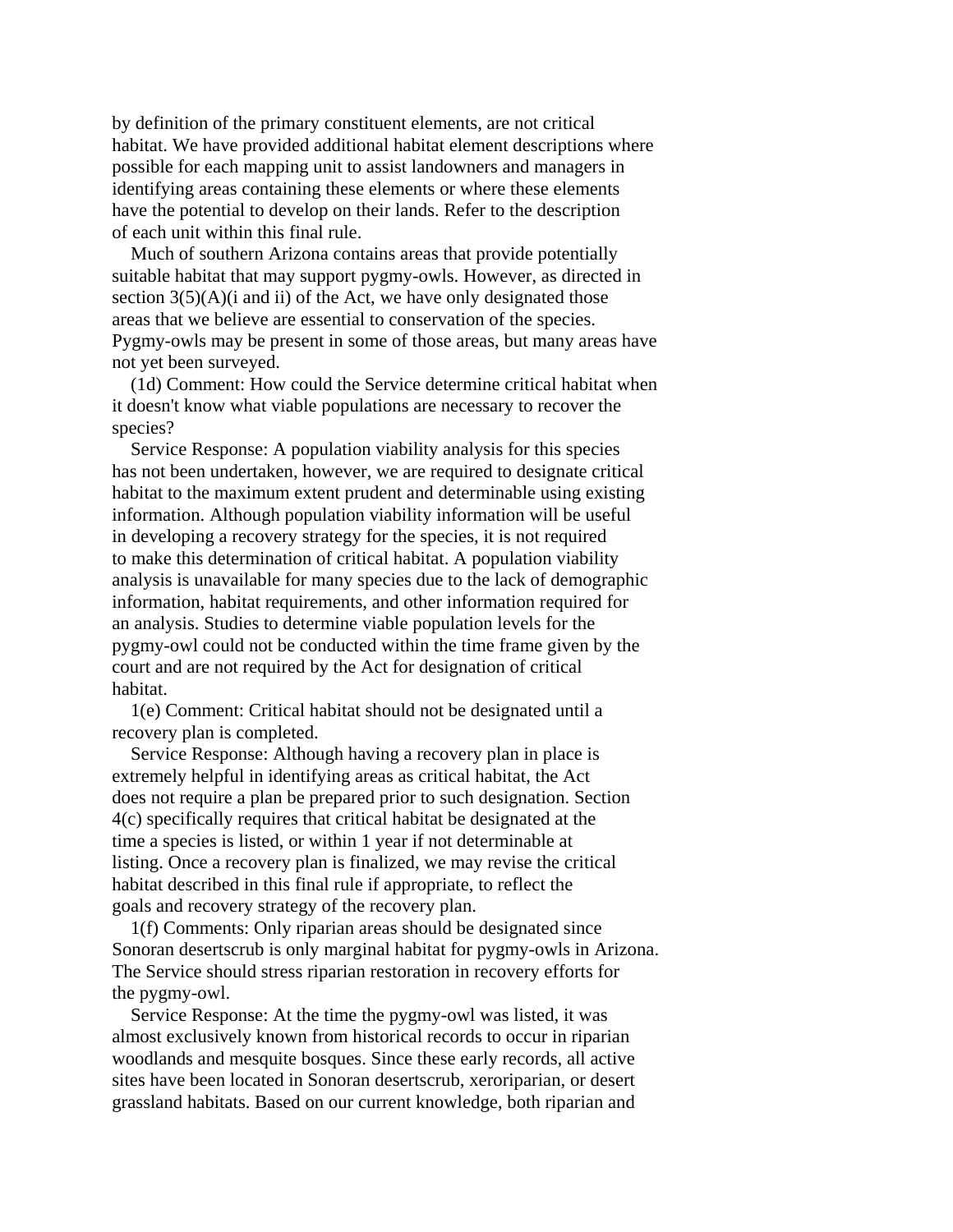other habitat types appear to be important.

 1(g) Comments: The habitat assessment key should have been used to identify areas of critical habitat. Some areas that rated low using this key were designated critical habitat, such as in Units 1 and 5b. Why were these two units included since they are of low quality? Why was Unit 1 designated when there have never been owls present?

 Service Response: The BLM developed a habitat assessment key for its use to prioritize areas to survey that may be suitable for pygmyowls. Not enough information is currently known regarding range-wide habitat requirements to develop a key with specific criteria that would apply to all habitats. Habitats where pygmy-owls have been found in the greater Tucson area are vastly different from other areas of the State, such as Organ Pipe Cactus National Monument and the Altar Valley. The BLM methodology uses specific habitat evaluation criteria to assess distinct habitats found on their lands within specific regions of the State. The BLM believes, and we concur, that it would be inappropriate to use this methodology to identify areas of critical habitat and to evaluate other habitats throughout the State since many of these criteria do not apply to other regions. We are not aware of any completed habitat assessments using the BLM methodology within Units 1 or 5b.

 When we originally proposed critical habitat in December, 1998, there was only one documented record of a pygmy-owl in Unit 1. Although very few surveys had been completed in this area previously, potential habitat was present and we believed this area was important to the species. Since then, intensive surveys have been initiated in this unit and the nearby refuge. As a result, nine pygmy-owl sites have been found (Harris Environmental Group 1998; Aaron Flesch, pers. comm. 1999; AGFD unpubl. data 1999). Therefore, we consider this unit essential for recovery of the species. Likewise, other areas we have designated have little survey data to date. Areas where pygmy-owls are not currently known to exist because of lack of or limited survey efforts may also have pygmy-owls. We encourage landowners and managers with suitable habitat described in this rule to conduct surveys for pygmy-owl. We agree that Unit 5b likely contains limited nesting habitat; however, the mesquite-lined washes in this unit provide, at a minimum, dispersal habitat for owls moving between Units 4 and 6.

 1(h) Comment: Critical habitat boundaries do not appear to reflect habitat; rather they follow squared-off, arbitrary lines.

 Service Response: We are required to describe critical habitat (50 CFR Sec. 424.12(c)) with specific limits using reference points and lines as found on standard topographic maps of the area. Due to the time constraints imposed by the court, the absence of detailed vegetation maps, we followed roads, railroads, and section or township lines wherever possible to delineate the critical habitat boundaries. Some pygmy-owl unsuitable habitat areas may be included in these mapped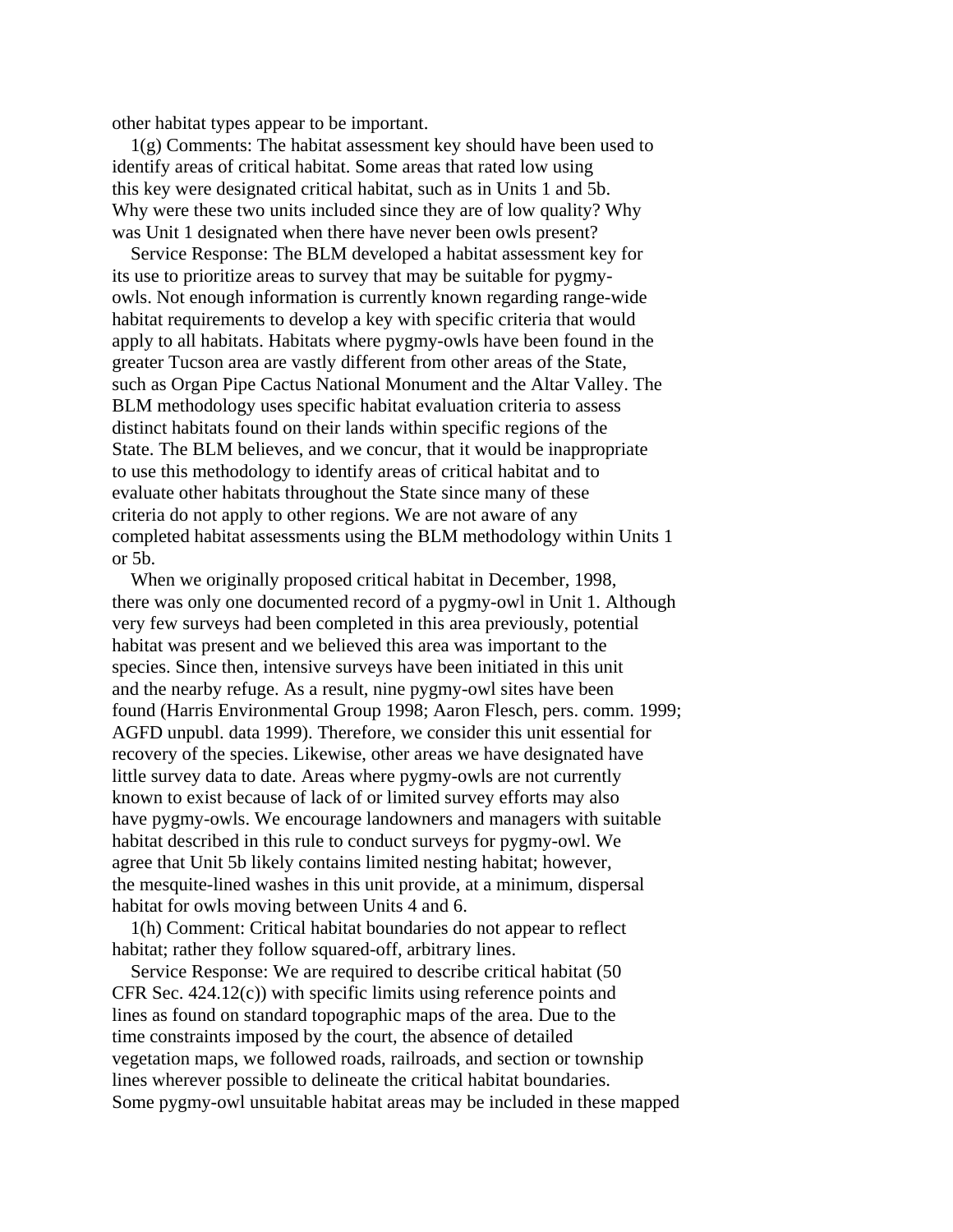areas. Under 50 CFR Sec. 424.12(d), when several habitat areas are located in proximity to one another, an inclusive area may be designated as critical habitat.

 (1i) Comments: Why are some areas that do not appear to have suitable pygmy-owl habitat or to contain any of the primary constituent elements included as critical habitat? Only those areas with these constituent elements

[[Page 37428]]

should be designated (15 USC Sec. 1532 (5)(A) and 50 CFR Sec. 424.12).

 Service Response: As previously stated in this document, due to time constraints, we were not able to eliminate areas within the critical habitat boundaries that do not contain, or do not have the reasonable likelihood of ever containing, the primary constituent elements necessary for the pygmy-owl. However, any areas that do not, and cannot, support these elements are, by definition, not considered to be critical habitat, even though they are within the identified boundaries.

 (1j) Comments: Areas with reduced value as pygmy-owl habitat should not be included. Commenters cited the following factors as to why their lands had little value as pygmy-owl habitat--lack of some primary constituent elements, ``low-quality'' habitat, nearby major roads, schools, or high-density housing, and lack of saguaros or ironwoods. Some areas may not be suitable because they are adjacent to planned developments such as future road-widening projects or housing developments.

 Service Response: We have documented the presence of pygmy-owls near developed lands, roads, and areas that possess some, but not all, of the primary constituent elements. Therefore, we are including areas near developed lands that contain at least some primary constituent elements as critical habitat because owls use these areas. We believe these areas also play an important role for pygmy-owls for some of their life history requirements such as foraging or dispersal. We can not exclude areas as critical habitat because of projected projects or proposed activities, unless the economic impact outweighs the benefit to the species (section  $4(b)(2)$  of the Act). Although ironwoods are commonly found at sites in the northwest Tucson area (Wilcox et al. 1999), numerous other historical and recent sites lack ironwoods. Therefore, we do not believe ironwoods are specifically a necessary component for pygmy-owls. Further research is needed to fully understand this species' habitat needs and life history requirements.

 (1k) Comment: You should not only designate currently occupied sites, but also sites with suitable or potential habitat that was previously occupied, and also dispersal habitat.

Service Response: The Act (section  $3(5)(C)$ ) states that not all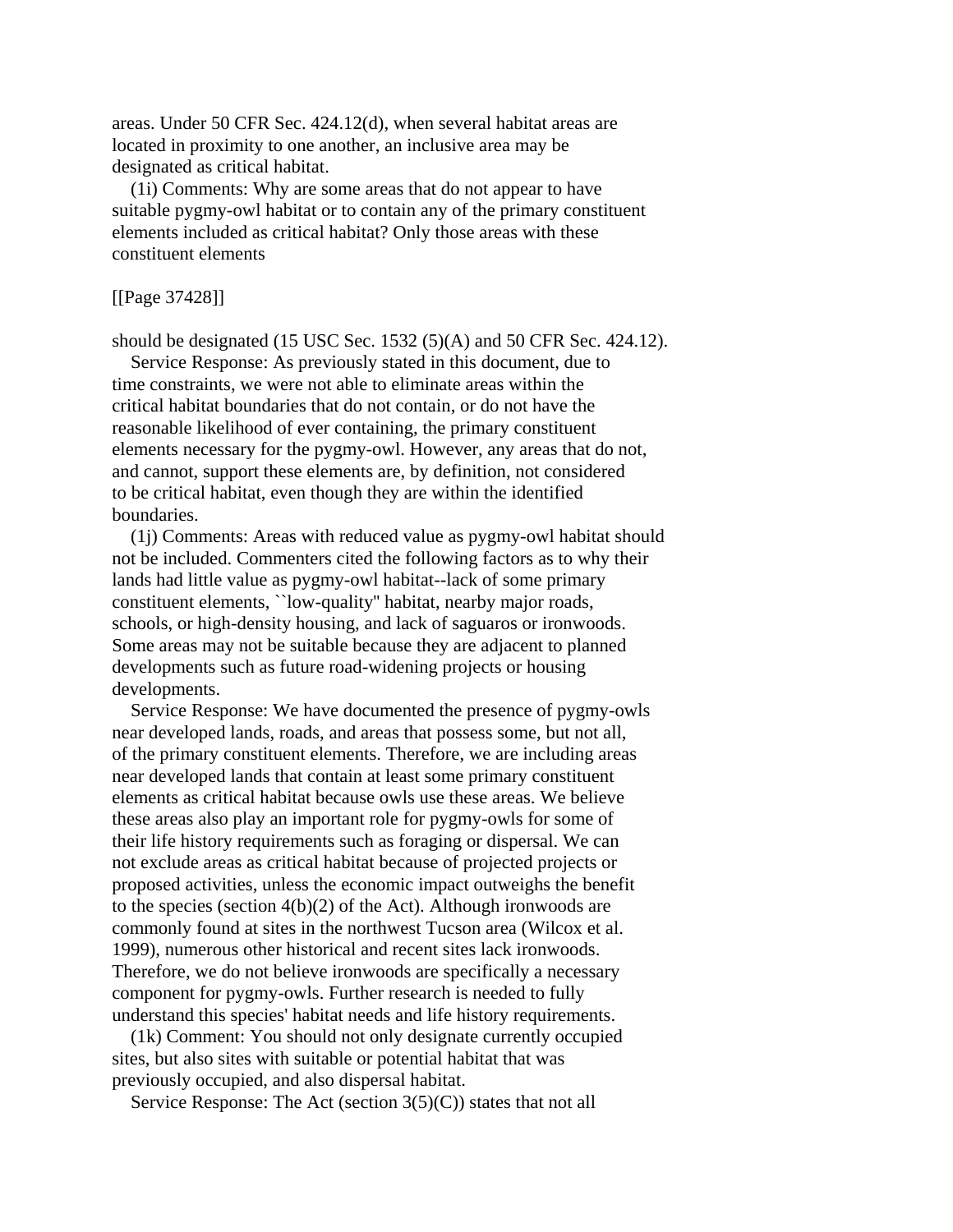areas capable of being occupied by the species should be designated as critical habitat unless we determine that such designation is essential to the species' conservation. In determining what areas are critical habitat, we considered areas and constituent elements that are essential to the conservation of the species and that may require special protection or management considerations (50 CFR Sec. 424.12(b)). Thus, not all areas occupied or potentially occupied by a species are eligible for designation. Our rationale for not designating all occupied pygmy-owl sites as critical habitat are discussed in the section entitled ``Critical Habitat Designation.'' Due to time constraints and because of a lack of survey data to indicate documented pygmy-owl presence, we cannot assert that pygmy-owls are not present in a particular area designated as critical habitat. This critical habitat designation contains areas that may be important for pygmy-owl dispersals.

 (1l) Comments: There was no scientific basis for the constituent elements described in the proposed rule. The definition of constituent elements should be expanded to include dispersal habitat such as creosote bush and grasslands. The constituent elements described are vague (violating 50 CFR Sec. 424.12(c)) and are overly inclusive, and should include the required greater detail defining structure, species richness, and juxtaposition of riparian and xeroriparian areas with adjacent upland habitat types. Identified corridors are not based on known movement of owls, and appear to be sheer guesswork.

 Service Response: The primary constituent elements described in this final rule are elements for which we have evidence of use by pygmy-owls in Arizona. Smaller diameter trees and shrubs, though not suitable nesting structure, appear suitable for dispersal movements and/or support prey species for pygmy-owls (Proudfoot, pers. comm. 1999). Pure stands of extensive grassland do not support primary constituent elements; however, grasslands with scattered mesquites or other trees or shrubs provide dispersal and foraging habitat and drainages within grasslands containing trees with cavities may also provide suitable nesting habitat. Information regarding movement of pygmy-owls gathered in Arizona and Texas was used to determine suitability of dispersal corridors.

 To date, pygmy-owl habitat studies have been limited to descriptive studies in the greater Tucson area. Habitat in this study area is vastly different from sites elsewhere in the State with historical and recent pygmy-owl sightings. In addition to this Tucson habitat study (Wilcox et al. 1999), we are aware of two additional habitat studies that are scheduled to begin in the summer of 1999, which will analyze habitats where other pygmy-owls are found in the State. These additional studies will examine habitats used by pygmy-owls in areas containing very different habitats compared to previous studies. Random sites will also be studied in the state to determine use versus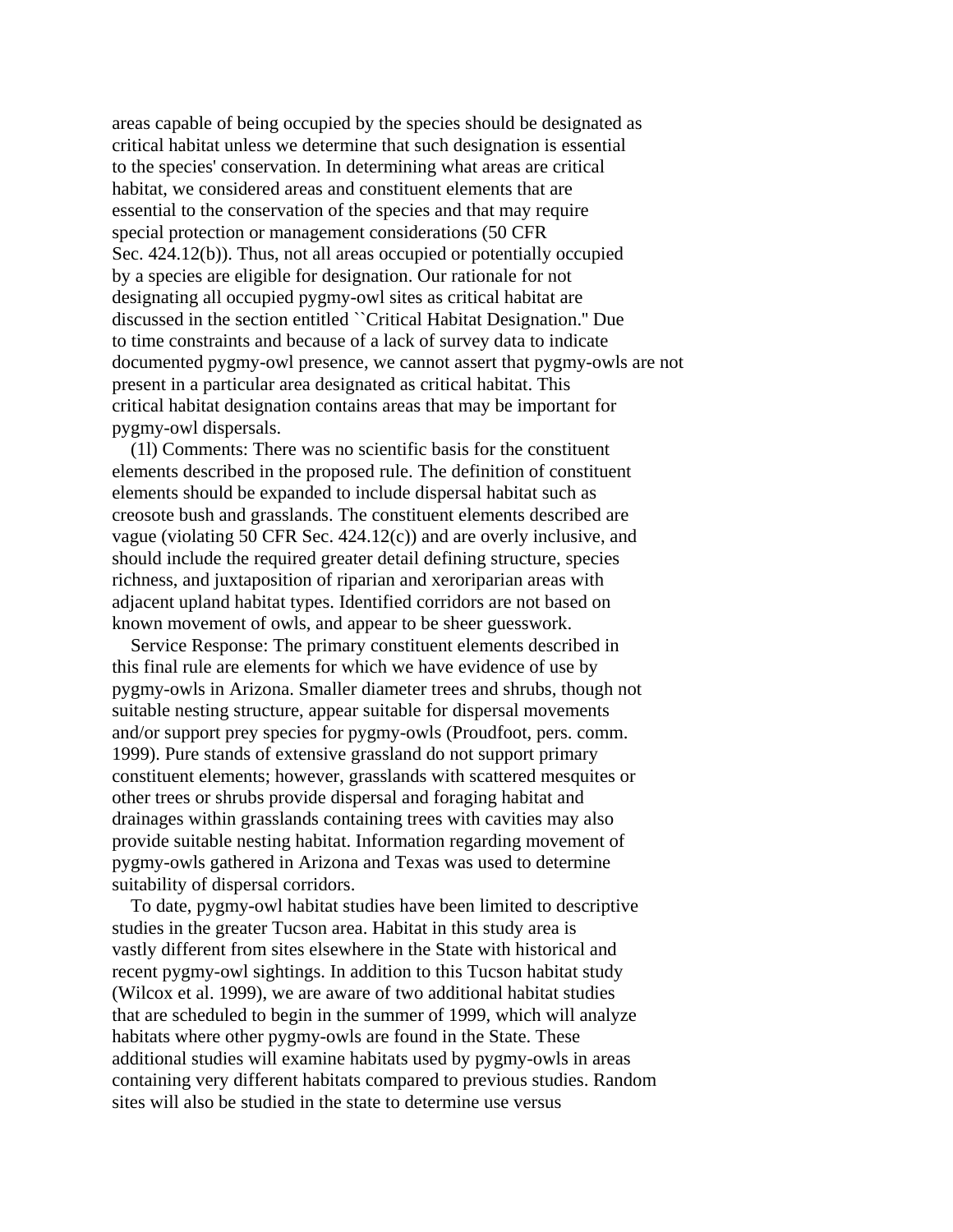availability. These studies will provide valuable information about the habitat needs of pygmy-owls and will be useful to us and others in meeting the conservation needs of the species.

 As noted earlier, pygmy-owls use a variety of habitats. We have described in the greatest detail possible in this final rule the constituent elements important to pygmy-owls known at this time. If new information later becomes available as a result of the above mentioned or other studies regarding the habitat needs of this species, we will then evaluate whether a revision of designated critical habitat is warranted. In addition, as new habitat information becomes available that can further refine habitat definitions and descriptions, it will be used in future section 7 consultations and recovery planning for the pygmy-owl.

 Issue 2: Take of Private Property/Additional Burdens on Private Landowners

 (2a) Comment: The designation of critical habitat would constitute ``taking'' of private property rights; thus a takings implications assessment, as required by Executive Order 12630, must be conducted.

 Service Response: The designation of critical habitat has no effect on non-Federal actions taken on private land, even if the private land is within the mapped boundary of designated critical habitat. Critical habitat has possible effects on activities by private landowners only if the activity involves Federal funding, a Federal permit, or other Federal action. If such a Federal nexus exists, we will work with the landowner and the appropriate Federal agency to ensure that the landowner's project can be completed without jeopardizing the species or adversely modifying critical habitat.

 Executive Order 12630 requires that Federal actions that may affect the value or use of private property be accompanied by a takings implication assessment. As discussed in our response to Issue 9, (McKenney et al. 1999), the economic analysis found that designation of critical habitat would have no economic effect above that already imposed by listing. The primary effect of critical habitat designation on private property is to identify areas important for the conservation of the species. In addition, if a Federal action

## [[Page 37429]]

occurs on those private lands, such as issuance of a Clean Water Act section 404 permit, the Federal action agency would be required to consult with us pursuant to section 7 of the Act if that action may affect the pygmy-owl or its critical habitat. In Arizona, all private landowners that have applied for a section 10 take permit to allow them incidental take of a federally listed species have been issued permits, and all projects that have completed the section 7 consultation process have gone forward.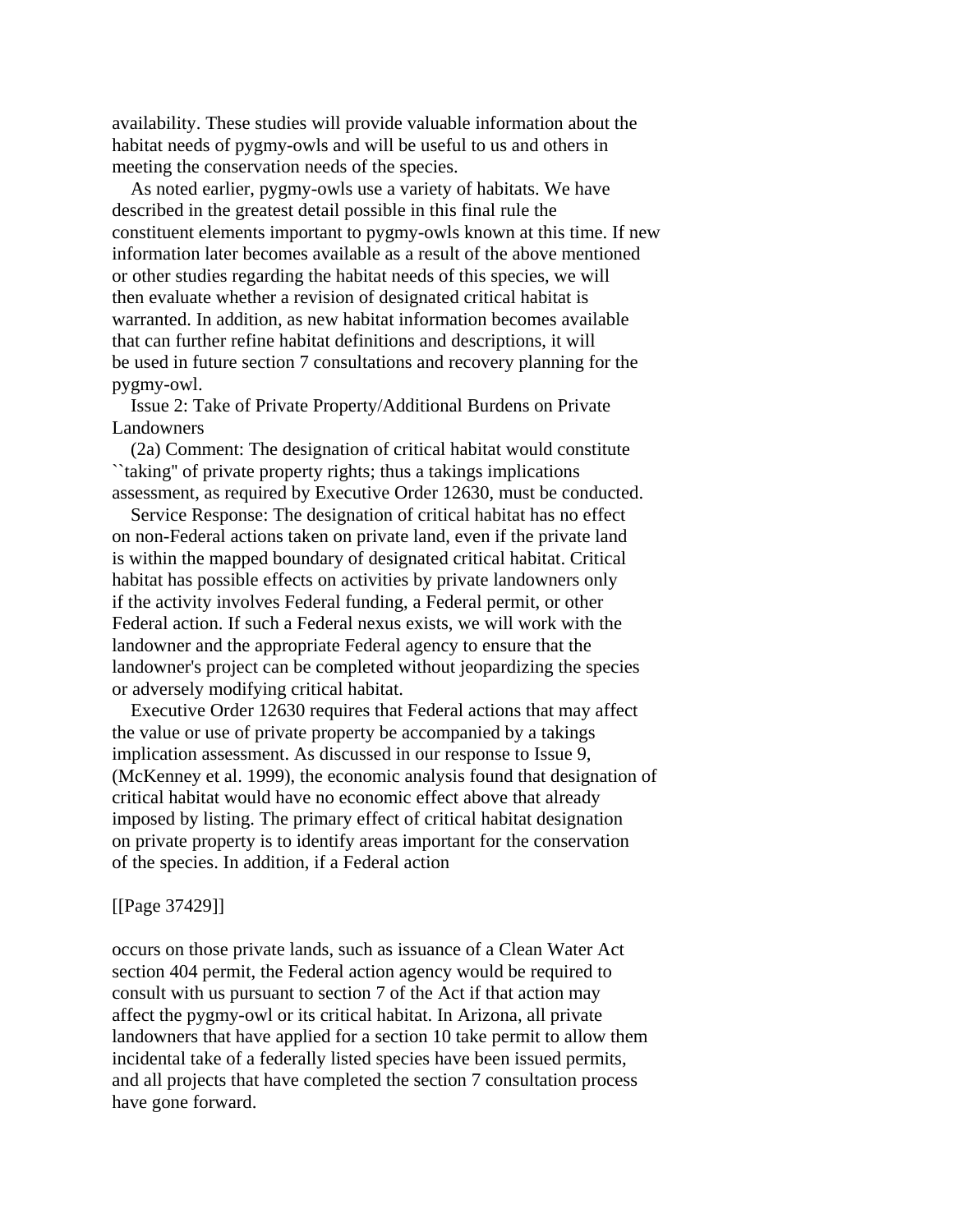(2b) Comments: The designation of critical habitat would place an additional burden on landowners above and beyond what the listing of the species would require. The number of section 7 consultations will increase; large areas where no pygmy-owls are known to occur will now be subject to section 7 consultation. Many Federal agencies have been making a ''no effect'' call within unoccupied suitable habitat. Now, with critical habitat there will be ``may effect" determinations, and section 7 consultation will be required if any of the constituent elements are present.

 Service Response: If a Federal agency funds, authorizes, or carries out an action that may affect either the pygmy-owl or its critical habitat, the Act requires that the agency consult with us under section 7 of the Act. For a project to affect critical habitat, it must affect the habitat features important to the pygmy-owl, which are the primary constituent elements described in this final rule. Our view is and has been that any Federal action within the geographic area occupied by the species that affects these habitat features should be considered a situation that ``may affect'' the pygmy-owl and should undergo section 7 consultation. This is true whether or not critical habitat is designated, even when the particular project site within the larger geographical area occupied by the species is not known to be currently occupied by an individual pygmy-owl. All areas designated as critical habitat are within the geographical area occupied by the species, so Federal actions affecting essential habitat features of the species should undergo consultation. Thus, the need to conduct section 7 consultation should not be affected by critical habitat designation. As in the past, the action agency will continue to make the determination as to whether their project may affect a species even when the particular site is not known to be currently occupied by an individual pygmy-owl.

Issue 3: National Environmental Policy Act.

 Comment: The designation of critical habitat constitutes a major Federal action significantly affecting the quality of the human environment. An environmental impact statement (EIS) should be prepared.

 Service Response: We have determined that Environmental Assessments (EAs) and EISs, as defined under the authority of the National Environmental Policy Act of 1969 (NEPA), need not be prepared in connection with regulations adopted pursuant to section 4(a) of the Act. We published a notice outlining our reasons for this determination in the Federal Register in October, 1983 (48 FR 49244).

 Issue 4: Lands with Habitat Conservation Permits to be Excluded from Critical Habitat.

 Comments: It is illegal and unscientific to withdraw critical habitat designation from land covered by an approved or future Habitat Conservation Plan (HCP) incidental take permit. Critical habitat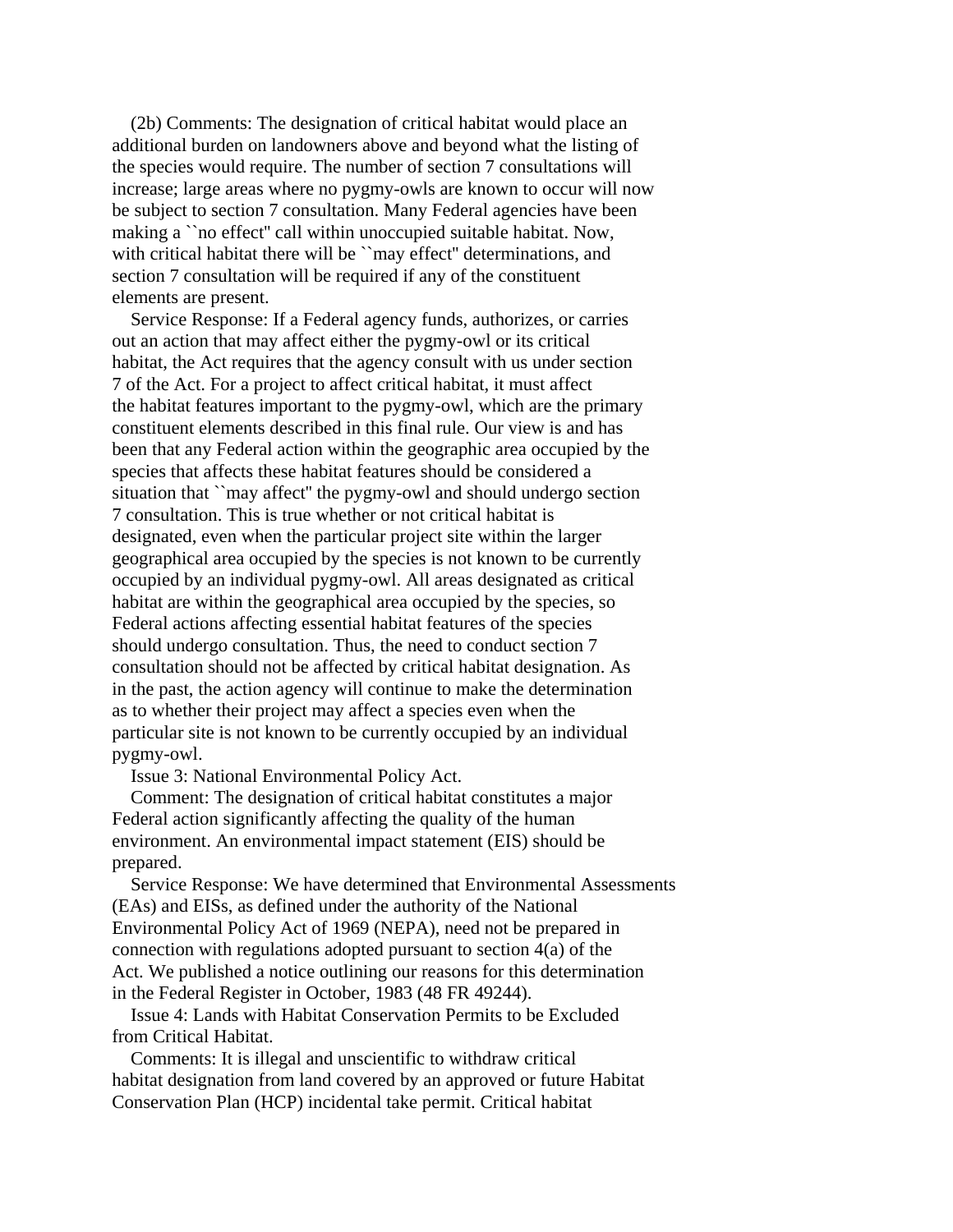protects land essential for conservation, which is a higher standard than a HCP permit which only assures that jeopardy would not occur. The HCP take permit has no public process analysis or scientific accountability. HCPs should maintain constituent elements. Regional HCPs are preferred to individual permits. Individual HCPs should not be approved until a regional HCP is completed in Pima County.

 Service Response: Before we issue a section 10 permit, we must determine that the HCP provides for the conservation of the species. As a part of the permit evaluation process, we must determine whether our action of issuing the section 10 permit is likely to jeopardize the continued existence of the species or result in adverse modification of critical habitat. Thus, when a HCP is approved through a section 10 permit, we will have already determined that critical habitat would not be adversely modified. HCP permits for lands over 5 acres in size are required to go through the NEPA process that involves public participation and comment. Monitoring and adaptive management are important components of the HCP process to ensure that needed actions are taken and that actions can be modified, as needed, as new information is collected.

 We agree that maintaining the primary constituent elements is an important consideration in developing HCPs. In addition, we strongly support regional multiple-species HCPs such as the one currently under development by Pima County, and we encourage this broad-based approach to others within the region. Experience gained from development of similar plans indicates that because of their complexity, these plans typically take a year or more to complete. We encourage landowners and members of the public in the region to participate in this planning effort; however, we realize that it would be unrealistic for some to wait until the county's plan is finalized. We cannot preclude any applicant from pursuing an individual HCP pending the development of a regional plan.

Issue 5: Section 7 Consultation and Section 9.

 (5a) Comments: How will the Service conduct section 7 consultations on land immediately adjacent to critical habitat; would additional buffers be required?

 Service Response: We address all direct, indirect, inter-related, and interdependent effects of projects under section 7 consultation, which could include effects to areas outside of the immediate project area (downstream effects, for example). However, if a project is adjacent to, but not within, critical habitat and has no direct or indirect effect on critical habitat, that would be acknowledged in the section 7 Biological Opinion, and only effects to the species would be addressed.

 (5b) Comment: Section 9 does not fully protect habitat absent a critical habitat designation because critical habitat can include unoccupied habitat. There is a clear distinction between the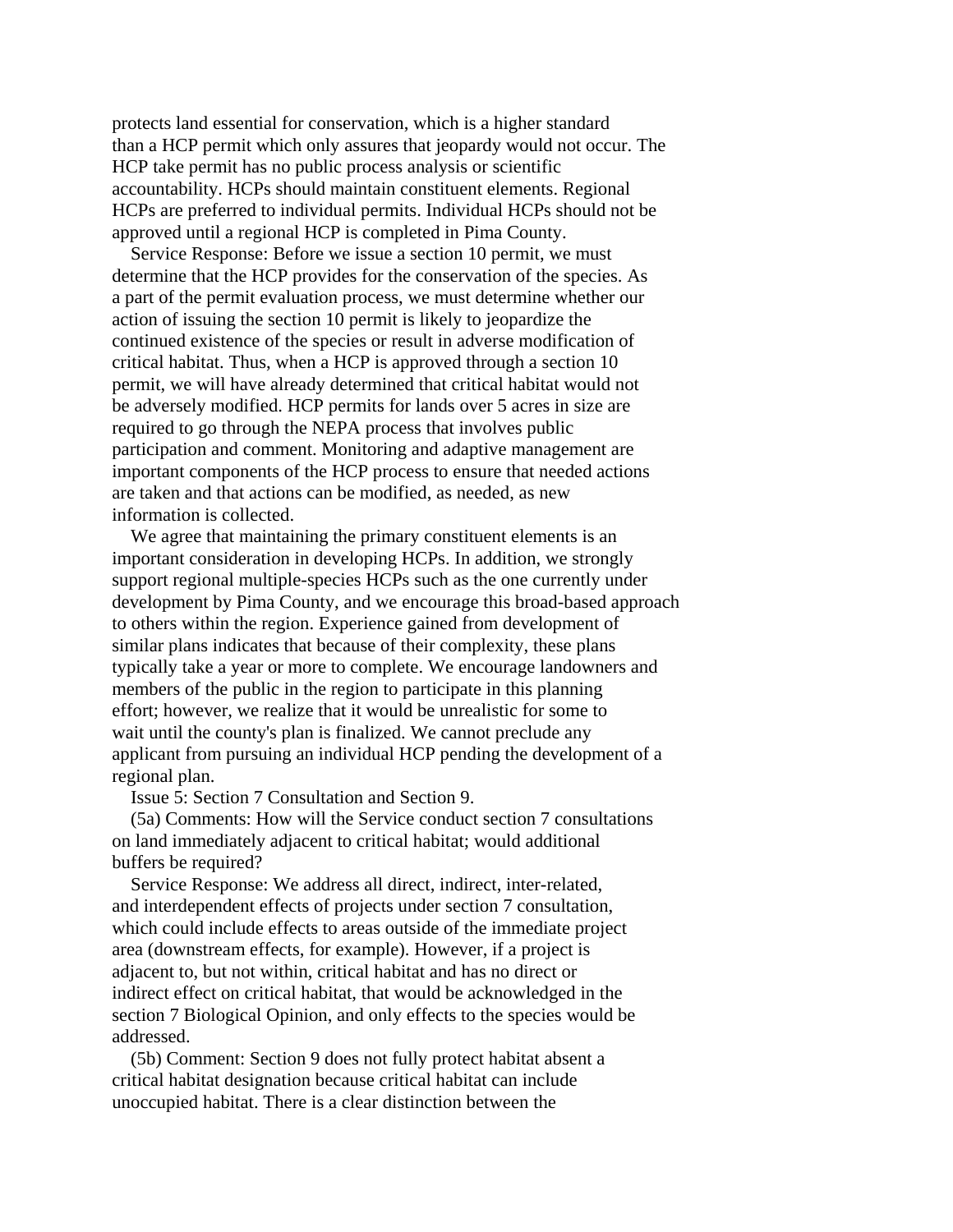``jeopardy'' and ``adverse modification of critical habitat'' prohibitions. In its final rule listing the pygmy-owl as endangered, the Service states that clearing of unoccupied habitat is not a section 9 ``take.'' The courts have consistently held that for a party to assert that removal or disturbance of vegetation from an area will result in take of an endangered species, such a party must demonstrate that the species is present in the area or otherwise using it for essential behavioral functions. Where there is no owl, there is no take.

 Service Response: We agree that section 9 does not protect unoccupied habitat, i.e., areas from which the pygmy-owl has been extirpated. However, as discussed in our response to comment 2(b) above, section 7 requires consultation on Federal actions that may affect a listed species or its critical habitat. An action agency may determine that a project may affect a species even when the particular site is not known to be currently occupied by an individual pygmy-owl. It is our view that actions affecting suitable pygmy-owl habitat within the known range of the pygmy-owl, whether or not that area has been designated as critical habitat and whether or not it is known to

## [[Page 37430]]

currently support an individual, should undergo review under section 7. Issue 6: Designation by Specific Land Ownership.

 (6a) Comments: Designation of critical habitat is not necessary on non-Federal lands because vast tracts of Federal and Tribal lands are already protected. For instance, over 87% of Pima County is owned by the government; the Service should move the owls to those lands.

 Service Response: The Act defines critical habitat as those areas essential to the conservation of the species and that are in need of special management considerations or protection. We agree that Federal lands provide a significant amount of the habitat currently occupied by the pygmy-owl, and that those lands are essential to the species' conservation. However, much of the currently occupied habitat is on non-Federal land, especially in Pima County. As stated in the proposed rule, we tried to avoid designation on non-Federal lands except when those lands are, because of their location or the habitat they support, necessary to ensure pygmy-owl conservation. We do not believe that Federal and Tribal lands alone, are adequate to ensure the species' conservation.

 (6b) Comments: Exemption of Federal lands such as National Parks and National Wildlife Refuges is illegal, violating 50 CFR Sec. 424.12, and draft guidance exhibit 2, pp 5, 11-12, which states that lands must be evaluated regardless of ownership. None of those lands have an owl plan, and there is no basis to claim that future management will be consistent with critical habitat protections. The Service does not have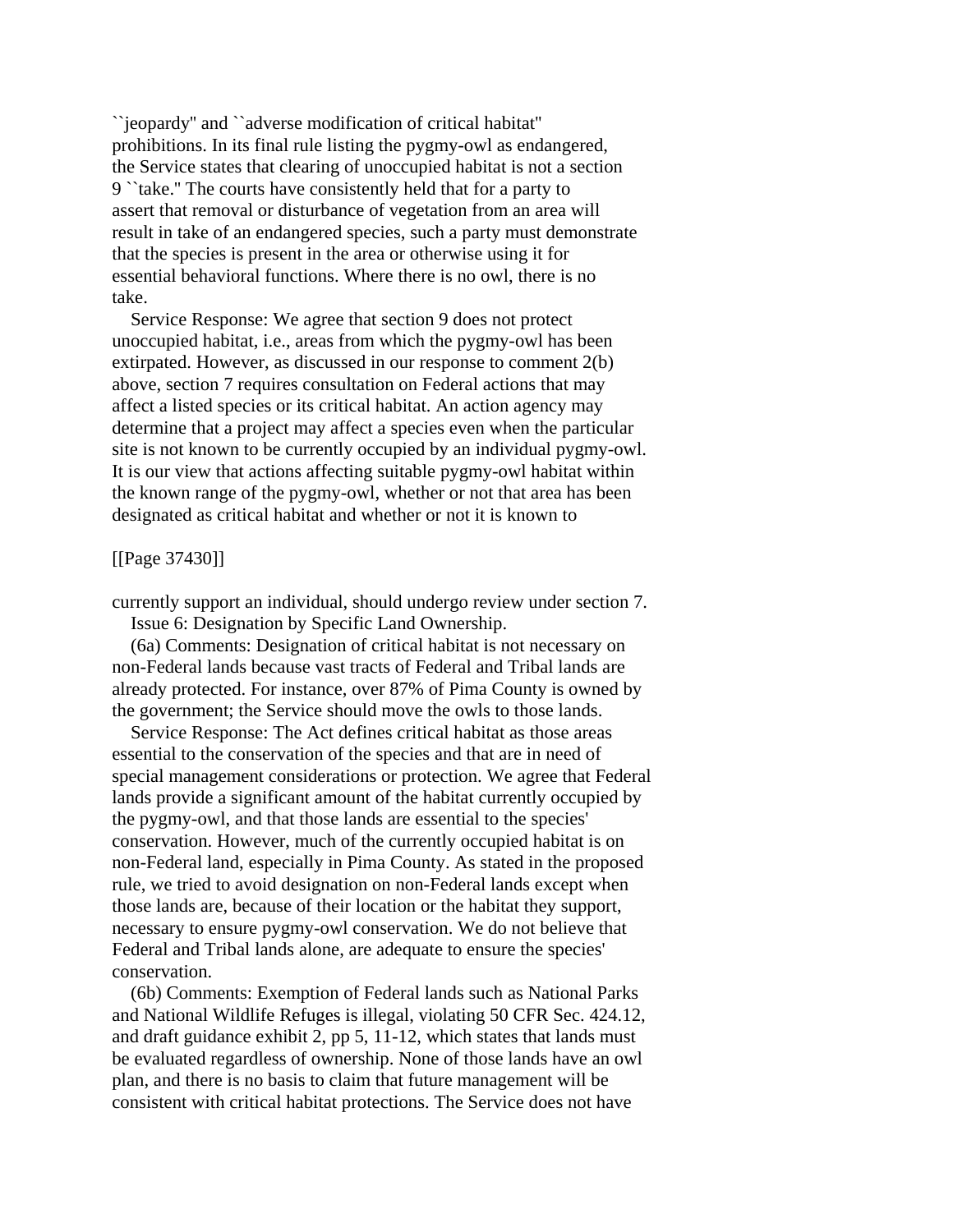the statutory authority to exclude areas because it feels their current management is compatible with pygmy-owls, and the benefits from exclusion must be greater than that of inclusion.

 Service Response: In determining what areas are critical habitat, we consider physical and biological features that are essential to the conservation of the species and that may require special management considerations or protection (50 CFR Sec. 424.14(b)). Organ Pipe Cactus National Monument, Saguaro National Park, and Buenos Aries and Cabeza National Wildlife refuges provide important habitat for the pygmy-owl. These areas were excluded from designation not simply because of ownership, but because we believe these areas are managed in such a way that provides for natural values, including protection of threatened and endangered species. We believe that these specific areas are managed and likely will continue to be managed in a manner compatible with pygmy-owl needs, and are therefore not in need of special management considerations or protection.

 (6c) Comments: Exemption of Tribal lands is illegal, and there is no evidence that current densities on Tribal lands are as high as historical levels, nor that the population is increasing. The Service states that, because the owl occurs on the reservation, Tribal management is compatible with pygmy-owls. Failure to designate critical habitat on Tribal lands violates the Equal Protection Clause of the United States Constitution and the Administrative Procedures Act.

 Service Response: Given the lack of species' location and habitat information on Tribal lands available at the time of drafting the proposed rule, we were unable to thoroughly assess either the status of the species on those lands, or the management practices currently employed by the tribes. The court's order required publication of a proposed rule within only 30 days and a final rule in 6 months. Given the extensive preparation and review requirements of publishing a proposed rule, our staff had but a few days to develop the critical habitat maps and determine what areas are both essential to the species' conservation and in need of special management considerations or protection. Further, Secretarial Order 3206 requires significant coordination with Tribal governments, as well as several specific determinations, prior to proposing Tribal land as critical habitat. The 30 days allowed by the court precluded the analyses and coordination that would have been necessary before proposing critical habitat on Tribal lands. We therefore based our proposal on the best scientific and commercial information available, as required by the Act.

 (6d) Comments: To designate State trust lands because they are owned by the State is arbitrary, capricious, discriminatory, and unlawful; they should be treated as private lands. The Service considers State lands as public lands and therefore assumes that the limitations of use resulting from designation of critical habitat will not adversely affect the landowner. The Service did not justify the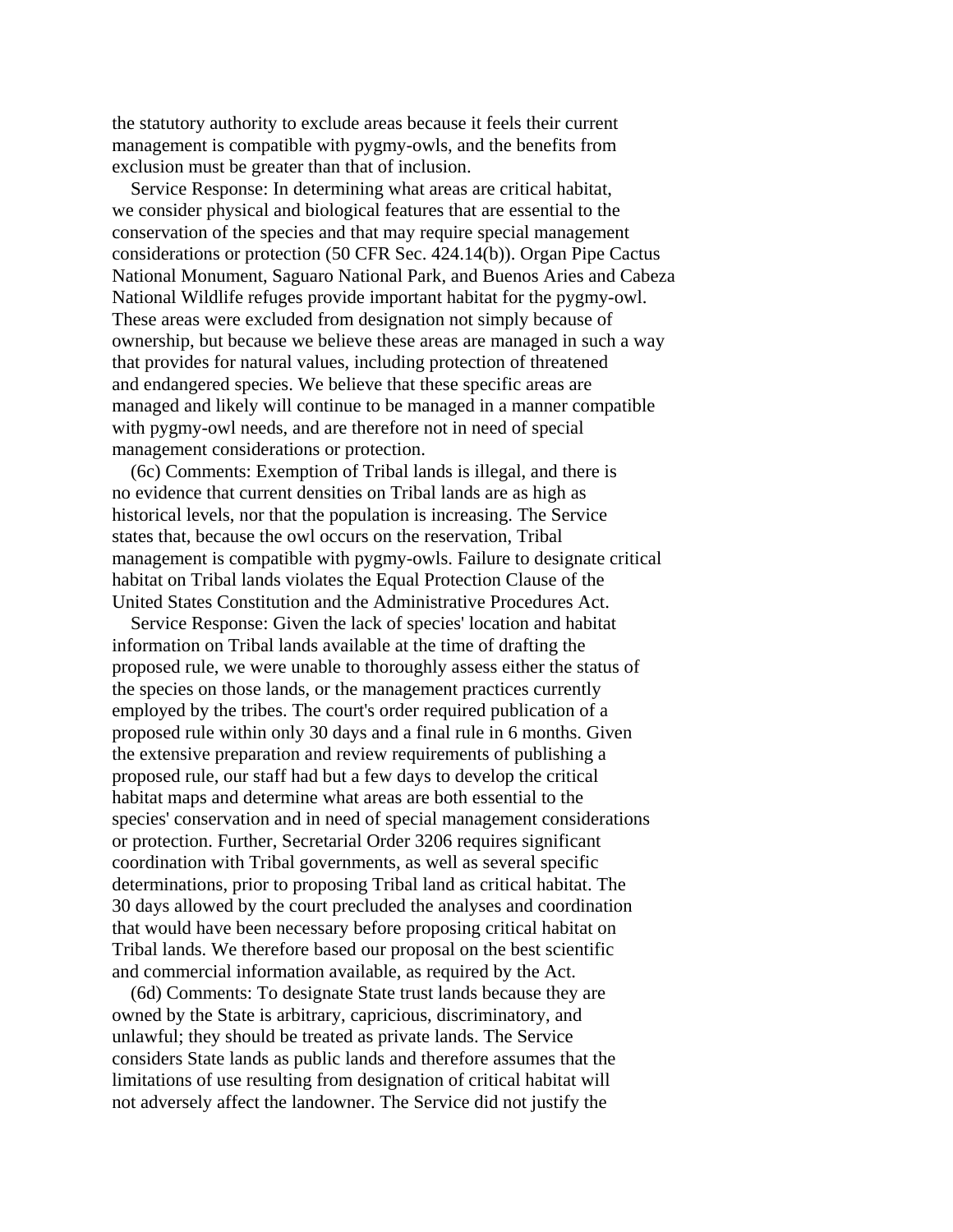assumption that State lands require special management considerations.

 Service Response: We first identified areas essential to the conservation of the species. We looked first to Federal, then State lands to develop a configuration that would include most occupied pygmy-owl sites, connected across the species' range. Our reasoning was that the Act clearly puts the largest share of the burden on Federal agencies and Federal lands in conserving listed species. The Act also considers the states to be important partners in species' conservation efforts. Where possible, we therefore proposed Federal and State lands as the primary areas to concentrate pygmy-owl recovery, with private lands included where necessary. As stated in the economic analysis and this final rule, we do not believe the designation of critical habitat will have adverse economic effects on any landowner, including the State of Arizona, above and beyond the effects of listing of the species (McKenney et al. 1999).

 Future management practices of State trust lands are uncertain in areas we have determined essential to the recovery of this species and may in some instances not be compatible with conservation efforts; therefore, we believe that designation of these lands is warranted. We believe that designation of these and other lands as critical habitat does not result in additional economic or other effects to the landowner above that which would occur from listing the species.

Issue 7: Legal and Procedural Comments.

 (7a) Comments: The Service did not consult, nor allow for an appropriate level of involvement with, the State of Arizona, counties, and cities in areas proposed as critical habitat.

 Service Response: In regard to the role of local governments in decisions to determine critical habitat, the Act requires we ``give actual notice of the proposed regulation (including the complete text of the regulation) to \* \* \* each county or equivalent jurisdiction in which the species is believed to occur, and invite the comment of such agency, and each jurisdiction" (section  $4(b)(5)(A)(ii)$  of the Act). Due to the limited time allowed by the court and plaintiffs, we were not able to individually contact all of the entities that could be affected by this proposal; however, we notified each affected county, several cities, and many special interest groups of the proposed rule and draft economic analysis. All entities, including the State and local municipalities, were given ample opportunity, during two separate public comment periods and three public hearings, to submit their concerns and have them addressed in the final rule. Numerous local, city, county, State, and Federal agencies provided comments during two public comment periods and three public hearings; we reviewed and considered these comments in developing this final rule.

 (7b) Comments: The court order was not to designate critical habitat, but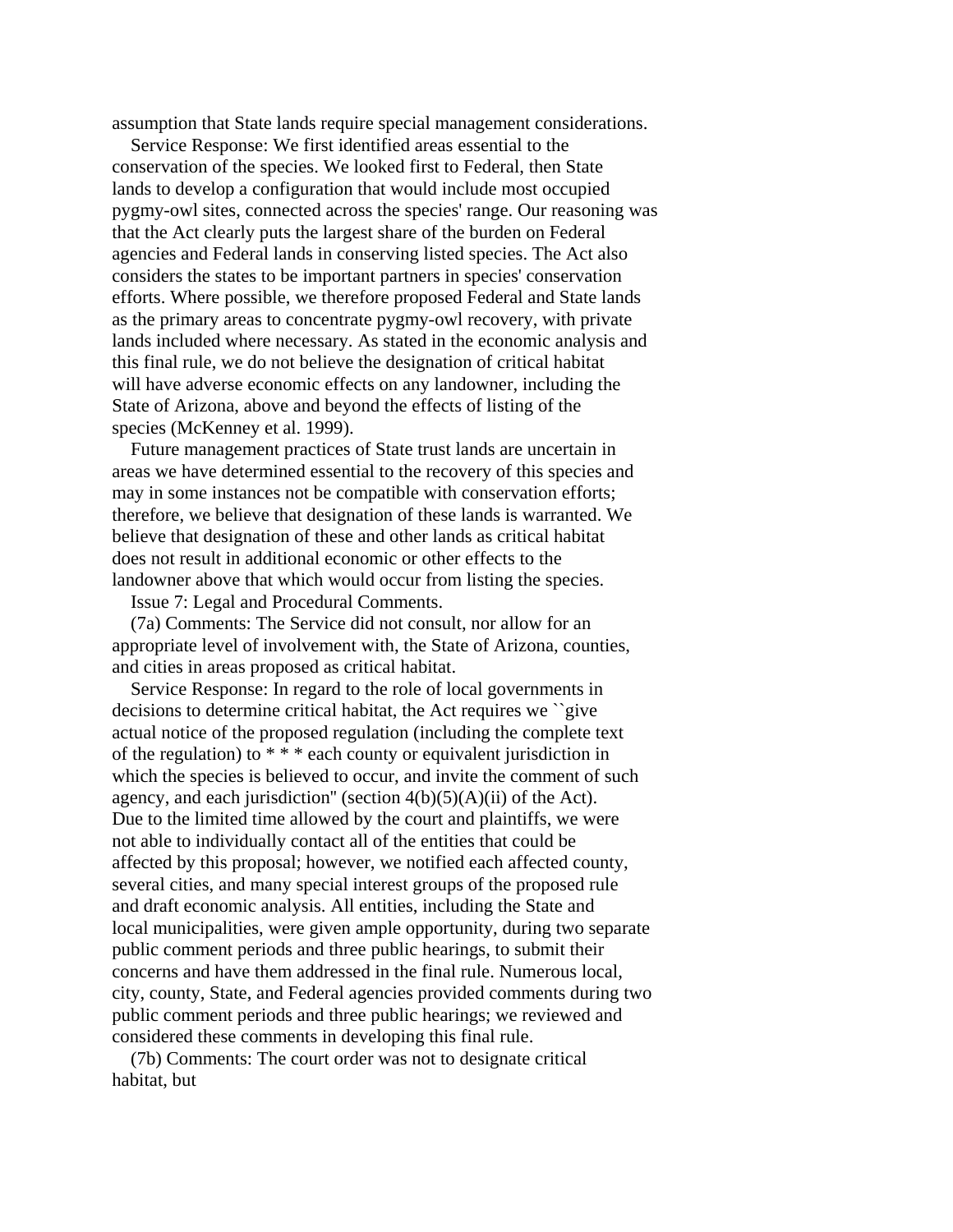### [[Page 37431]]

rather to reconsider whether it was prudent to do so. The court referred to only 12 of the 28 items of evidence the Service provided in its original ``not prudent'' determination. Designation of critical habitat provides no additional benefits to the species and can lead to increased threats from bird watchers or retaliation against the species as happened with the Mexican wolf. The Service lacks sufficient original information and its original not prudent finding was correct until future research is done.

 Service Response: The Act requires the Secretary, ``to the extent prudent and determinable,'' to designate critical habitat concurrently with listing a species as threatened or endangered. Regulations under 50 CFR Sec. 424.12(a)(1) state that critical habitat is not prudent when one or both of the following situations exist--(i) the species is threatened by taking or other human activity, and identification of critical habitat can be expected to increase the degree of such threat, or (ii) designation of critical habitat would not be beneficial to the species.

 We determined in our final rule listing the species as endangered (62 FR 10730) that critical habitat designation would increase the threat of harassment of owls by bird watchers and increase the potential for vandalism. The court found this determination to be arbitrary and capricious, and remanded the ``not prudent'' finding to us.

 As stated in our economic analysis (McKenney et al. 1999), we believe that designation of critical habitat for the pygmy-owl provides no significant additional impacts or benefits to the species beyond that which would occur, or is provided, through listing the species as endangered. While we believe this argument fits the second argument for a ``not prudent'' finding, the court order cited a previous finding in the 9th Circuit (Natural Resources Defense Council v. Department of Interior; 113 F3d 1121, 1126) that it was Congress' intent that the imprudence exception be a rare exception. This and other statements in the court order led us to believe that another ``not prudent'' finding based on the available information would be inconsistent with the court order.

 (7c) Comment: The biological benefits of critical habitat are outweighed by the benefits of exclusion.

 Service Response: Section 4(b)(2) of the Act and 50 CFR Sec. 424.19 requires us to consider excluding areas from critical habitat designation if we determine that the benefits of exclusion outweigh the benefits of designating the area as critical habitat, unless that exclusion will lead to extinction of the species concerned. As discussed in this final rule, we have determined that no adverse economic or other effects will result from this critical habitat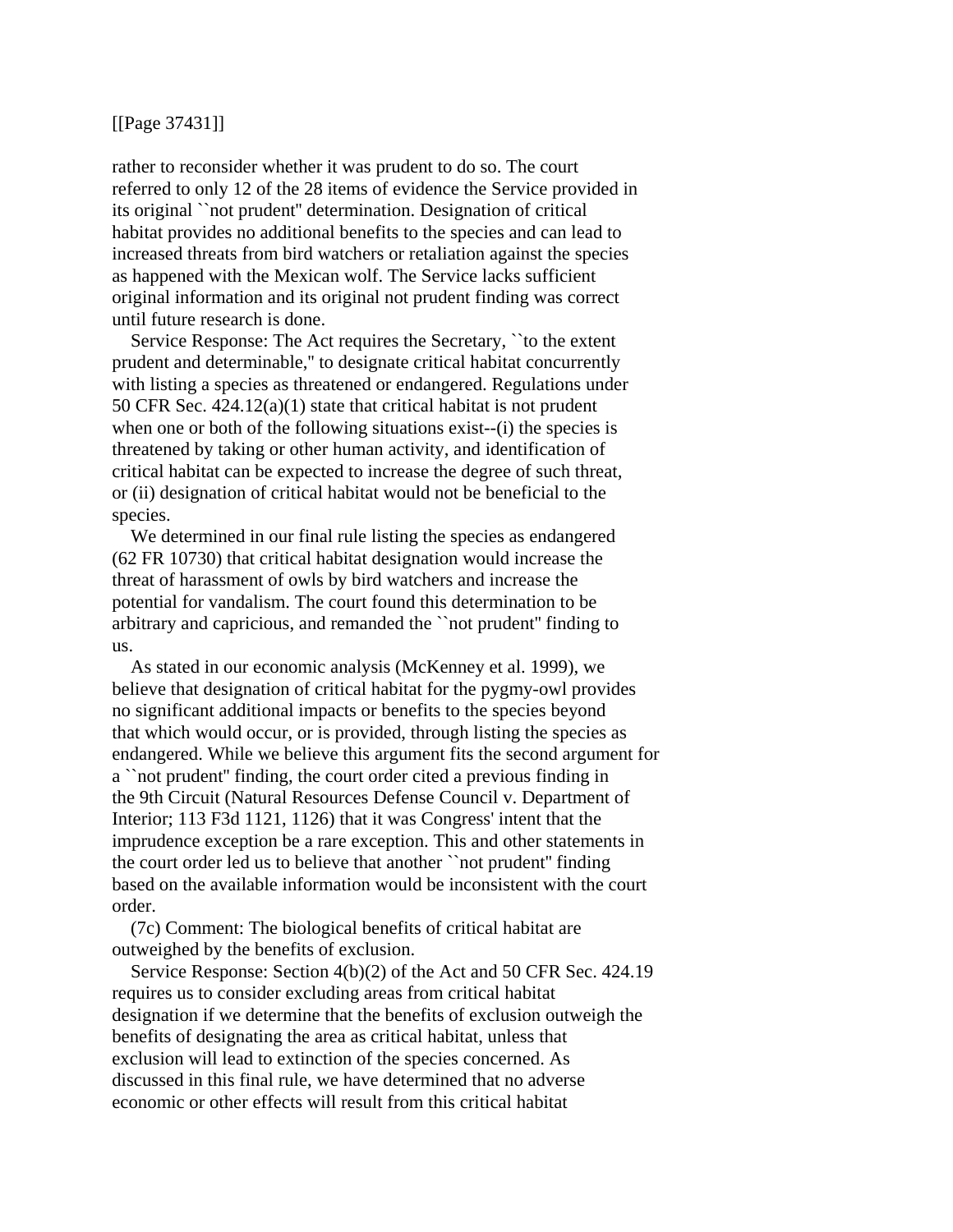designation (McKenney et al. 1999). Therefore, no areas were found where the benefits of exclusion outweighed the benefits of including the areas as critical habitat.

 (7d) Comments: The Service must consider the entire range, including Mexico, in determining areas of critical habitat. The Service has never found that the Arizona population is a distinct population segment from the Mexican population.

 Service Response: Regulations at 50 CFR Sec. 424.12(h) state that critical habitat shall not be designated within foreign countries or in other areas outside of United States jurisdiction. We agree that the status of the species in Mexico will be an important consideration in recovery of the species in Arizona. However, maintenance of a healthy population in the U.S. also depends on areas within the pygmy-owls' historical U.S. range, and we have determined that those areas are essential to the species' conservation.

 (7e) Comment: The Service failed to comply with a number of required determinations, including Executive Orders 12291, 12630, 12866, and 50 CFR Secs. 424.12(c)(d), and Sec. 424.19 as well as the Regulatory Flexibility Act and the Unfunded Mandates Reform Act.

 Service Response: These Executive Orders and other Acts are discussed in the ``Required Determinations'' section of this final rule. Issues pertaining to 50 CFR Sec.  $424.14(c)(d)$  and  $424.19$  are addressed elsewhere in this final rule.

 (7f) Comment: Critical habitat will have potential impacts on water resource use by Arizona and local agencies. How has the Service coordinated with these groups to resolve water resources issues?

 Service Response: This final rule does not authorize our jurisdiction over water rights, and we do not anticipate impact to local economies or citizens as a result of this designation as we state elsewhere in this rule. Critical habitat designation does not, in itself, restrict groundwater pumping or water diversions; nor does it in anyway restrict or usurp water rights or violate State or Federal water laws. Local agencies, governments, and individuals have had the opportunity to provide comments during two comment periods, and three public hearings. We will work with these groups during the section 7 consultation process as necessary to ensure their activities comply with the Act and other Federal and State laws.

 (7g) Comment: Designation of critical habitat on Arizona State trust lands violates the Arizona-New Mexico Enabling Act of 1910.

 Service Response: Under the provisions of the Arizona and New Mexico Enabling Act, in 1910, Congress granted title to certain Federal lands within the borders of Arizona to the State of Arizona for the purpose of creating a trust to provide financial support to the Arizona common schools, universities, and other public institutions operated by the State. However, the State trust created under the Enabling Act is not immune from the operation of otherwise applicable Federal law,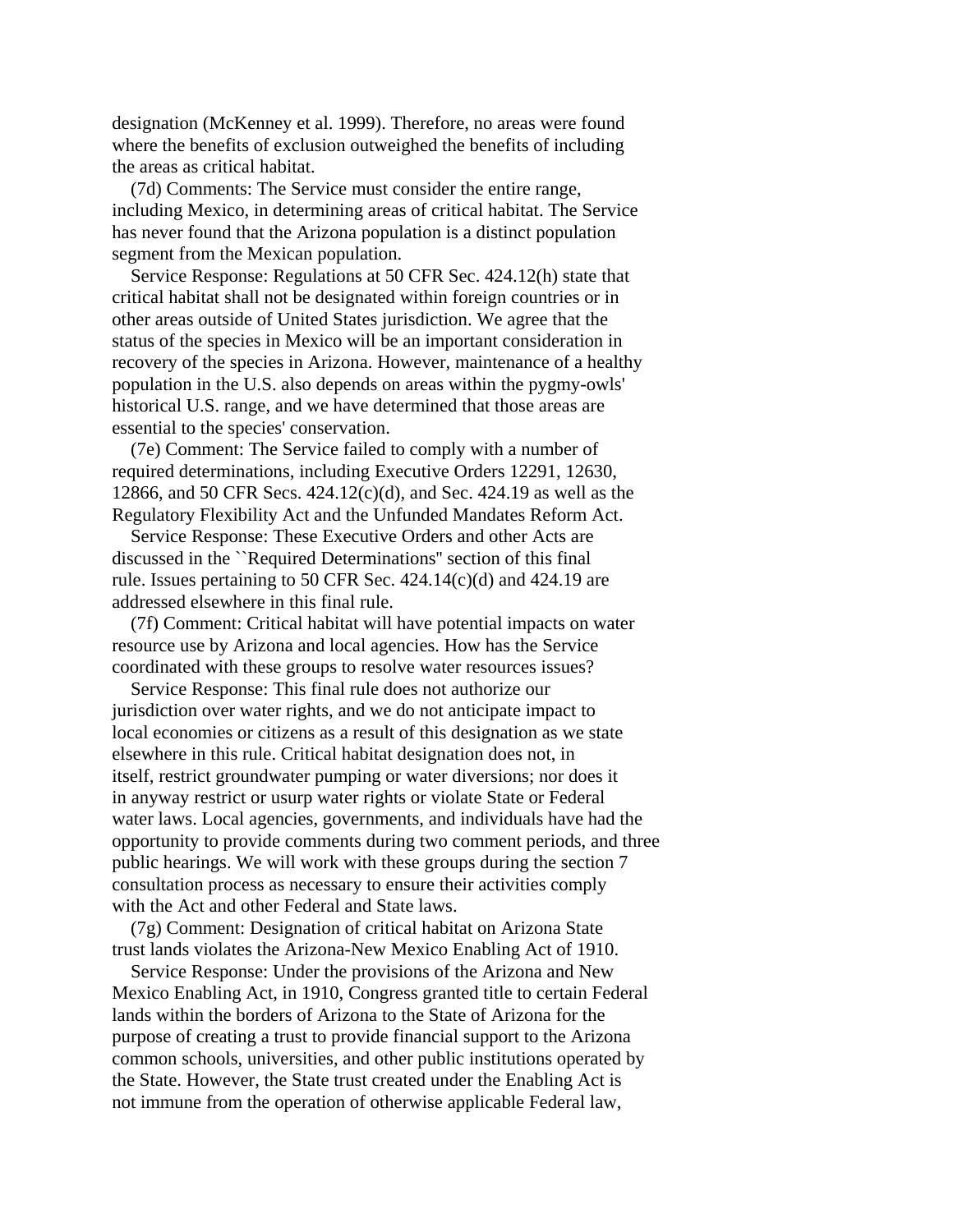including the Endangered Species Act. Further, we do not anticipate that critical habitat designation will affect the State's ability to utilize their trust lands in a manner that will provide financial support to State institutions. Even if there are situations where a State activity requires Federal authorization or funding, we do not anticipate any restrictions beyond those that may result from listing the pygmy-owl as endangered.

 (7h) Comments: Critical habitat should not have been proposed before an economic and other impacts analysis was completed, and the opportunity to comment on the economic analysis and the proposed rule was limited. Several requests were received to extend the public comment period.

 Service Response: We are not required to conduct an economic analysis at the time critical habitat is initially proposed. We published in the Federal Register (63 FR 71820) the availability of the proposed rule and invited public comment which we used to develop a draft economic analysis (McKenney et al. 1999). We invited public comments for 30 days on this draft analysis, which we believe was sufficient given the short-time frame ordered by the court. Because of the court-ordered time frame, we were not able to extend the public comment period.

 (7i) Comment: Maps and descriptions provided are vague and violate the Act and 50 CFR Sec. 424.12(c).

 Service Response: This final rule contains the required legal descriptions of areas designated as critical habitat. The accompanying maps are for illustration purposes. If additional clarification is necessary, contact the Arizona Ecological Service Field Office (see ADDRESSES section). We identified specific areas referenced by specific legal description, roads, railroads, and other landmarks, which are found on standard topographic maps.

[[Page 37432]]

 (7j) Comment: Once land is designated as critical habitat it will likely result in a panoply of Federal, State, and local land use laws, and restrictions or extra procedures.

 Service Response: We are unaware of any information that indicates any new State or local laws, restrictions, or procedures will result from critical habitat designation. Should any State or local regulation be promulgated as a result of this rule, this would be outside of the authority of the Service under the Act. The comment is correct in that projects funded, authorized, or carried out by Federal agencies, and that may affect critical habitat, must undergo consultation under section 7 of the Act on the effects of the action on critical habitat. However, as stated elsewhere in this final rule, we do not expect the result of those consultations to result in any restrictions that would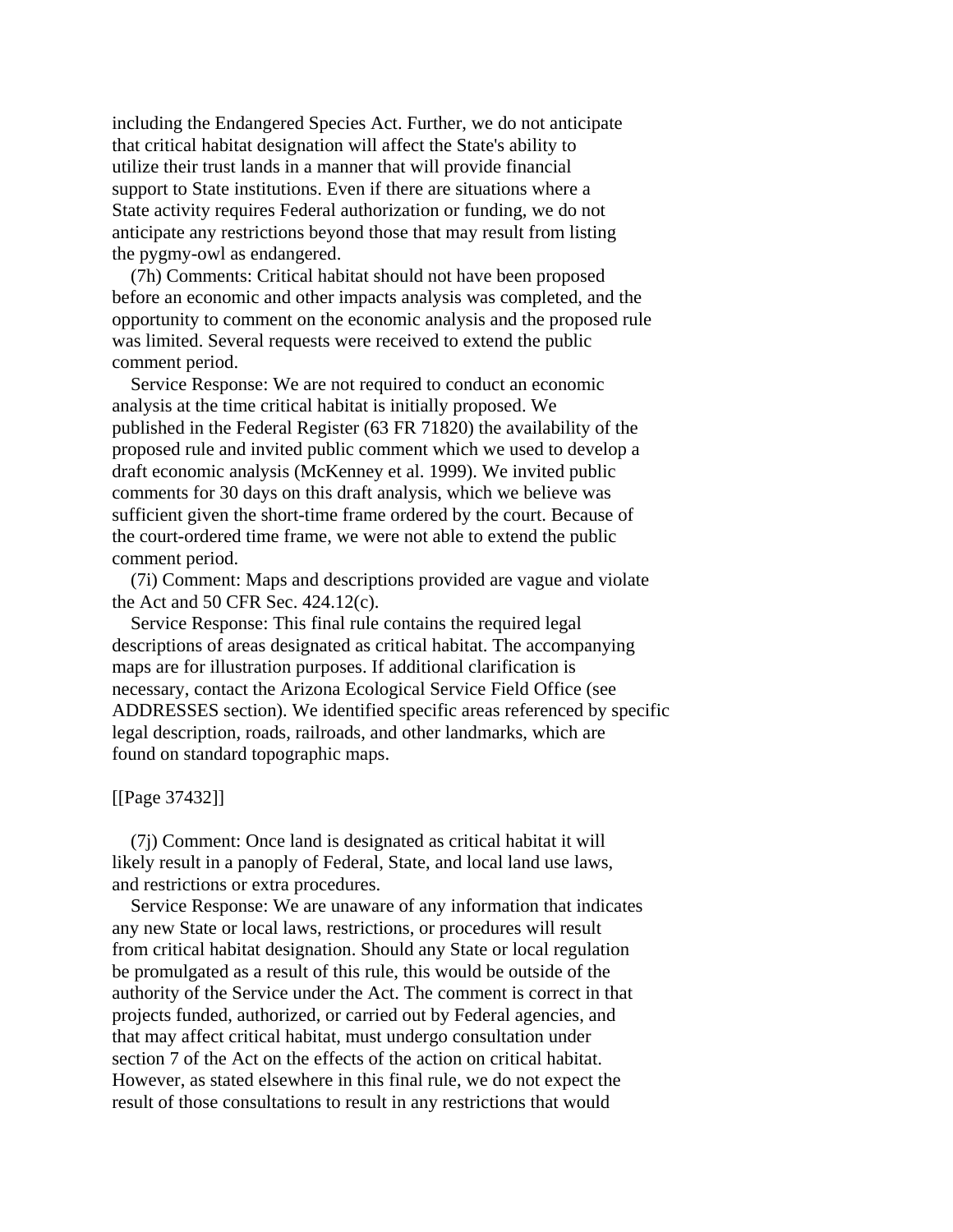not be required as a result of listing the pygmy-owl as an endangered species.

 (7k) Comment: Additional areas not identified in the proposed rule should be designated critical habitat.

 Service Response: Section 4(b)(4) of the Act requires that designation of critical habitat undergo the regulation promulgation procedures identified under 5 U.S.C. 553. That is, areas designated as critical habitat must first be proposed as such. Thus, we cannot make significant additions in the final rule to the areas included in the proposed rule. Designation of such areas would require new proposed and final rules. The Act explicitly states that not all suitable or occupied habitat be designated as critical habitat, rather only those essential for the conservation of the species (50 CFR Sec. 424.12 (e)).

 The pygmy-owl recovery team is currently developing a recovery plan for this species. During the development of a recovery strategy, the team will not only closely examine areas designated as critical habitat but also all lands within the listed population, to determine their importance and role in the recovery of the species. This process will allow substantially more in-depth analysis than we were afforded by the court and plaintiffs to designate critical habitat. If the recovery team, as a result of new information or analysis, further refines those areas designated in this final rule or identifies additional areas which they determine are essential to the conservation of the species, we will evaluate whether a revision of critical habitat is warranted at that time.

Issue 8: Specific Projects and Activities.

 (8a) Comments: Critical habitat would affect specific projects such as erosion control measures on Brawley Wash and fire management in the Altar and Falcon Valley regions. Grazing would be affected by designation on private lands.

 Service Response: Critical habitat designations only apply to Federal lands, or federally funded or authorized projects on private lands. If there is no Federal nexus or involvement, then additional considerations are not necessary (see Issue 2 above). Where a Federal nexus exists, designation of critical habitat does not preclude projects or activities such as riparian restoration, erosion control, fire management, or grazing if they do not cause an adverse modification of critical habitat. We will work with landowners within designated critical habitat and Federal agencies that are required to consult with us under section 7 of the Act to ensure that land management will not adversely modify critical habitat. We also encourage landowners to restore riparian habitats including erosion control measures, and we can provide financial and technical assistance through our Partners for Fish and Wildlife Program.

 (8b) Comment: Designation of areas with existing pipelines and aqueducts would be affected and should be excluded. Routine maintenance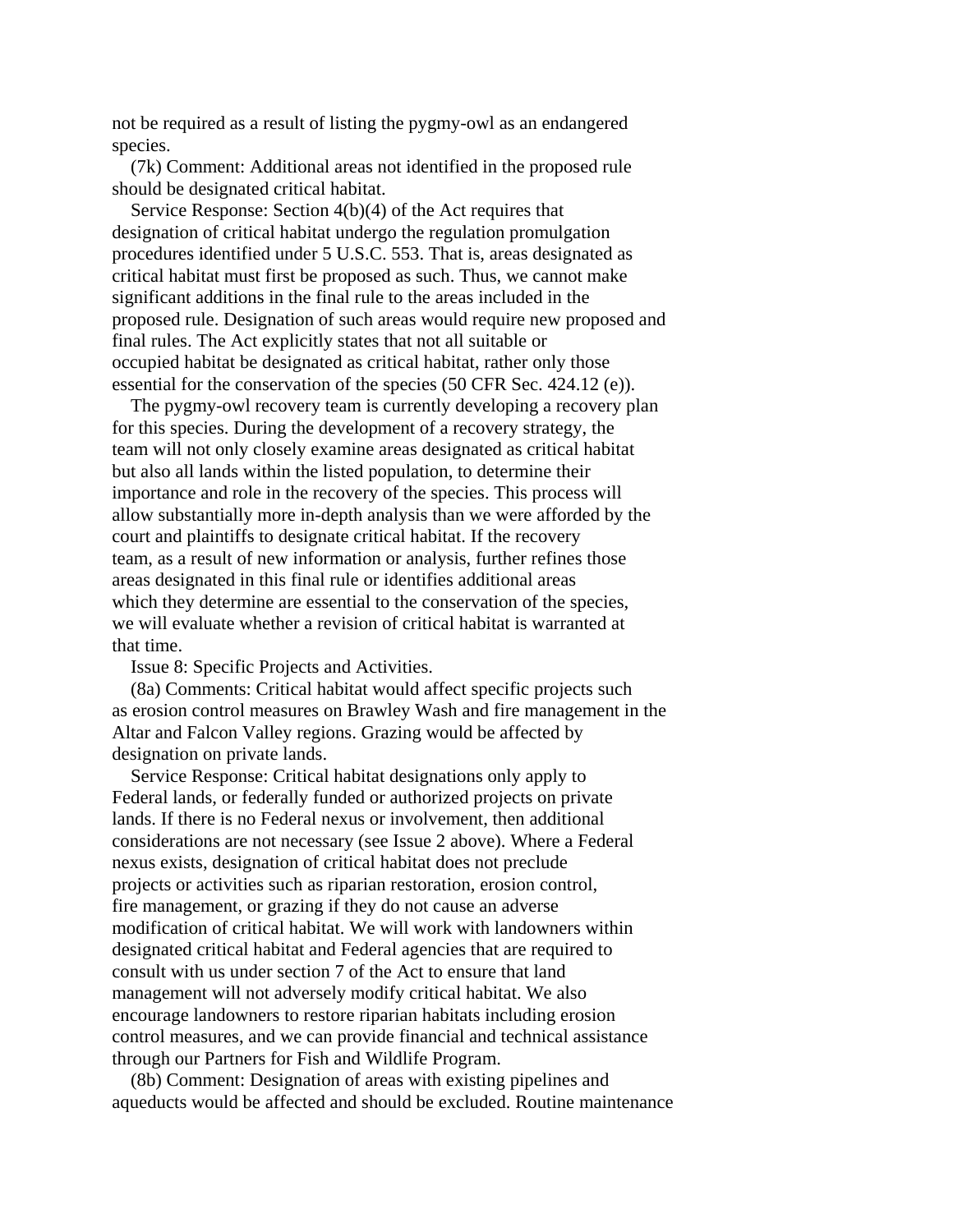of trails should be excluded.

 Service Response: Periodic maintenance of existing pipelines, roads, trails, or aqueducts would not typically constitute adverse modification of critical habitat. These areas generally lack the primary constituent elements described in this rule, and it is our intention to exclude such areas by definition. If maintenance would require removal of constituent elements, and Federal involvement is part of that activity, then section 7 consultation may be necessary.

 (8c) Comment: Designation of critical habitat may compromise wildfire prevention and suppression activities in those areas.

 Service response: We agree that wildfire prevention and suppression activity is very important to protect human life and property, and also from a resource protection standpoint. Fire protection of areas designated as critical habitat will be essential to ensure the conservation of the species. We will work with all landowners and managers responsible for these activities to ensure adequate fire prevention and suppression measures are in place and to protect resource values. Only fire prevention and suppression activity undertaken or funded by a Federal agency would require consultation under section 7 of the Act. Non-Federal activities will not be affected by critical habitat designation.

Issue 9: Economic Impacts.

 (9a) Comment: The assumption applied in the economic analysis that the designation of critical habitat will cause no impacts above and beyond those caused by listing of the species is faulty, legally indefensible, and contrary to the ESA. ``Adverse modification'' and ``jeopardy'' are different, will result in different impacts, and should be analyzed as such in the economic analysis.

 Service Response: The designation of critical habitat for the pygmy-owl has been evaluated in the economic context known as ``with'' and ``without'' the rule. It was found that the survival of the pygmyowl makes it necessary that any adverse modification of its habitat would jeopardize the species. Under this condition, any and all economic consequences would be due to the jeopardy call under section 7 of the Act, and an adverse modification without a jeopardy call would not occur. Further, it is our position that both within and outside of critical habitat, Federal agencies should consult under the jeopardy standard if a proposed action is (1) within the geographic areas occupied by the species, whether or not owls have been detected on the specific project site; (2) the project site contains habitat features that can be used by the species; and (3) the proposed action is likely to adversely affect that habitat. The economic consequences identified during the comment period are all due to the listing of the pygmy-owl and not the designation of critical habitat. The economic analysis of designating critical habitat determined that the same regulatory process is in place ``with'' as well as ``without'' the rule, and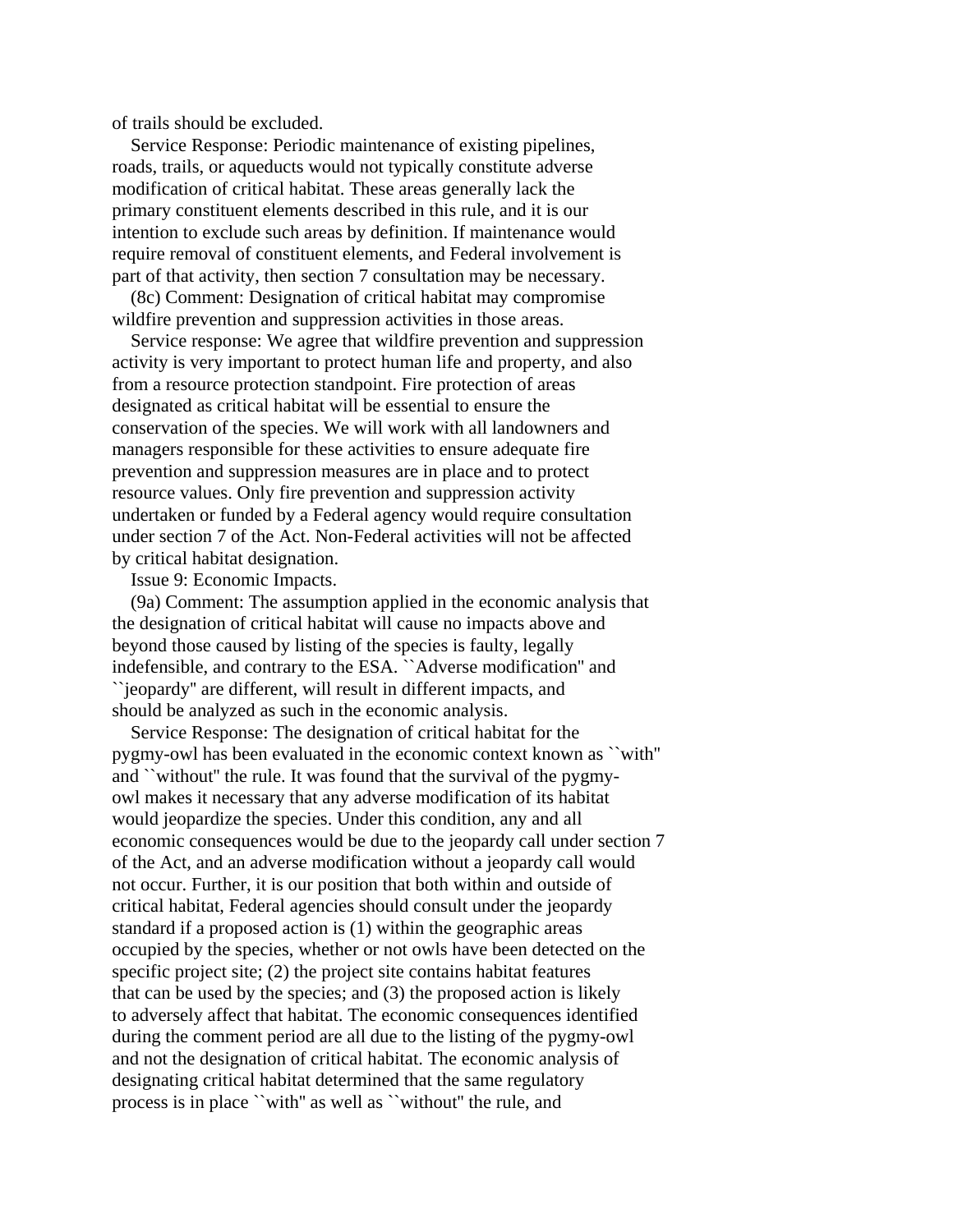consequently found no economic effects.

 (9b) Comment: The proposed designation of critical habitat will impose economic hardship on private landowners and businesses. There is an expressed concern that the proposed critical habitat designation would have serious financial implications for commercial and residential development businesses. It is suggested that designation would result in reduced property values, lost tax revenues, lost jobs, and foregone economic activity.

 Service Response: As stated in the economic analysis, the proposed rule to designate critical habitat for the pygmy-owl is not adding any new requirements to the current regulatory process. Since the adverse modification standard for critical habitat and the jeopardy standard are almost identical, the listing of the pygmy-owl itself initiated the requirement for consultation. This

#### [[Page 37433]]

critical habitat designation adds no additional requirements not already in place due to the species' listing.

 (9c) Comment: There is an expressed concern that the delay in acquiring Federal permits or the inability to acquire permits for further development, as a result of section 7 consultation, would be an economic hardship to both developers and homeowner associations.

 Service Response: The requirement for Federal agency consultation under section 7 of the Act for actions they carry out, fund, or authorize on Federal or non-Federal lands resulted from listing of the species, and no new requirements are imposed by critical habitat designation.

 (9d) Comment: There is an expressed concern that the value and security of bonds issued to construct public infrastructure might be threatened by critical habitat designation.

 Service Response: Bonds issued by non-Federal entities that are not insured by the Federal Government do not constitute a Federal nexus. However, an incidental take permit issued under section 10 of the Act would still be required if a taking of the pygmy-owl is possible. The designation of critical habitat does not add any additional requirements to the section 10 incidental take permit process.

 (9e) Comment: There is an expressed concern that all property owners who will be adversely affected by the designation of critical habitat should be provided just compensation.

 Service Response: This designation of critical habitat will not add any additional restrictions and will not affect property owners beyond those restrictions resulting from the listing of the pygmy-owl as endangered.

 (9f) Comment: Critical habitat may disrupt current and future Federal, State, and County land management activities and cause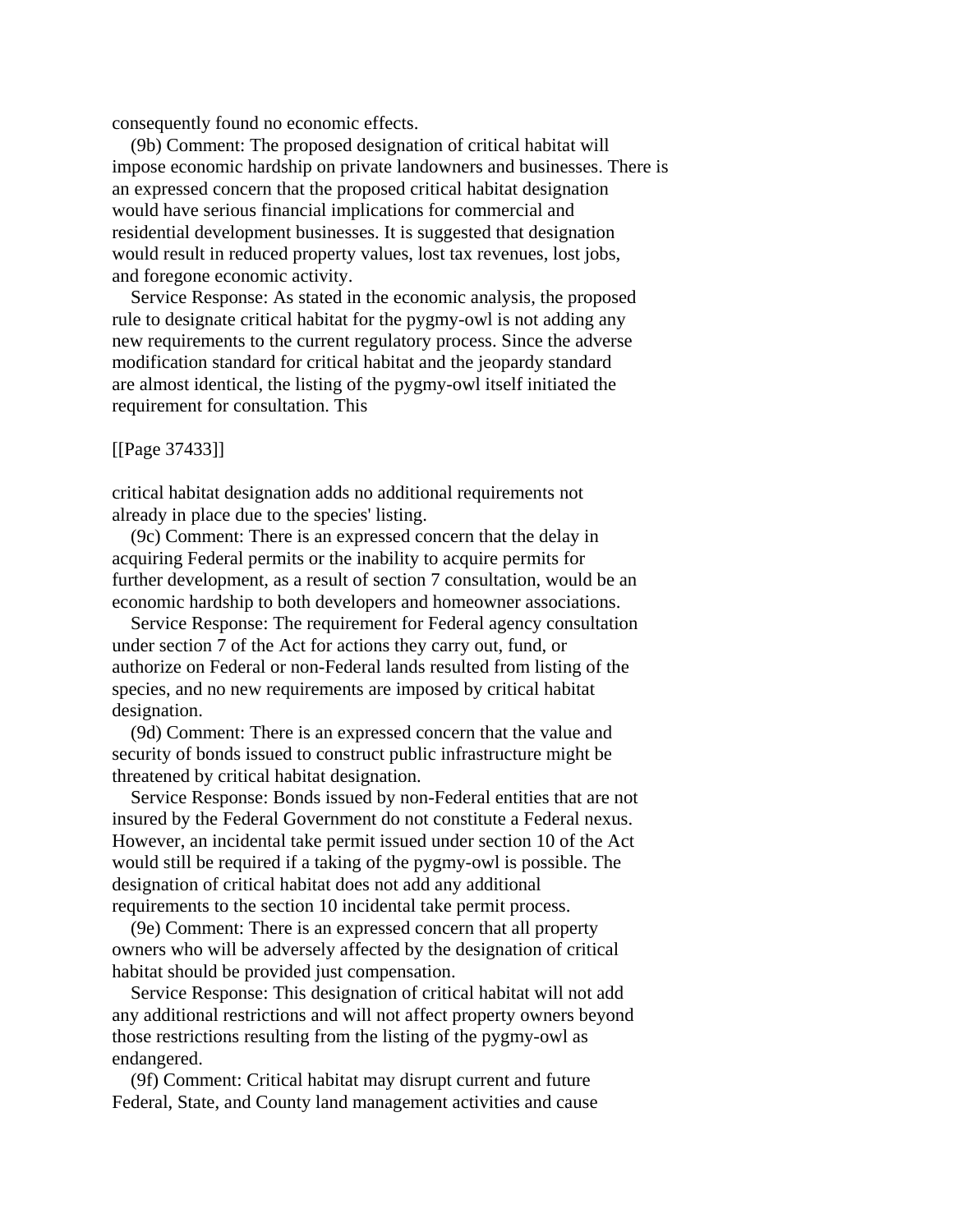economic losses.

 Service Response: Federal agencies are required to consult with us when a species is listed under the Act. State and County entities are not required to consult with us unless a Federal nexus exists. The designation of critical habitat does not add any new requirements or restrictions.

 (9g) Comment: The designation will have harmful impacts on the quality of life, education, and economic stability of small towns. There is an expressed concern that the proposed critical habitat designation will change water diversions, groundwater pumping, road maintenance and land development.

 Service Response: As stated in the economic analysis, the proposed rule to designate critical habitat for the pygmy-owl is not adding any new requirements to the regulatory process. Since the adverse modification standard of critical habitat and the jeopardy standard are nearly identical, the listing of the pygmy-owl itself placed the requirement for consultation. This final rule to designate critical habitat adds no additional requirements that were not already in place due to the species' listing.

 (9h) Comment: There is an expressed concern that the designation would limit the construction of much needed schools, colleges, and community and recreation centers, thereby threatening the ability of small towns affected by the designation to expand and diversify their economy and to improve education.

 Service Response: As previously stated, this final rule designating critical habitat will not impose additional restrictions on private, cities, counties, State or Federal lands. Restrictions already in place due to the listing of the pygmy-owl require consultation with us when there is a Federal nexus. Any limitations or restrictions on construction were imposed due to the species' listing. Additional restrictions are not expected.

 (9i) Comment: There is an expressed concern that the economic stability of the towns of Kearny, Hayden, and Winkelman, as well as Pinal and Gila counties, depends on the continued operation of their mining complex, and further regulatory costs would threaten the corporation.

 Service Response: Critical habitat designation will not add new restrictions beyond those imposed by the listing of the pygmy-owl.

 (9j) Comment: The Service's designation of critical habitat has not adequately considered potential economic implications. There is opposition to the fact that the Service did not prepare an initial regulatory flexibility analysis to address potential impact to small businesses, as required under the Regulatory Flexibility Act.

 Service Response: The proposed rule was published under very tight time constraints by the court order on December 24, 1998. At that time we prepared a record of compliance (ROC) that the proposed critical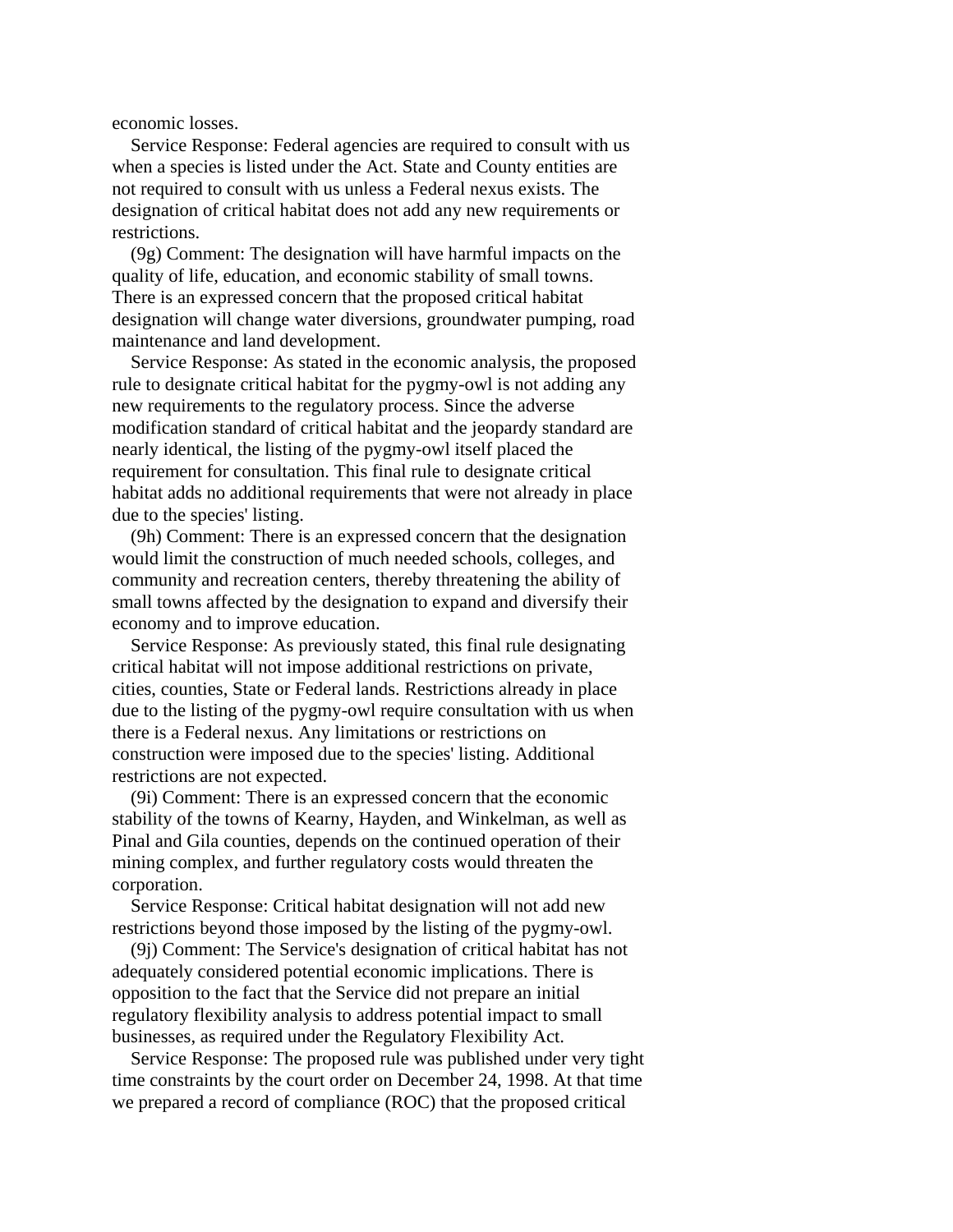habitat designation would not have a significant economic impact on small entities. A detailed analysis was initiated by a private firm under contract and subsequently, we distributed a draft of the economic analysis for a 30-day public comment period ending in May, 1999. The findings of the economic analysis indicate that the designation of critical habitat adds no new restrictions on economic activity that were not due to the listing of the pygmy-owl. Therefore, there are no economic effects on small entities attributable to this final rule, and a regulatory impact analysis is not required.

 (9k) There is a concern that the different jurisdictions impacted by critical habitat designation should be addressed separately; impacts should be addressed as individual cases, not collectively.

 Service Response: If the economic analysis would have detected economic effects attributable to the critical habitat designation, then those effects would have been enumerated for each of the areas of critical habitat and would have been estimated for each type of land and management involved. This information would have been used by the Secretary of the Department of the Interior to determine if the benefits of exclusion of the land outweighed the benefits of including the land as critical habitat. There are no economic effects attributable to critical habitat designation so the issue of separating economic effects is a moot point.

### Summary of Changes From the Proposed Rule

 Below is a summary of the changes made to the legal descriptions for the cactus ferruginous pygmy-owl critical habitat designation. The maps included in the proposed rule accurately depicted the critical habitat proposed by the rule. Based on the comments we received, we discovered that several areas within the proposed critical habitat were not accurately described by the legal descriptions in the proposed rule, although the areas were accurately depicted on the maps. As discussed below, we are clarifying the legal descriptions in this final designation to conform to the area depicted by the maps, which remain unchanged.

 Changes in the legal descriptions below are of three types: (1) The result of typographical errors discovered after publication of the proposed rule; (2) corrections in sectional descriptions resulting from the use of more up-to-date Public Land Survey System data obtained from the Arizona Land Resource Information System (ALRIS) to more closely reflect mapped information of the proposed rule; and (3) clarification of the description for Tucson Mountain County Park, the boundary of which was obtained from Pima County Public Works and is more up-to-date than that depicted on the BLM map cited in the proposed rule and which was available from ALRIS.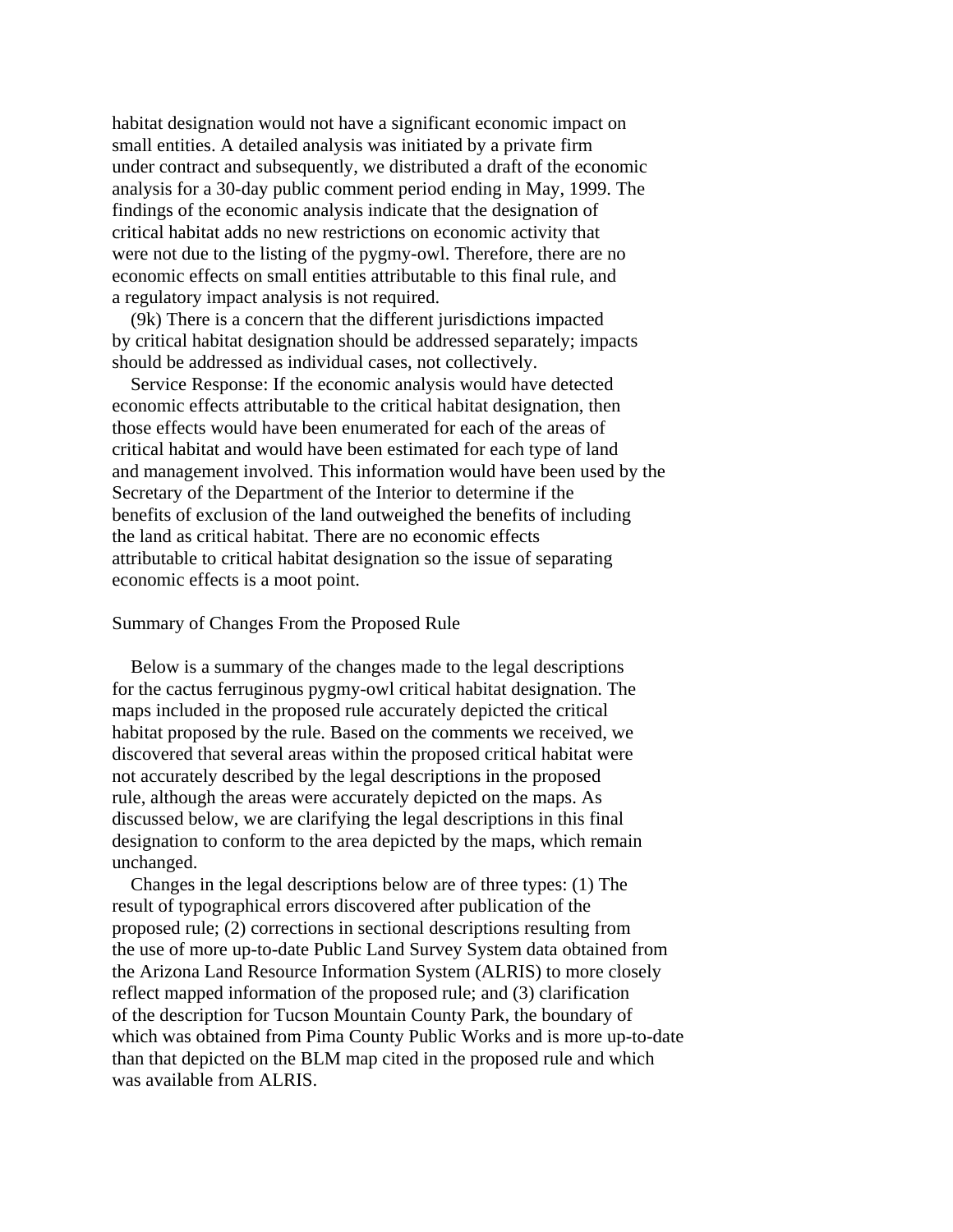[[Page 37434]] Unit 1: T. 19 S., R. 7 E. T. 19 S., R. 8 E. T. 21 S., R. 7 E. Unit 2: T. 14 S., R. 11 E. T. 14 S., R. 12 E. Unit 5b: T. 9 S., R. 14 E. Unit 6: T. 4 S., R. 14 E. T. 6 S., R. 15 E. T. 6 S., R. 16 E. T. 8 S., R. 16 E. T. 9 S., R. 18 E. T. 11 S., R. 18 E. T. 12 S., R. 19 E.

Unit 7:

T. 1 N., R. 9 E.

 As a result of using ALRIS data for ownership, the acres summary in Table 1 also changed. The total acres increased by about 1% with the greatest change in Pinal County where BLM's total was reduced and the ``Other'' category picked up that reduction. This is largely due to acreage originally identified as BLM that was actually Bureau of Reclamation when the newer data sets were analyzed. The remaining acreage differences are attributed to the differing methods of determining acres. For the proposed rule, sections and ownership were roughly counted and totaled manually by visual inspection of the cited maps. Subsequently, digital information was obtained from ALRIS and Pima County, which was used to create the updated version of Table 1 (as well as the legal descriptions).

 Finally, as mentioned previously, lands in Tribal grazing allotments are excluded from critical habitat. We determined that pygmy-owl conservation could be adequately ensured without designation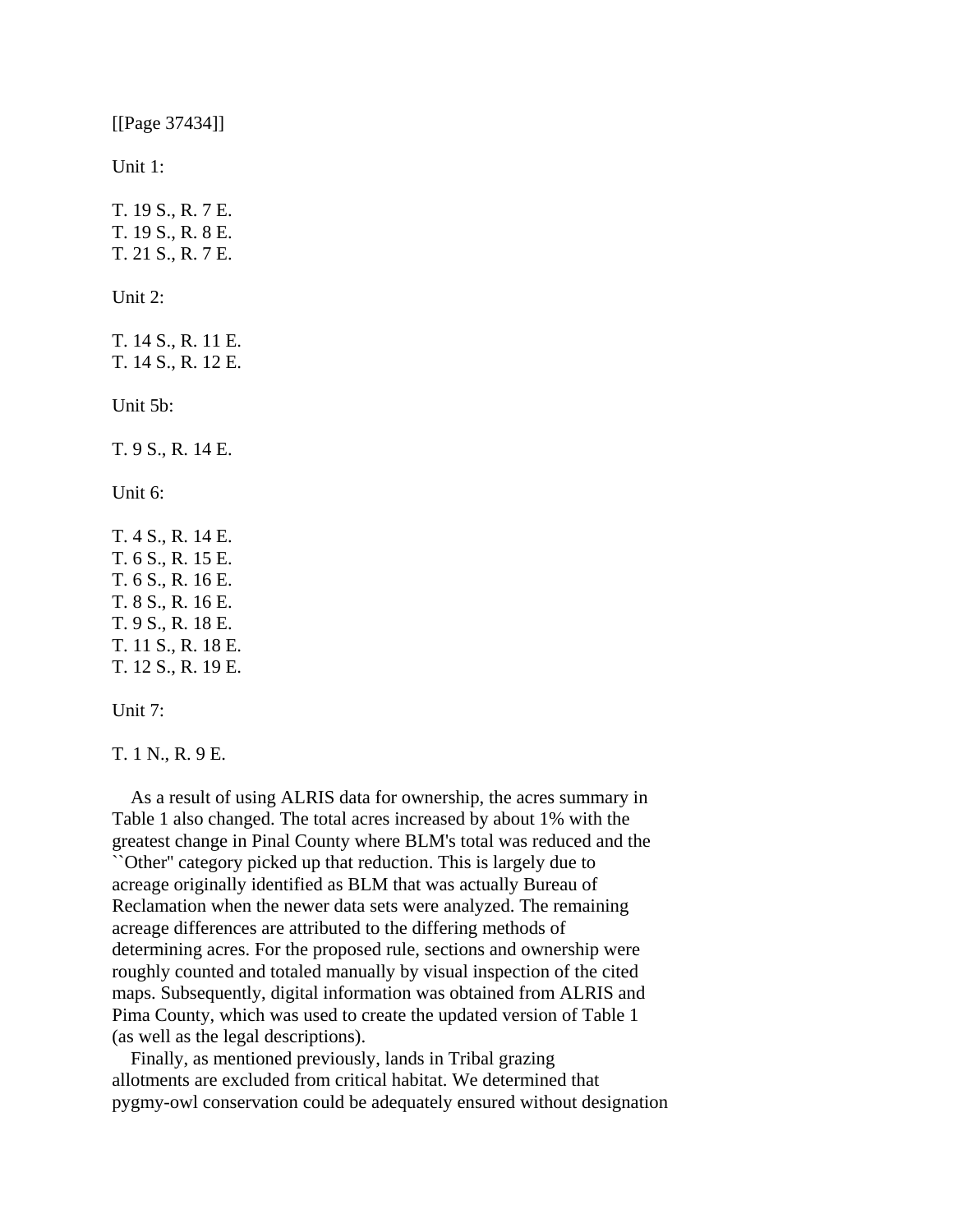of the approximately 240 acres.

### Economic Analysis

Section  $4(b)(2)$  of the Act requires us to designate critical habitat on the basis of the best scientific and commercial information available and to consider the economic and other relevant impacts of designating a particular area as critical habitat. We may exclude areas from critical habitat upon a determination that the benefits of such exclusions outweigh the benefits of specifying such areas as part of critical habitat. We cannot exclude areas from critical habitat if such exclusion would result in the extinction of the species concerned.

 Economic effects caused by listing the pygmy-owl as endangered and by other statutes are the baseline upon which critical habitat is imposed. The economic analysis must then examine the incremental economic and conservation effects of the critical habitat addition. Economic effects are measured as changes in national income, regional jobs, and household income. An analysis of the economic effects of pygmy-owl critical habitat designation was prepared (McKenney et al. 1999) and made available for public review (April 15-May 15, 1999; 64 FR 18597). The final analysis, which reviewed and incorporated public comments, concluded that no economic impacts are expected from critical habitat designation above and beyond that already imposed by listing the pygmy-owl. The only possible economic effects of critical habitat designation are on activities funded, authorized, or carried out by a Federal agency. These activities would be subject to section 7 consultation if they may affect critical habitat. However, activities that may affect critical habitat may also affect the species, and would thus be subject to consultation regardless. Also, changes or mitigating measures that might increase the cost of the project would only be imposed as a result of critical habitat if the project adversely modifies or destroys that critical habitat. We believe that any project that would adversely modify or destroy critical habitat would also jeopardize the continued existence of the species and that reasonable and prudent alternatives to avoid jeopardizing the species would also avoid adverse modification of critical habitat. Thus, no regulatory burden or additional costs would accrue because of critical habitat above and beyond that resulting from listing.

 A copy of the economic analysis and description of the exclusion process with supporting documents are included in our administrative record and may be obtained by contacting our office (see ADDRESSES section).

Required Determinations

Regulatory Planning and Review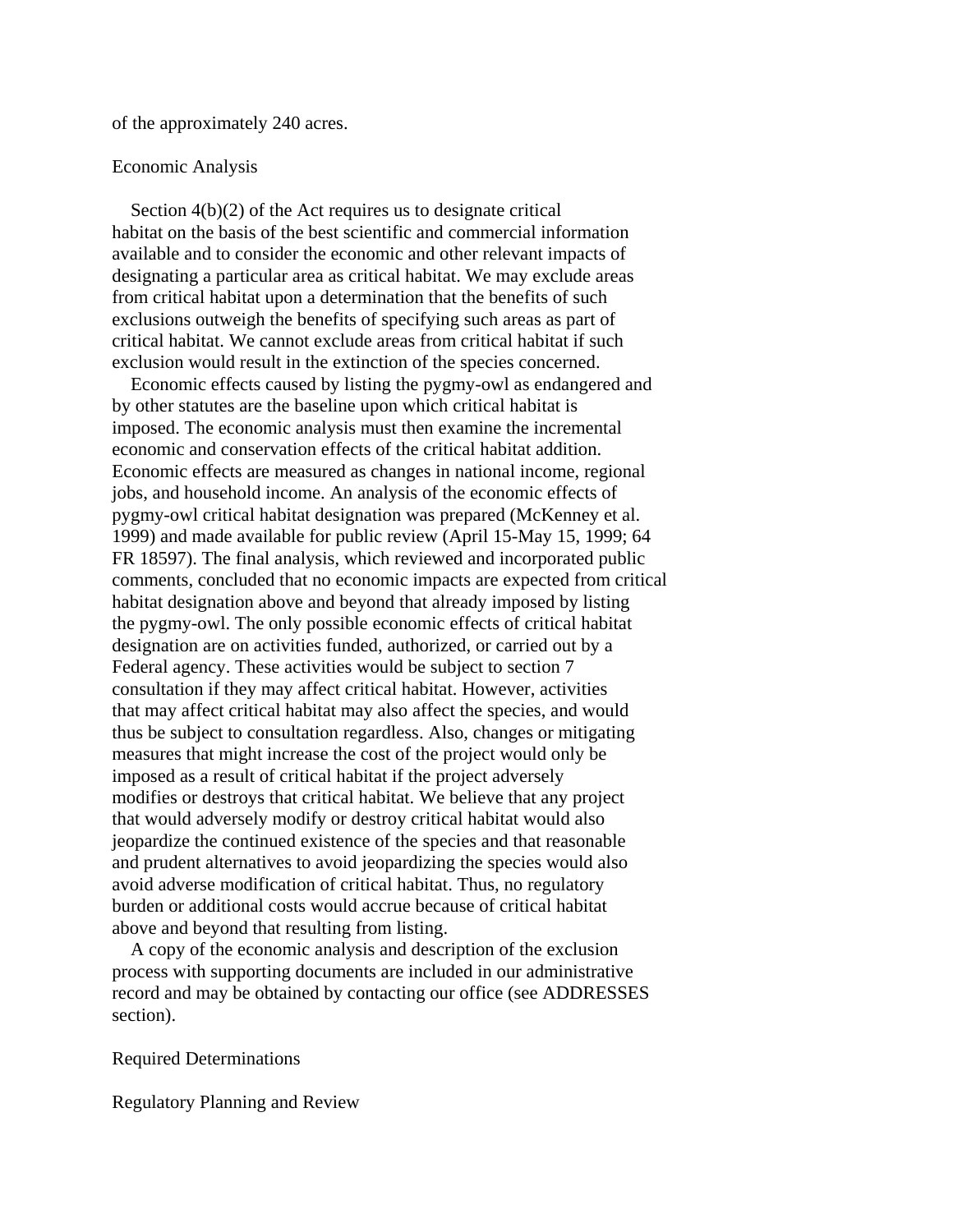In accordance with Executive Order 12866, we submitted this action for review by the Office of Management and Budget. Because the economic analysis identified no economic benefits from excluding any of the proposed critical habitat areas, we made a determination to designate all proposed critical habitat units. No inconsistencies with other agencies' actions and/or effects on entitlements, grants, user fees, loan programs, or the rights and obligations of their recipients, were identified in the economic analysis. This rule does not raise novel legal or policy issues.

#### Regulatory Flexibility Act (5 U.S.C. 601 et seq.)

 In the economic analysis we determined that designation of critical habitat will not have a significant effect on a substantial number of small entities. As discussed in that document and in this final rule, designation of critical habitat will not restrict any actions beyond those already resulting from listing the pygmy-owl. We recognize that some towns, counties, and private entities are considered small entities in accordance with the Regulatory Flexibility Act, however, they also are not affected by the designation of critical habitat because no additional restrictions will result from this action.

## Small Business Regulatory Enforcement Fairness Act (5 U.S.C. 804(2))

 In the economic analysis we determined that designation of critical habitat will not cause--(a) any effect on the economy of \$100 million or more; (b) any increases in costs or prices for consumers, individual industries, Federal, State, or local government agencies, or geographic regions in the economic analysis; or (c) any significant adverse effects on competition, employment, investment, productivity, innovation, or the ability of U.S.-based enterprises to compete with foreign-based enterprises.

### Unfunded Mandates Reform Act (2 U.S.C. 1501 et seq.)

 In the economic analysis we determined that no effects would occur to small governments as a result of critical habitat designation.

### Takings

 In accordance with Executive Order 12630, this rule does not have significant takings implications, and a takings implication assessment is not required. This designation will not ``take'' private property and will not alter the value of private property. Critical habitat designation is only applicable to Federal lands and to private lands if a Federal nexus exists.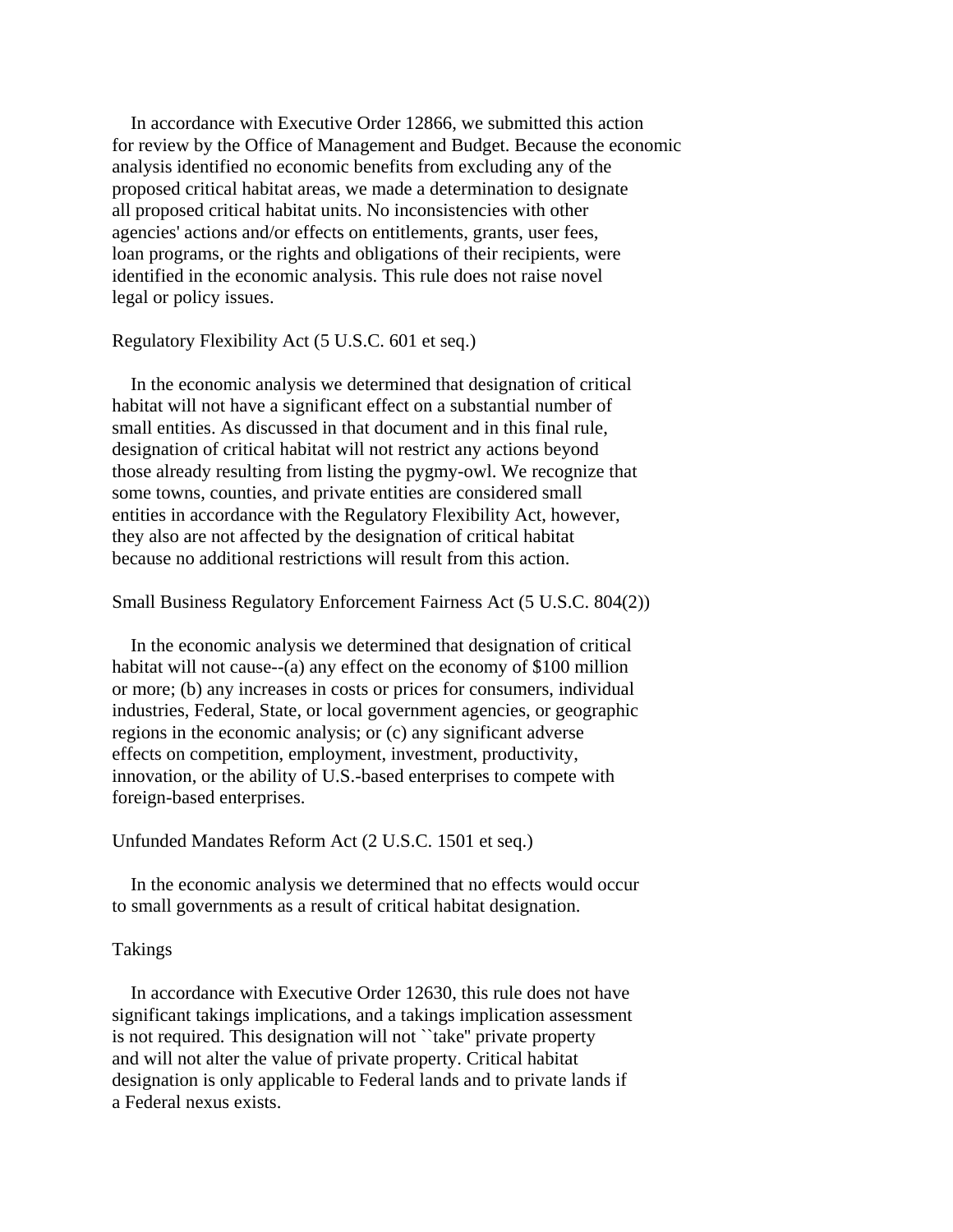## Federalism

 This rule will not affect the structure or role of States, and will not have direct, substantial, or significant effects on States. As previously stated, critical habitat is only applicable to Federal lands and to non-Federal lands when a Federal nexus exists, and in the economic analysis we determined that no economic impacts would result from critical habitat designation.

[[Page 37435]]

## Civil Justice Reform

 In accordance with Executive Order 12988, the Department of the Interior's Office of the Solicitor has determined that this rule does not unduly burden the judicial system and does meet the requirements of sections 3(a) and 3(b)(2) of the Order. We have made every effort to ensure that this final determination contains no drafting errors, provides clear standards, simplifies procedures, reduces burden, and is clearly written such that litigation risk is minimized.

Paperwork Reduction Act of 1995 (44 U.S.C. 3501 et seq.)

 This rule does not contain any information collection requirements for which Office of Management and Budget approval under the Paperwork Reduction Act is required.

## National Environmental Policy Act

 We have determined that EAs and EISs, as defined under the authority of the National Environmental Policy Act of 1969 (NEPA), need not be prepared in connection with regulations adopted pursuant to section 4(a) of the Act. We published a notice outlining our reasons for this determination in the Federal Register in October, 1983 (48 FR 49244).

## Government-to-Government Relationship With Tribes

 In accordance with the President's memorandum of April 29, 1994, ``Government-to-Government Relations with Native American Tribal Governments'' (59 FR 22951) and 512 DM 2: We understand that we must relate to federally recognized Tribes on a Government-to-Government basis. Secretarial Order 3206 American Indian Tribal Rights, Federal-Tribal Trust Responsibilities and the Endangered Species Act states that ``Critical habitat shall not be designated in such areas an area that may impact Tribal trust resources unless it is determined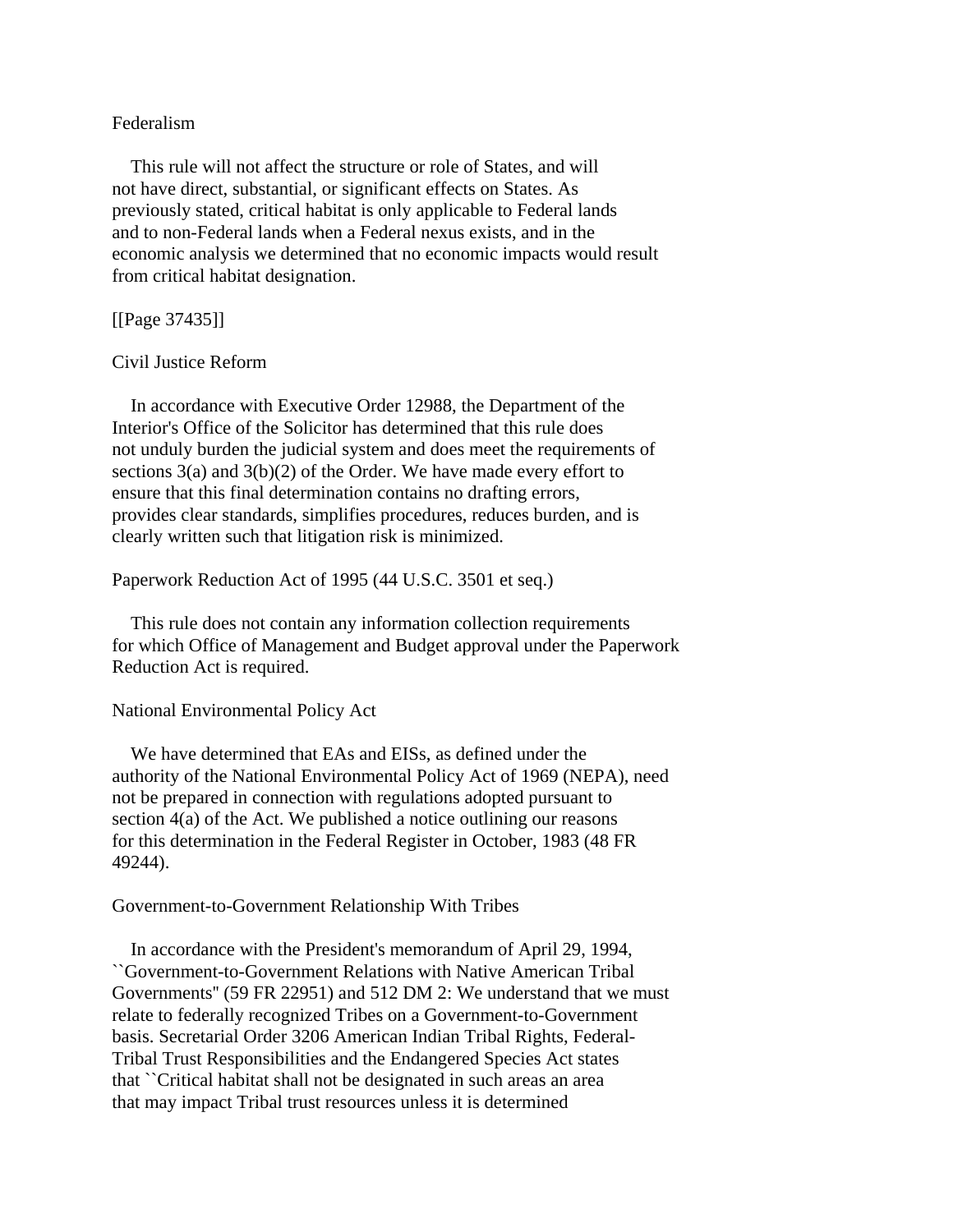essential to conserve a listed species. In designating critical habitat, we shall evaluate and document the extent to which the conservation needs of a listed species can be achieved by limiting the designation to other lands.'' Pygmy-owl critical habitat does not contain any Tribal lands nor lands that we have identified as impacting Tribal trust resources.

## References Cited

 A complete list of all references cited in this final rule is available upon request from the Arizona Ecological Services Field Office (see ADDRESSES section).

## Authors

 The primary author of this notice is Mike Wrigley (see ADDRESSES section).

List of Subjects in 50 CFR Part 17

 Endangered and threatened species, Exports, Imports, Reporting and recordkeeping requirements, Transportation.

 For the reasons given in the preamble, we amend 50 CFR part 17 as set forth below:

```
PART 17--[AMENDED]
```
1. The authority citation for part 17 continues to read as follows:

 Authority: 16 U.S.C. 1361-1407; 16 U.S.C. 1531-1544 16 U.S.C. 4201-4245; Pub. L. 99-625, 100 Stat. 3500; unless otherwise noted.

 2. In Sec. 17.11(h) revise the entry for ``Pygmy-owl, cactus ferruginous'' under ``BIRDS'' to read as follows:

Sec. 17.11 Endangered and threatened wildlife.

\* \* \* \* \* (h) \* \* \*

| Species | Vertebrate       |
|---------|------------------|
|         | population where |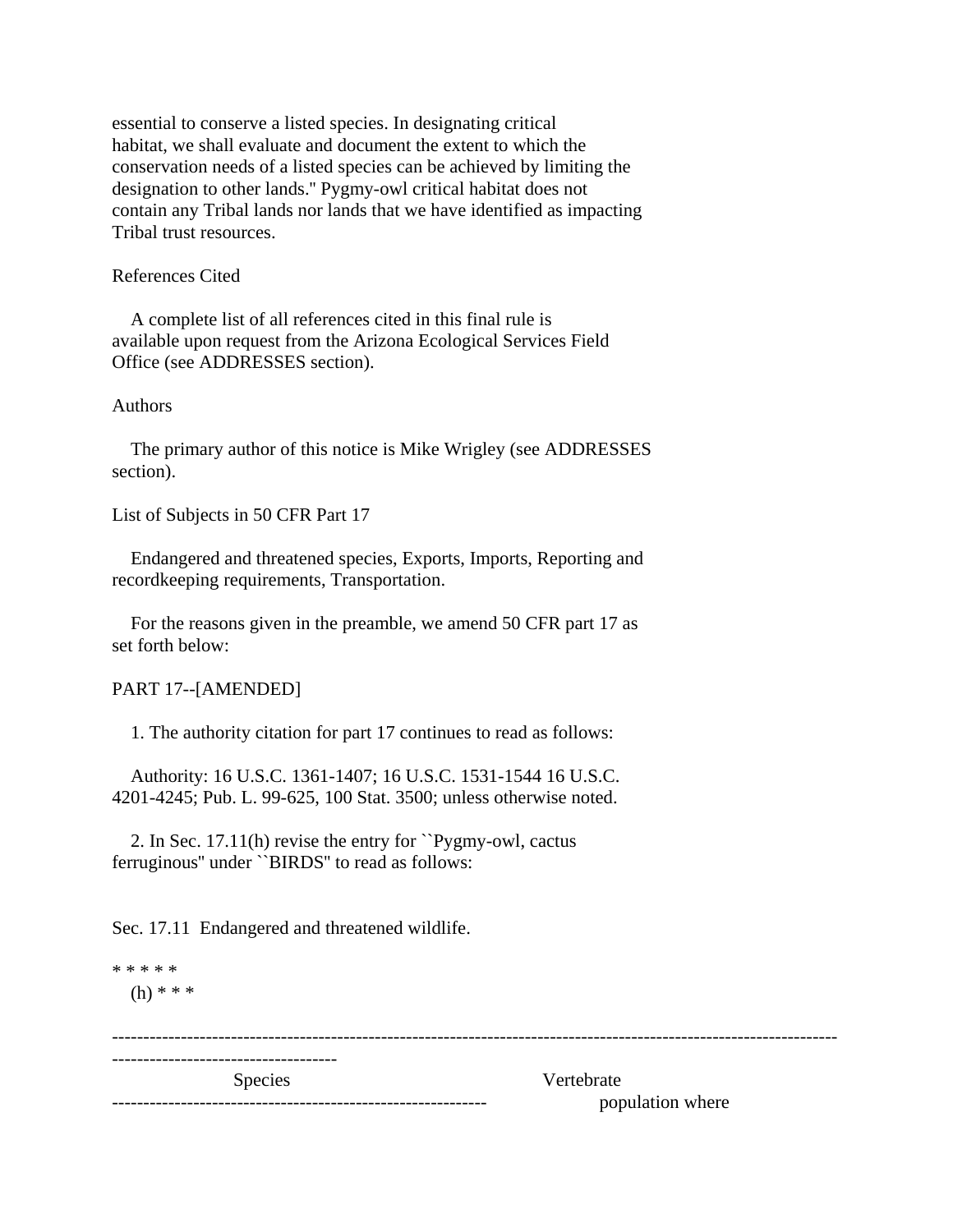|   | listed habitat<br>rules<br>Common name                                                  |                        |        | Historic range | endangered or Status When |        |        |  |
|---|-----------------------------------------------------------------------------------------|------------------------|--------|----------------|---------------------------|--------|--------|--|
|   |                                                                                         | <b>Scientific Name</b> |        |                | threatened                |        |        |  |
|   | <b>Birds</b>                                                                            |                        |        |                |                           |        |        |  |
|   | $\ast$                                                                                  | $\ast$                 | $\ast$ | $\ast$         | $\ast$                    | $\ast$ | $\ast$ |  |
| E | Pygmy-owl, cactus ferruginous Glaucidium brasilianum U.S.A. (AZ, TX),<br>600 Sec. 17.95 |                        | NA     |                |                           |        | AZ     |  |
|   |                                                                                         | cactorum.              |        | Mexico.        |                           |        | (b)    |  |
|   | $\ast$                                                                                  | $\ast$                 | $\ast$ | $\ast$         | $\ast$                    | $\ast$ | $\ast$ |  |
|   |                                                                                         |                        |        |                |                           |        |        |  |

 3. Amend section 17.95(b) by adding critical habitat for the cactus ferruginous pygmy-owl (Glaucidium brasilianum cactorum) in the same alphabetical order as this species occurs in 17.11(h).

Sec. 17.95 Critical habitat--fish and wildlife.

\* \* \* \* \* (b) Birds. \* \* \* \* \*

Critical Special

Cactus ferruginous pygmy-owl (Glaucidium brasilianum cactorum)

 1. Critical habitat units are depicted for Pima, Cochise, Pinal, and Maricopa counties, Arizona, on the maps below. The maps are for reference only; the areas in critical habitat are legally described below.

 2. Within these areas, the primary constituent elements are those habitat components that are essential for the primary biological needs of foraging, nesting, rearing of young, roosting, sheltering, and dispersal or the capacity to develop those habitat components. The primary constituent elements are found in areas that support, or have the potential to support, riparian forests, riverbottom woodlands, xeroriparian forests, and semidesert grassland, and the Arizona upland subdivision of Sonoran desertscrub. Within these vegetation communities, specific plant associations that are essential for the primary biological needs of the cactus ferruginous pygmy-owl include, but are not limited to, the following vegetation: cottonwood, willow, ash, mesquite, palo verde, ironwood, hackberry, saguaro cactus, and/or organ pipe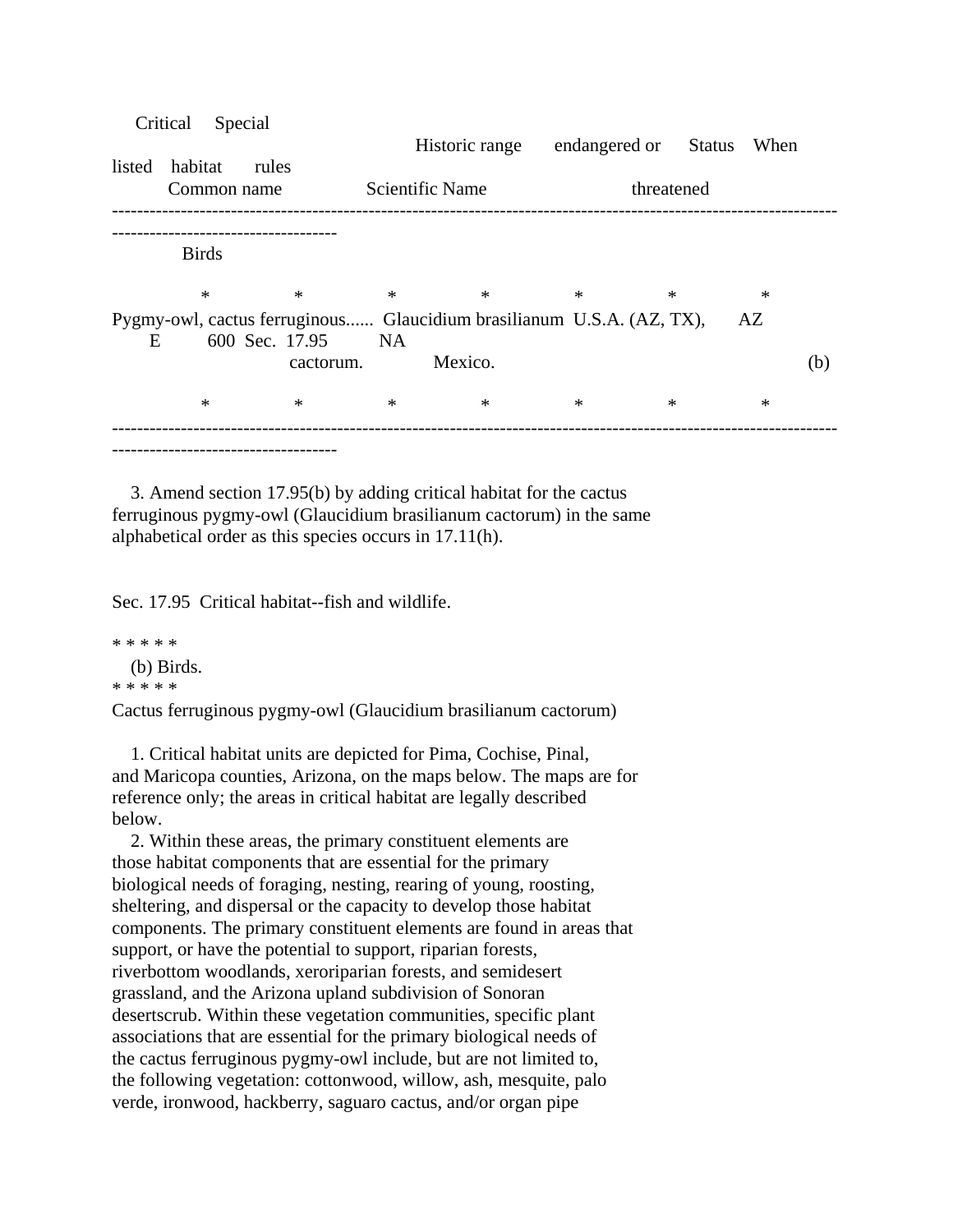cactus.

 3. Critical habitat does not include non-Federal lands covered by a legally operative incidental take permit for the cactus ferruginous pygmy-owl issued under section 10(a) of the Act, nor Indian Tribal grazing allotments.

 Unit 1. Pima County, Arizona. From BLM map Sells, Ariz. 1979, Atascosa Mts., Ariz. 1979.

 Gila and Salt Principal Meridian, Arizona: T. 17 S., R. 8 E., secs. 1 to 3,  $E\frac{1}{2}\sec 4$ ,  $E\frac{1}{2}\sec 9$ , secs. 10 to 16, 21 to 36; T. 17 S., R. 9 E., that portion of sec. 1 lying west of St. Hwy 286, secs. 2 to 10, those portions of secs. 11, 12, and 14 lying west of St. Hwy 286, secs. 15 to 22, those portions of secs. 23 and 26 lying west of St. Hwy 286, secs. 27 to 34, that portion of sec. 35 lying west of St. Hwy 286; T. 18 S., R 7 E., sec. 1, those portions of secs. 2 and 11 lying east of Papago Indian Reservation Bdy, sec. 12, those portions of secs. 13, 14, 24, 25, and 36 lying east of Papago Indian Reservation Bdy; T. 18 S., R. 8 E., secs. 1 to 36; T. 18 S., R. 9 E., that portion of sec. 2 lying west of Hwy 286, secs. 3 to 10, those portions of secs. 11 and 14 lying west of St. Hwy 286, secs. 15 to 22, those portions of secs. 23, 26, 27 and 28 lying

[[Page 37436]]

west and north of St. Hwy 286, secs. 29 to 31, those portions of secs. 32 and 33 lying west and north of St. Hwy 286; T. 19 S., R. 7 E., those portions of secs. 1, 12, 13, 14, and 23 lying east of Papago Indian Reservation Bdy, secs. 24 and 25, those portions of secs. 26 and 34 lying east of Papago Indian Reservation Bdy, secs. 35, 36; T. 19 S., R. 8 E., secs. 1 to 12, N\1/2\ sec. 13, secs. 14 to 21, W\1/2\ sec. 22, S\1/2\ sec. 26, S\1/2\ & NW\1/4\ sec. 27, secs. 28 to 35; T. 19 S., R. 9 E., sec. 6; T. 20 S., R. 7 E., secs. 1, 2, those portions of secs. 3, 9, and 10 lying east of Papago Indian Reservation Bdy, secs. 11 to 15, those portions of secs. 16, 17, and 21 lying east of Papago Indian Reservation Bdy, secs. 22 to 27, those portions of secs. 28, 29, 32, and 33 lying east of Papago Indian Reservation Bdy, secs. 34 to 36; T. 20 S., R. 8 E., secs. 2 to 11, 14 to 23, 27 to 33; T. 21 S., R. 7 E., secs. 1 to 4, those portions of secs. 5 and 8 lying east of Papago Indian Reservation Bdy, secs. 9 to 16, those portions of secs. 17 and 20 lying east of Papago Indian Reservation Bdy, secs. 21 to 27, those portions of secs 28 and 29 lying east of Papago Indian Reservation Bdy, that portion of sec. 33 lying north of Papago Indian Reservation Bdy, secs. 34 to 36; T. 21 S., R. 8 E., secs. 4 to 9; T. 22 S., R. 7 E., secs. 1 to 3, 10 to 15, 22 to 25; T. 22 S., R. 8 E., S\1/2\ SW, SW\1/4\ SE\1/4\ sec. 18, W\1/2\ & W\1/2\ E\1/2\ sec. 19, that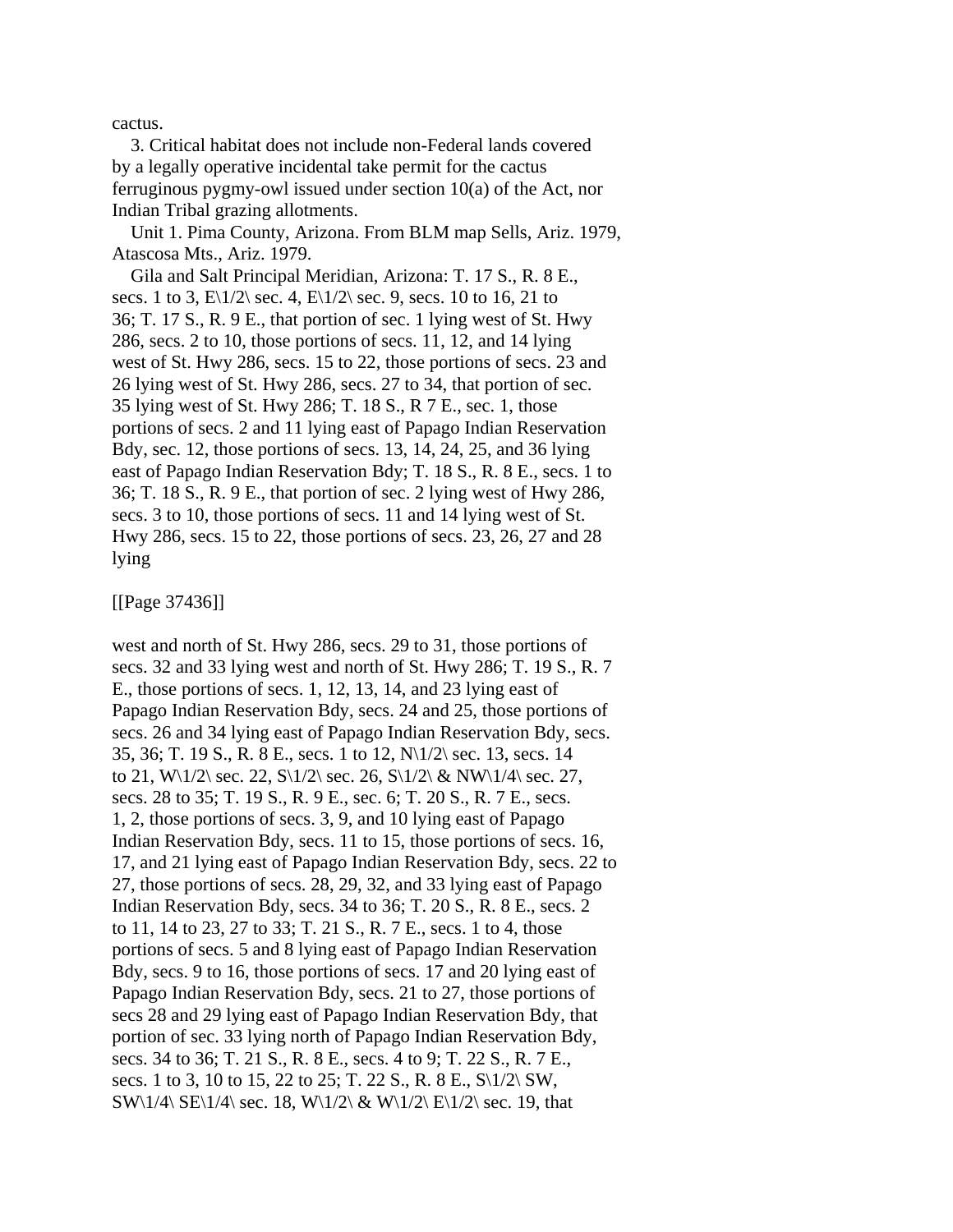portion of sec. 20 outside Buenos Aires NWR Bdy, secs. 29, 30.

 Unit 2. Pima County, Arizona. From BLM map Silver Bell Mts., Ariz. 1977.

 Gila and Salt Principal Meridian, Arizona: T. 13 S., R. 9 E., secs. 31 to 36; T. 13 S., R. 10 E., secs. 31 to 36; T. 13 S., R. 12 E., those portions of secs. 31 to 34 lying within Tucson Mountain County Park; T. 14 S., R. 9 E., secs. 1 to 12; T. 14 S., R. 10 E., secs. 1 to 12; T. 14 S., R. 11 E., that portion of secs. 1 and 2 lying within the Tucson Mountain County Park, secs. 5 to 8, 10, 11, those portions of secs. 12 and 13 lying within Tucson Mountain County Park, secs. 14 and 15; T. 14 S., R. 12 E., those portions of secs. 1 to 25, lying within Tucson Mountain County Park; T. 14 S. R. 13 E., those portions of secs. 7, 18, 19, 28, 29, and 30 lying within Tucson Mountain County Park. (Note: Areas described for Tucson Mountain County Park do not match the Silver Bell Mts., Ariz. BLM map cited above. This description is based on more recent information obtained from Pima County Public Works.)

 Unit 3. Pima County, Arizona. From BLM map Silver Bell Mts., Ariz. 1977.

 Gila and Salt Principal Meridian, Arizona: T. 12 S., R. 12 E., those portions of secs. 8 and 9 lying south and west of Interstate 10, secs. 17, 20, and 29.

 Unit 4. Pima and Pinal Counties, Arizona. From BLM maps Casa Grande, Ariz. 1979, Silver Bell Mts., Ariz. 1977.

 Gila and Salt Principal Meridian, Arizona: T. 10 S., R. 11 E., secs. 1 to 36; T. 10 S., R. 12 E., secs. 4 to 9, 16 to 21, 28 to 33; T. 11 S., R. 11 E., secs. 1 to 5, 9 to 15, secs. 23, 24; T. 11 S., R. 12 E., secs. 3 to 10, 14 to 30, N\1/2\ sec. 31, secs. 32 to 36; T. 11 S., R. 13 E., secs. 19, 28 to 33; T. 12 S., R. 12 E., secs. 1 to 4, those portions of secs. 8 and 9 lying north and east of Interstate 10, secs. 10 to 14, 23, 24, that portion of sec. 25 lying north of W. Cortaro Farms Road, that portion of sec. 26 lying north of W. Cortaro Farms Road and north and east of Interstate 10; T. 12 S., R. 13 E., secs. 4 to 9, 16 to 21, those portions of secs. 29 and 30 lying north of W. Cortaro Farms Road.

 Unit 5a. Pinal County, Arizona. From BLM maps Mesa, Ariz. 1979, Casa Grande, Ariz. 1979.

 Gila and Salt Principal Meridian, Arizona: T. 5 S., R. 11 E., secs. 1 to 36; T. 6 S., R. 11 E., secs. 1 to 36; T. 7 S., R. 11 E., secs. 1 to 36; T. 8 S., R. 11 E., secs. 1 to 36; T. 9 S., R. 11 E., secs. 1 to 36.

 Unit 5b. Pinal County, Arizona. From BLM maps Casa Grande, Ariz. 1979, Mammoth, Ariz. 1986.

 Gila and Salt Principal Meridian, Arizona: T. 8 S., R. 15 E., secs. 1 to 36; T. 9 S., R. 12 E., secs. 1 to 36; T. 9 S., R. 13 E., secs. 1 to 36; T. 9 S., R. 14 E., secs. 1 to 31; T. 9 S., R. 15 E.,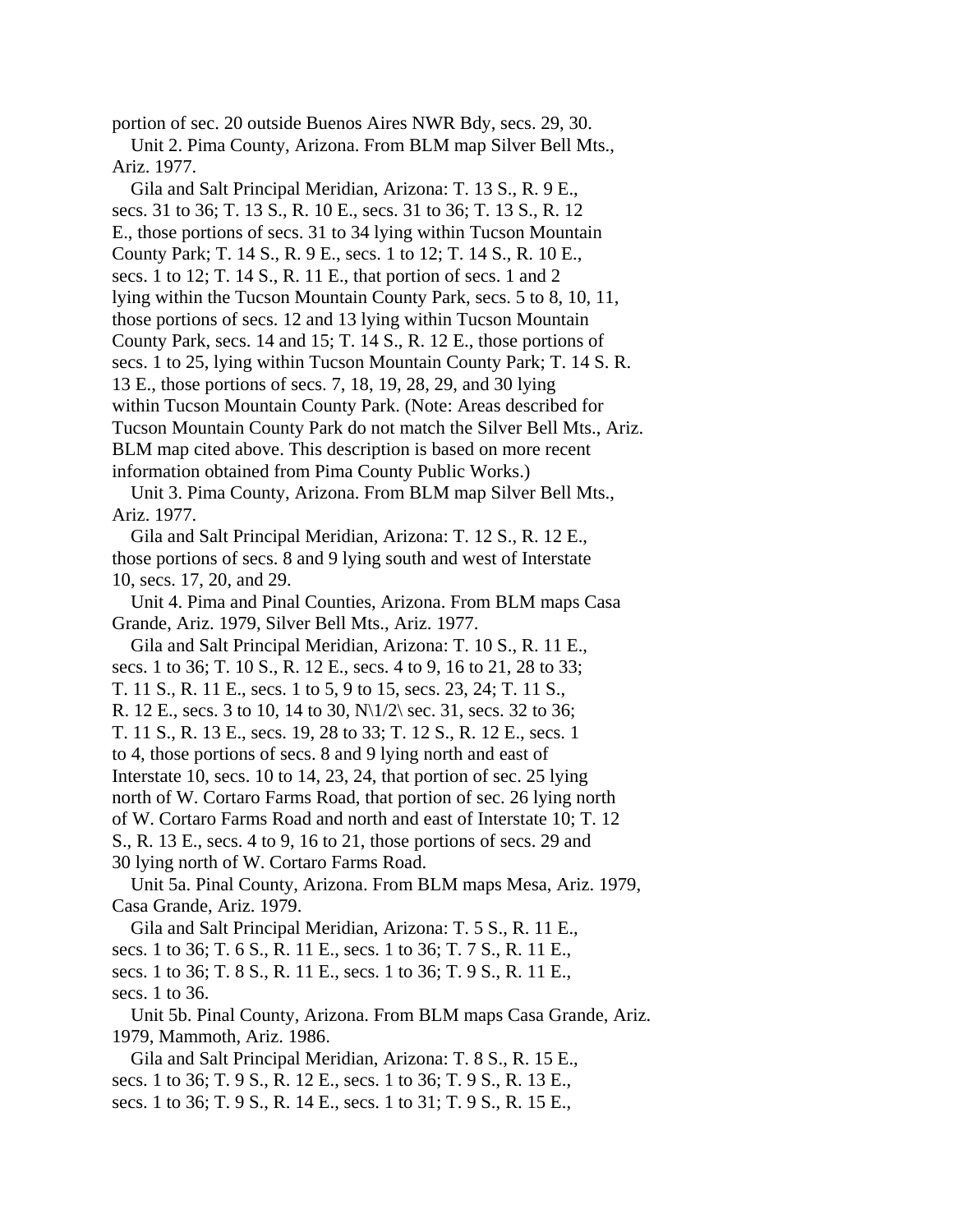#### secs. 1 to 12, 14 to 21, 28 to 30.

 Unit 6. Cochise, Pima, and Pinal Counties, Arizona. From BLM maps Mesa, Ariz. 1979, Globe, Ariz. 1986, Mammoth, Ariz. 1986, and Tucson, Ariz. 1979.

 Gila and Salt Principal Meridian, Arizona: T. 4 S., R. 9 E., those portions of secs. 1, 12, 13, and 24 lying east of U.S. Hwy 89; T. 4 S., R. 10 E., secs. 1 to 5, that portion of sec. 6 lying east of U.S. Hwy 89, secs. 7 to 24; T. 4 S., R. 11 E., secs. 7 to 36; T. 4 S., R. 12 E., secs. 1 to 12; T. 4 S., R. 13 E., that portion of sec. 1 lying south and west of St. Hwy 177, secs. 2 to 12; T. 4 S., R. 14 E., those portions of secs. 5, 6, 7, 8, 16, and 17 lying south and west of St. Hwy 177, secs. 18, 20, those portions of secs. 21, 22, 26, and 27, lying south and west of St. Hwy 177, secs. 28, 29, 33, and 34, that portion of sec. 35 lying south and west of St. Hwy 177; T. 5 S., R. 14 E., those portions of secs. 1 and 2 lying south and west of St. Hwy 177, secs. 3, 11, 12; T. 5 S., R. 15 E., those portions of secs. 6, 7, 8, 9, and 10 lying south and west of St. Hwy 177, that portion of sec. 14 lying south and west of the Pinal and Gila Counties boundary (all within Pinal County), that portion of sec. 15 lying south of St. Hwy 177 and west of the Pinal and Gila Counties boundary (all within Pinal County), secs 16 to 22, that portion of sec. 23 lying south and west of the Pinal and Gila Counties boundary (all within Pinal County), that portion sec. 24 lying west of St. Hwy 77 and south of Pinal and Gila Counties boundary (all within Pinal County), that portion of sec. 25 lying south and west of St. Hwy 77 and north and east of San Manuel Railroad, those portions of secs. 26 and 36 lying north and east of San Manuel Railroad; T. 5 S., R. 16 E., those portions of secs. 30 and 31 lying south and west of St. Hwy 77; T. 6 S., R. 15 E., that portion of sec. 1 lying north and east of San Manuel Railroad; T. 6 S., R. 16 E., that portion of sec. 5 lying south and west of St. Hwy 77, that portion of sec. 6 lying south and west of St. Hwy 77 and north and east of San Manuel Railroad, that portion of sec. 7 lying north and east of San Manuel Railroad, that portion sec. 8 lying south and west of St. Hwy 77 and north and east of San Manuel Railroad, those portions of secs. 9 and 16 lying south and west of St. Hwy 77, those portions of secs. 17 and 20 lying east of San Manuel Railroad, those portions of secs. 21 and 28 lying west of St. Hwy 77, those portions of secs. 29 and 32 lying east of San Manuel Railroad, that portion of sec. 33 lying west of St. Hwy 77; T. 7 S., R. 16 E., that portion of sec. 4 lying west of St. Hwy 77, secs. 5 to 8, those portions of secs. 9, 10, and 15 lying south and west of St. Hwy 77, secs. 16 to 21, those portions of secs. 22, 23, 25, and 26 lying south and west of St. Hwy 77, secs. 27 to 35, that portion of sec. 36 lying south and west of St. Hwy 77; T. 8 S., R. 16 E., that portion of sec. 1 lying south and west of St. Hwy 77, secs. 2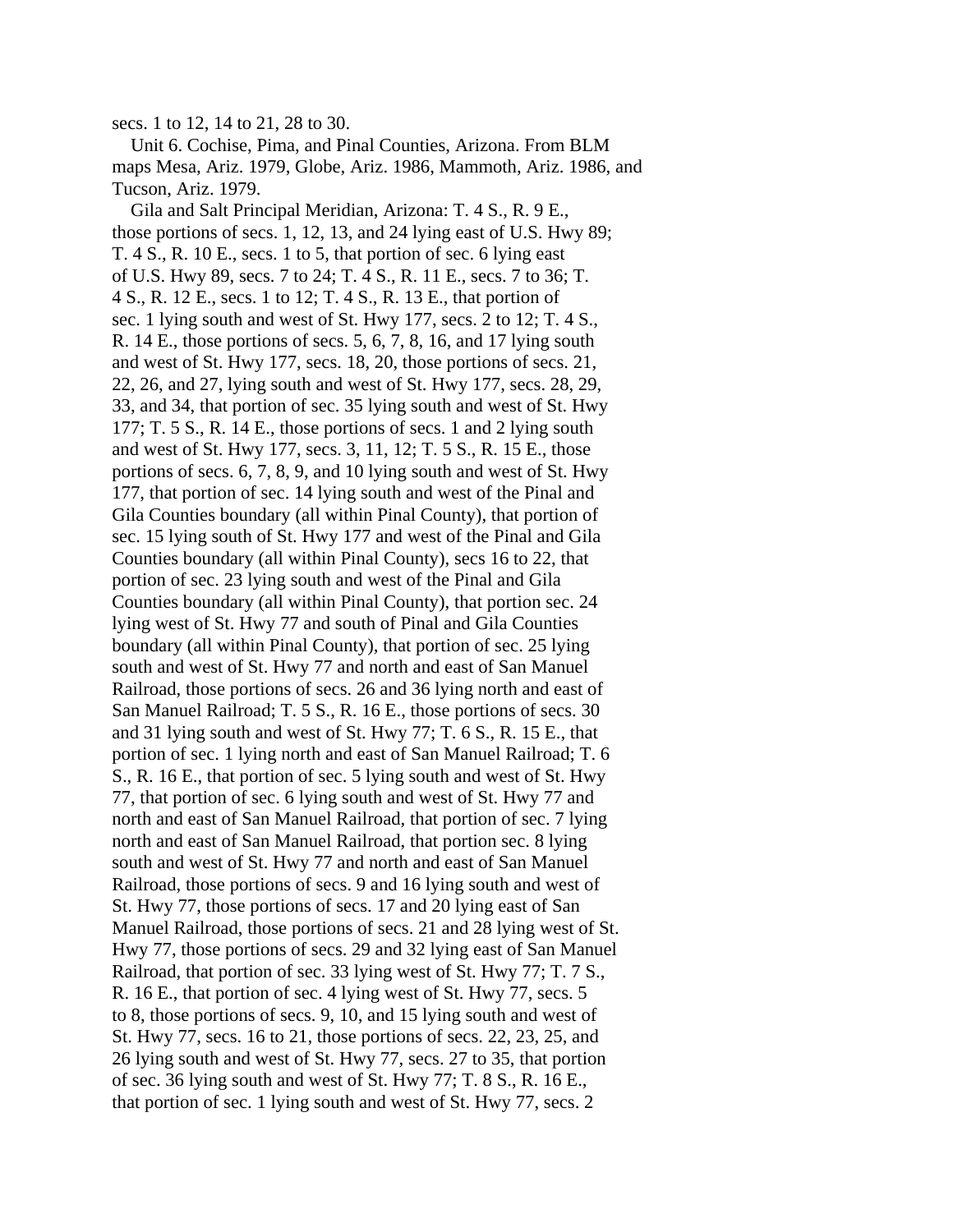to 12, that portion of sec. 13 lying east of Camino Rio Road, secs. 15 to 22, 28 to 32; T. 8 S., R. 17 E., that portion of sec. 6 south and west of St. Hwy 77, that portion of section 7 west of St. Hwy 77 and west of River Road, that portion of sec. 17 lying south and west of River Road, that portion of sec. 18 south and west of River Road and north and east of a line defined by Camino Rio Road where it runs southeasterly from the west boundary of sec. 18 to its intersection with St. Hwy 77 then southeasterly along St. Hwy 77 to its intersection with Old State Hwy 77 then along Old State Hwy 77 to its intersection with the south boundary of sec. 18, that portion of sec. 19 lying east of Old State Highway 77, those portions of secs. 20, 28, and 29 lying south and west of River Road, that portion of sec. 30 lying east of Old State Hwy 77 and St. Hwy 77, sec. 32, that portion of sec. 33 lying west of River Road; T. 9 S., R. 16 E., secs. 5 to 8; T. 9 S., R. 17 E., those portions of secs. 3 and 4 lying west of River Road, sec. 9, those portions of secs. 10, 14, and 15 lying west of River Road, NE\1/4\ sec. 22, those portions of secs. 23, 24, and 25 west of River Road; T. 9 S., R. 18 E., those portions of secs. 30, 31 and 32 west of River Road; T. 10 S., R. 18 E., those portions of secs. 5, 6, 7, and 8 lying north and east of Redington Road, sec. 9, those portions of secs. 16, 17, and 21 lying north and east of Redington Road, secs. 22 and 27, those portions of secs. 28 and 33 lying east of Redington Road, sec. 34; T. 11 S., R. 18 E., sec. 2, those portions of secs. 3 and 10 lying east of Redington Road, secs. 11 and 14, those portions of secs. 15 and 22 lying east of Redington Road, secs. 23 and 26, that portion of sec. 27 lying east of Redington Road, that portion of sec. 34 lying east of Redington Road and west of Cascabel Road, that portion of sec. 35 lying west of Cascabel Road; T. 12 S., R. 18 E., that portion of sec. 2 west of Cascabel Road, that portion of sec. 3 lying east of Redington Road, those portions of secs. 11, 12, and 13 lying west of Cascabel Road; T. 12 S., R. 19 E., those portions of secs. 18, 19, 29, and 30 lying west of Cascabel Road, sec. 31, that portion of sec. 32 and 33 lying west of Cascabel Road; T. 13 S., R. 19 E., that portion of sec. 4 lying west of Cascabel Road, sec. 5, those portions of secs. 9, 10, and 15 lying west of Cascabel Road. Unit 7. Maricopa and Pinal Counties, Arizona. From BLM maps Theodore Roosevelt Lake, Ariz. 1981 and Mesa, Ariz. 1979.

 Gila and Salt Principal Meridian, Arizona: T. 3 N., R. 7 E., that portion of sec. 33 lying easterly of Salt River Indian Reservation Bdy, secs. 34 to 36; T. 3 N., R. 8 E., secs. 31 to 33; T. 2 N., R. 7 E., secs. 1 to 3, those portions of secs. 4, 5, 6 and 7 lying south and east of

[[Page 37437]]